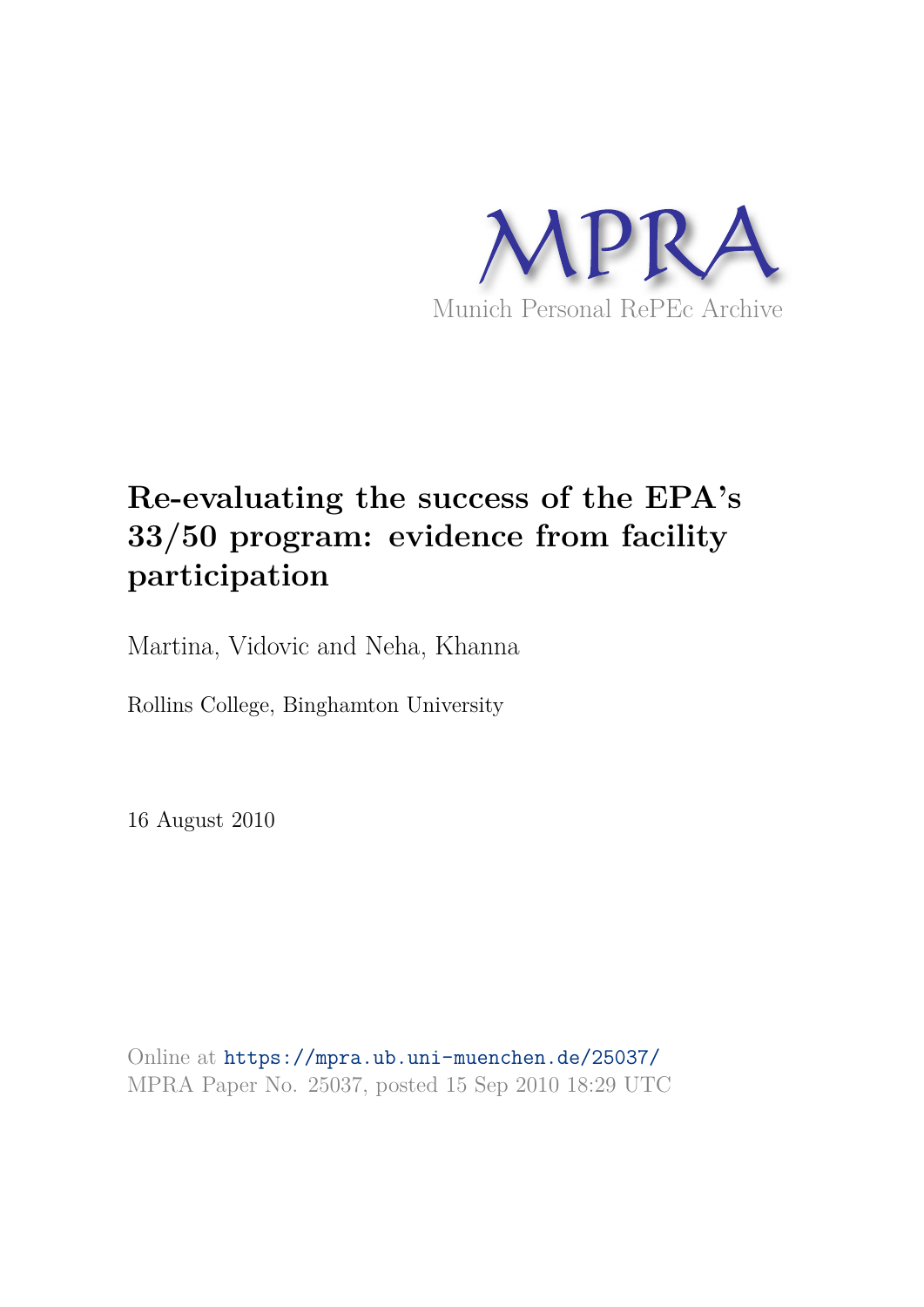Running Title: Re-evaluating the Success of the EPA's 33/50 Program

# **Re-evaluating the Success of the EPA's 33/50 Program: Evidence from Facility Participation**

# **Martina Vidovic<sup>+</sup>**

Department of Economics, CSS 180 Rollins College, 1000 Holt Avenue Winter Park, FL 32789 Email: mvidovic@rollins.edu; Phone: 407-691-1380

and

**Neha Khanna\*** Department of Economics and Environmental Studies Program, LT 1004 Binghamton University, P.O. Box 6000 Binghamton NY, 13902-6000 Email: nkhanna@binghamton.edu, Phone: 607-777-2689

-

<sup>+</sup> We thank Catherine Miller of Hampshire Research for providing us data on Program participation. Michael Delgado provided comments on an earlier draft. All errors are ours.

<sup>\*</sup> Correspondence should be addressed to Neha Khanna, Department of Economics, LT 1004, Binghamton University, P. O. Box 6000, Binghamton, NY 13902-6000.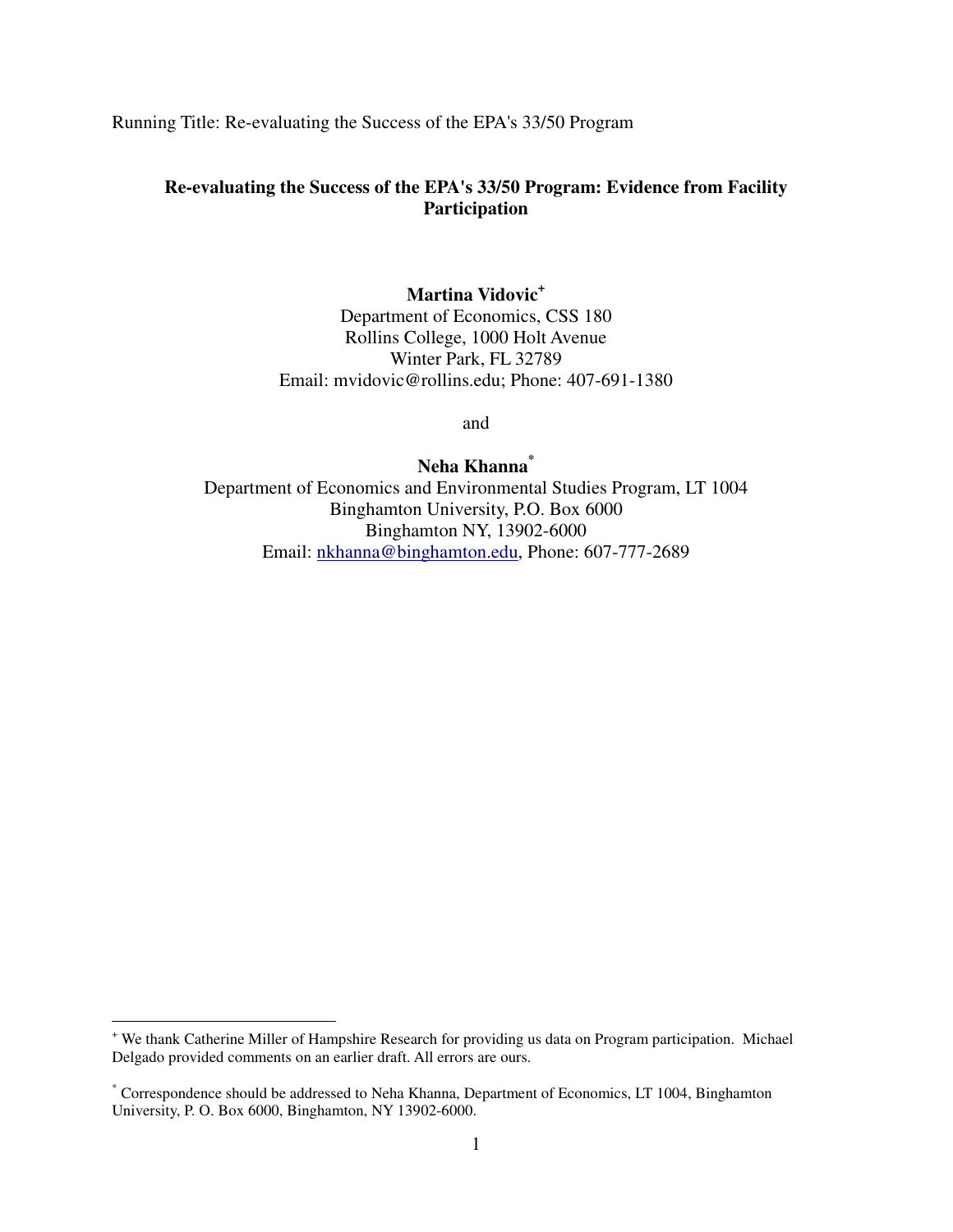#### **Abstract**

Using previously unavailable data, we examine facility participation in the 33/50 Program and its effect on aggregate and toxicity weighted emissions between1991 and 1995 for a sample of facilities whose parent firms committed to the Program. By focusing on individual facilities we avoid the biases created by aggregating emissions across facilities. We find that while more polluting facilities within a firm were more likely to participate, even when we account for the toxicity of emissions, across firms there is no evidence of greater participation by facilities with higher emissions. Although emissions of the 33/50 chemicals fell over the years, we find that participation in the Program did not lead to the decline in the 33/50 releases generated by these facilities.

**Keywords**: Toxic Release Inventory; program participation; program evaluation, GMM, dynamic panel

**JEL classification codes**: Q53, Q58, L60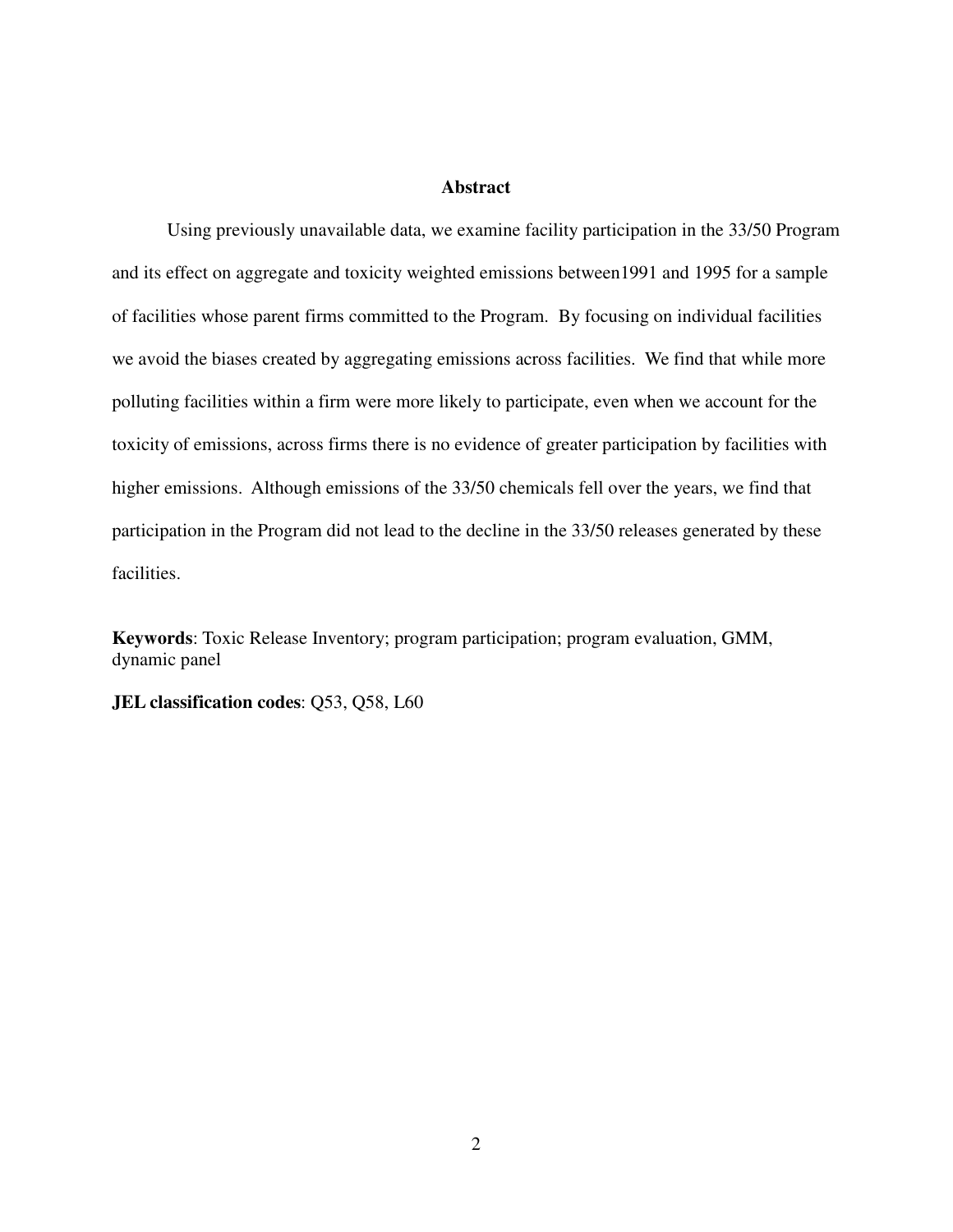## **1. Introduction**

In the early 1990s the United States Environmental Protection Agency (EPA) initiated a series of voluntary agreements under which firms pledge to reduce their emissions of pollutants otherwise not regulated directly. The 33/50 Program was the first of these voluntary initiatives. Inaugurated in 1991, its goal was to reduce the releases and transfers of 17 high priority chemicals by 33% by 1992, and by 50% by 1995, compared to their 1988 levels [7]. Under this Program, the EPA sent letters to eligible company Chief Executive Officers eliciting their participation in the Program. Roughly 1,300 companies responded with a clear commitment to participate. These firms accounted for over 60% of the 1988 emissions of the 33/50 chemicals [7]. Emissions data reported to the EPA's Toxic Release Inventory (TRI) show that over the life of the Program, 1991-1995, releases and transfers of the 17 targeted chemicals fell by 47%, and according to the EPA, the ultimate goal of the Program, 50% reduction in emissions relative to 1988 levels, was achieved in 1994, a year ahead of schedule [7].

Several studies evaluate the success of the Program and the results of this literature are not conclusive. Those studies that argue that the Program was successful analyze only the chemical sector [13], use a small subset of firms that also adopted Total Quality Environmental Management which is another voluntary activity [17], or find that participation in the Program led to a reduction in firm emissions only in the first year of the Program, 1991 [12]. Gamper-Rabindran [8] and Vidovic and Khanna [20] analyze firms from all industry sectors and find participation in the Program had no effect on the emissions of the targeted chemicals. Vidovic and Khanna [20] conclude that the reduction in the emissions observed by the EPA was the result of an independent trend rather than a direct consequence of the Program.

In contrast to the above studies, we use previously unavailable data on facility

3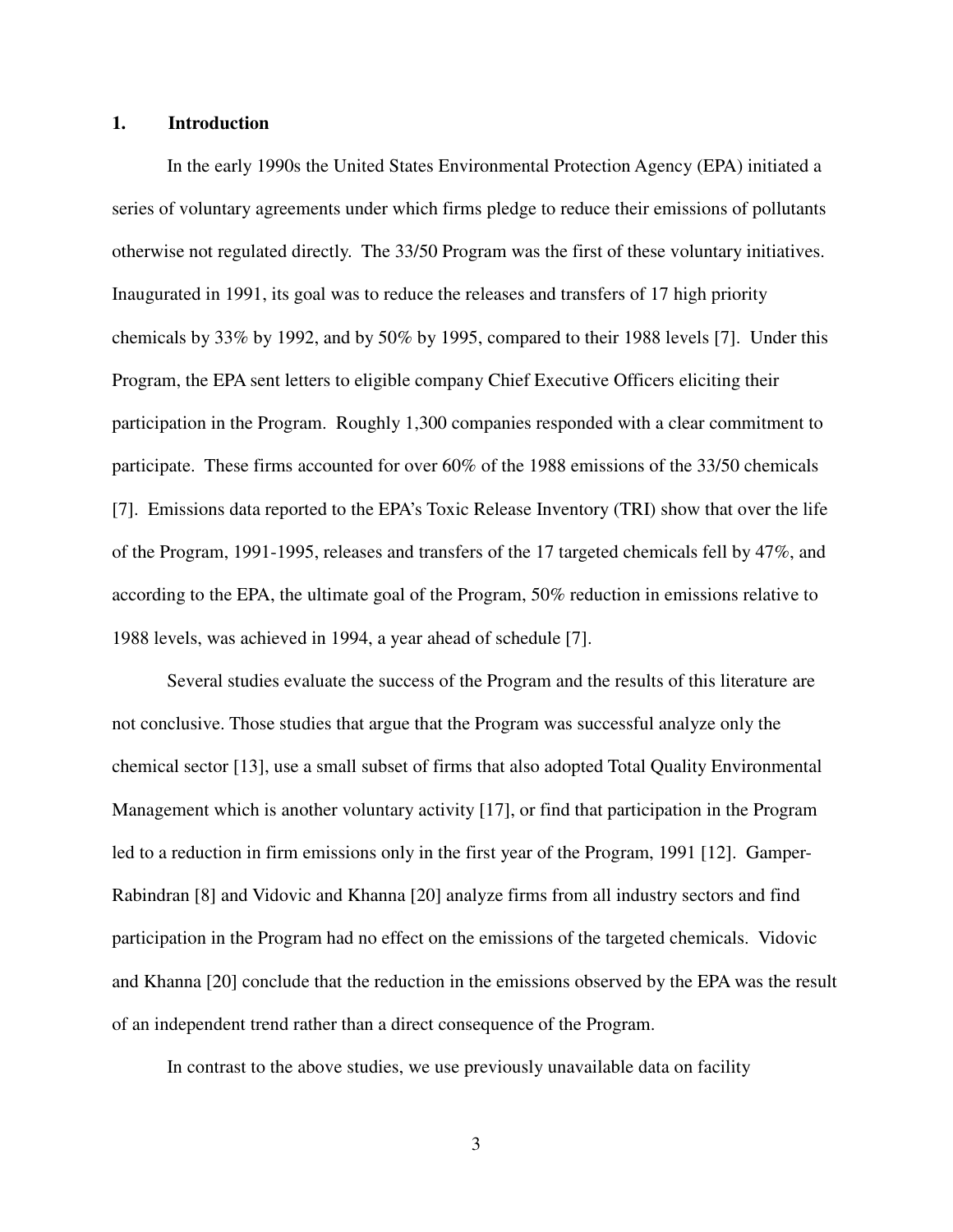commitment and examine the impact of participation in the 33/50 Program on facility emissions using a sample of facilities whose parent companies committed to the Program. According to the Program design, a parent company was recognized as a participant even if only one of its production facilities participated in the Program. This allowed facilities to free ride on reductions achieved by a subset of production plants, thus potentially diluting the impact of Program participation at the firm level. For example, the abatement effort of a single facility might decrease overall firm emissions despite the fact that no other facility belonging to the parent firm reduced emissions. Conversely, it is possible that the pollution abatement efforts of some facilities are outweighed by the increase in emissions of other facilities owned by the same firm so that overall firm emissions increase. Yet, such firms would be counted as participants in the 33/50 Program. Thus, a firm level analysis has potential biases that work against an accurate evaluation of the Program, and it is not surprising that the results of the firm level analyses that dominate the literature are mixed. By using facility level information regarding commitment to the Program we are able to rule out such possible free riding across facilities owned by the same firm. Therefore, we are better able to assess the impact of participation in the Program using our facility level data, even though the Program was operational at the firm level.

Only three other studies explicitly consider facility participation. Due to lack of data, Khanna and Vidovic [14] and Gamper-Rabindran [8] incorrectly assume that all facilities belonging to a parent firm that committed to the Program participated. Bi and Khanna [5] use the newly available data on facility participation but include all facilities in their analysis, regardless of their parent firm's participation status. Using a sample of 2,034 facilities that belong to 197 publicly owned parent firms that participated in the Program, we analyze the impact of the 33/50 Program on the releases of the 17 targeted chemicals between 1991 and 1995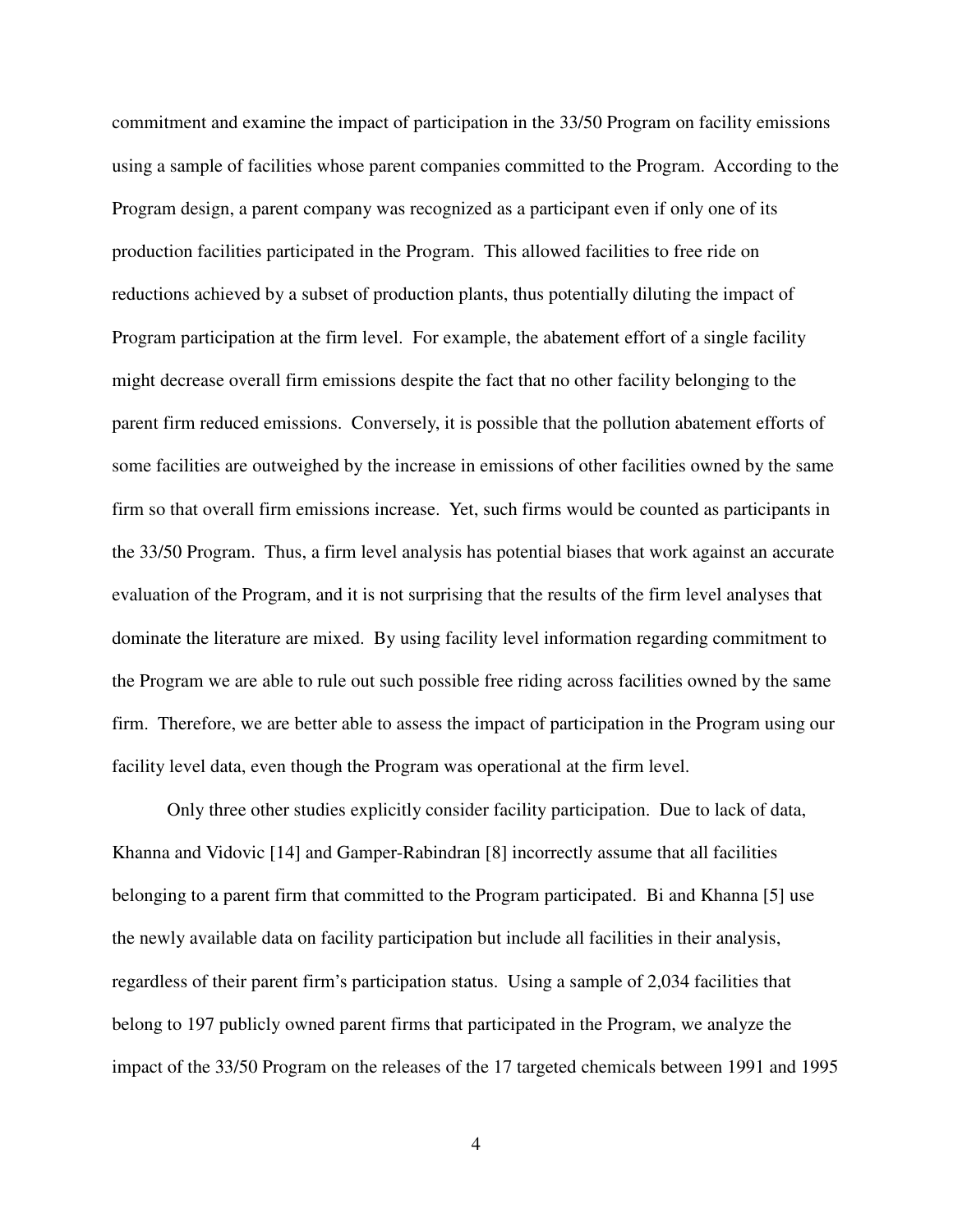using a panel data Generalized Method of Moments (GMM) framework to account for dynamic adjustment in facility emissions. We find that while more polluting facilities within a firm were more likely to make commitments to reduce the releases and transfers of the targeted chemicals, participation in the Program by itself is not associated with a significant decline in emissions. This result is consistent with our earlier analysis of firm level data [20] but contrary to the results of Khanna and Damon [13], among others.

## **2. Incentives for participation in the 33/50 Program and hypothesis tested**

## *2.1. Incentives for participation*

The EPA emphasized that the 33/50 Program was appealing to firms because participants received public recognition through the media and certificates of recognition from the EPA. The literature on voluntary abatement programs suggests four mechanisms that motivate firms to participate: green marketing [3, 4, 13, 20], regulatory pressure [12, 13, 15, 18, 19, 20], interest group pressure [12, 17], and firm specific characteristics such as its size [3, 19, 20], financial and asset position [3, 12, 17], emissions profile [3, 12, 13, 20] and proclivity to participate in other voluntary abatement programs [3, 13]. Table I summarizes the literature on firm participation in terms of the main hypotheses, variables used to test each hypothesis, expected sign on variable coefficients and the actual sign and the statistical significance of the coefficients obtained.

The incentives for facility participation, explored by Khanna and Vidovic [14], Gamper-Rabindran [8] and Bi and Khanna [5], are very similar to those for firm participation. However, because individual facilities do not typically interact directly with the final consumer, the incentives created by green marketing opportunities ([4]) are unlikely to operate at the facility level. On the other hand, the participation incentive created by mandatory regulation [15, 18]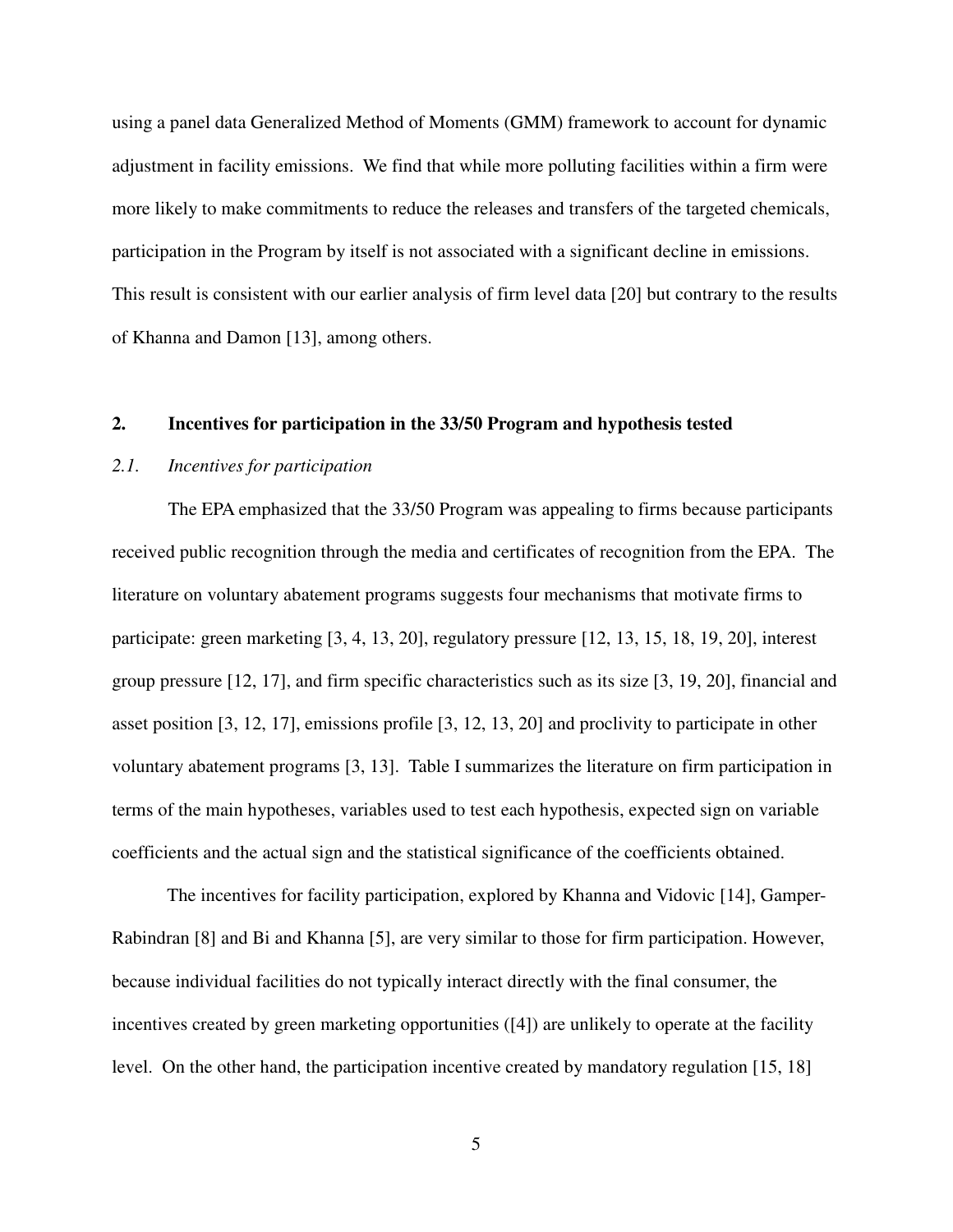may be even greater for facilities. For example, facilities located in counties classified as being out of attainment with the National Ambient Air Quality Standards (NAAQS) may be more likely to participate in order to improve their environmental performance and avoid more stringent mandatory regulation in the future [9]. Indeed Bi and Khanna [5] find facilities located in non-attainment counties are more likely to participate. All three facility level studies examine the participation incentives created by the National Emission Standards for Hazardous Air Pollutants but only Khanna and Vidovic [14] find that facilities with higher ratios of the HAPs to 33/50 emissions are more likely to participate. Bi and Khanna [5] and Gamper-Rabindran [8] find that plants that were inspected more frequently for compliance or penalized for noncompliance with Clean Air Act (CAA) regulations were more likely to join the 33/50 Program.

 Pressure from local communities and non-governmental organizations may create additional incentives for participation. Plants may participate in voluntary programs in order to deter environmentally conscious consumers and environmental interest groups from lobbying for increased regulation [11, 15, 12]. This threat of tighter regulation is more likely to be a motive for facility participation in states with higher membership in environmental interest groups such as the Sierra Club, or in states with Congressional representatives that have a track record of voting in favor of environmental initiatives [10, 15, 12]. Bi and Khanna [5] test the association between the probability of facility participation and the home state's representatives' environmental rating as published by the League of Conservation Voters (LCV) as well as the state per capita membership rate in the Sierra Club, but find that facilities located in states with higher membership rates in the Sierra Club are less likely to participate. In addition, facilities located in neighborhoods with a higher willingness to pay for environmental amenities and with a greater propensity to engage in the political process may experience more pressure to join

6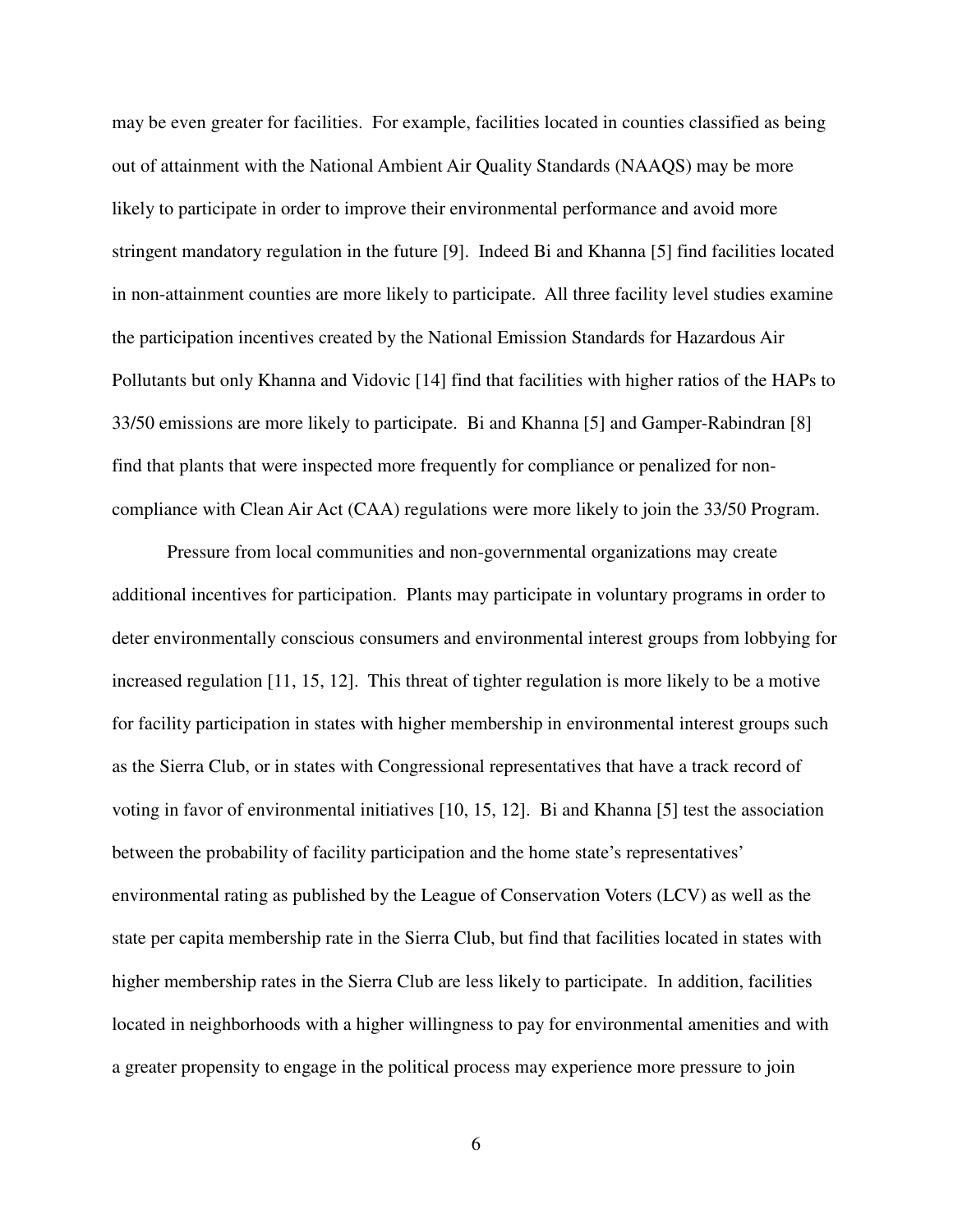voluntary agreements. Khanna and Vidovic [14] and Bi and Khanna [5] find facilities located in counties with a higher median income are more likely to join the Program. On the other hand there is no evidence that voter participation rates or the socio-economic and demographic composition of a county have an effect on a facility's participation decision [14, 8].

 Based on the current literature, we anticipate that larger, more polluting facilities, as well as facilities that emitted a larger share of their parent firm's 33/50 emissions and whose parent firms were invited in the first wave of invitations are more likely join the Program. Facilities emitting a larger absolute quantity of 33/50 releases or a larger share of their parent company's 33/50 emissions may be been more likely to join the Program since they face a greater potential for emission reduction. Similarly, facilities whose parent companies were invited in the first wave may be more likely to participate either because they had higher 33/50 emissions or because they received greater outreach by the EPA. $<sup>1</sup>$ </sup>

 To the extent that facilities may wish to mitigate the cost and stringency of current and or future mandatory regulation, we anticipate that facilities with higher total TRI emissions, a larger number of government inspections and enforcement actions under the CAA, and facilities that emit a larger share of 189 HAPs among all TRI chemicals may be more likely to join the 33/50 Program. We also expect to find that facilities located in regions with tougher air pollution policies and greater community environmentalism will have a higher probability of participation. For that reason, we presume facilities located in states with a larger per capita membership in Sierra Club and facilities located in counties with a greater propensity for collective action may be more likely to participate. Similarly, facilities located in counties designated to be out of attainment with NAAQS and facilities located in states with higher LCV scores may fear tougher

<u>.</u>

<sup>&</sup>lt;sup>1</sup> The EPA invited firms in five stages. In March 1991 it invited the "top 600" firms with the highest releases and transfers of the 33/50 chemicals. It invited 5,000 additional firms in summer 1991 and another 2,500 over the next three years [7]. The largest number of commitments came from the first invitation group.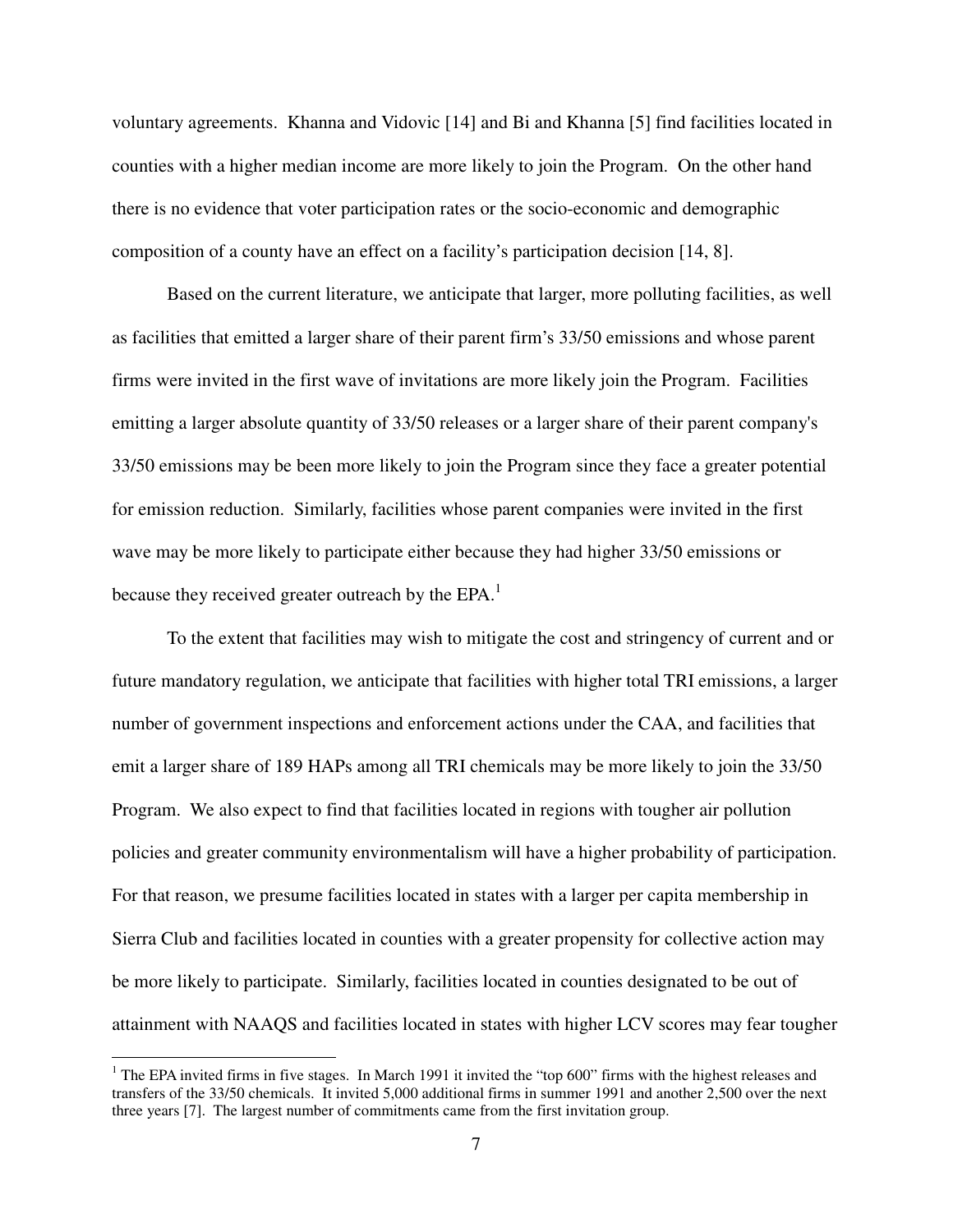regulation in the future and be more likely to self-regulate to reduce regulatory pressure.

# *2.2. Hypothesis tested*

Our main hypothesis is that facilities that committed to the Program lowered their emissions of the 17 targeted chemicals as a result of joining the Program. We presume that a facility's emissions of the 33/50 chemicals are determined by its participation in the Program and many of the same factors that shape its participation decision such as the percentage of HAPs in total TRI emissions, number of inspections and enforcement actions, LCV score and per capita membership in Sierra Club in the facility's home state, number of air pollutants the facility's home county is in non-attainment with the CAA, and voter participation rates in the facility's home county. Additional controls include socio-economic and demographic characteristics of a facility's home county. We anticipate that facilities that expect larger potential liabilities under mandatory regulation and facilities that experience greater pressure from constituents and nongovernmental environmental groups will have lower 33/50 emissions.

The Program goals were formulated in terms of aggregate emissions. This gave firms an incentive to focus their efforts on the chemicals with the lowest marginal abatement costs rather than the most toxic chemicals. From a public health perspective, however, the relative toxicity of the chemicals is important. Even if the aggregate emissions of the targeted chemicals declined as a result of the Program, the overall toxicity of the emissions need not have declined in tandem, especially because firms could reduce emissions of only a subset of the Program chemicals and could potentially substitute more toxic chemicals for less toxic ones. Therefore, in addition to analyzing aggregate emissions, we also analyze the impact of Program participation on toxicity weighted releases.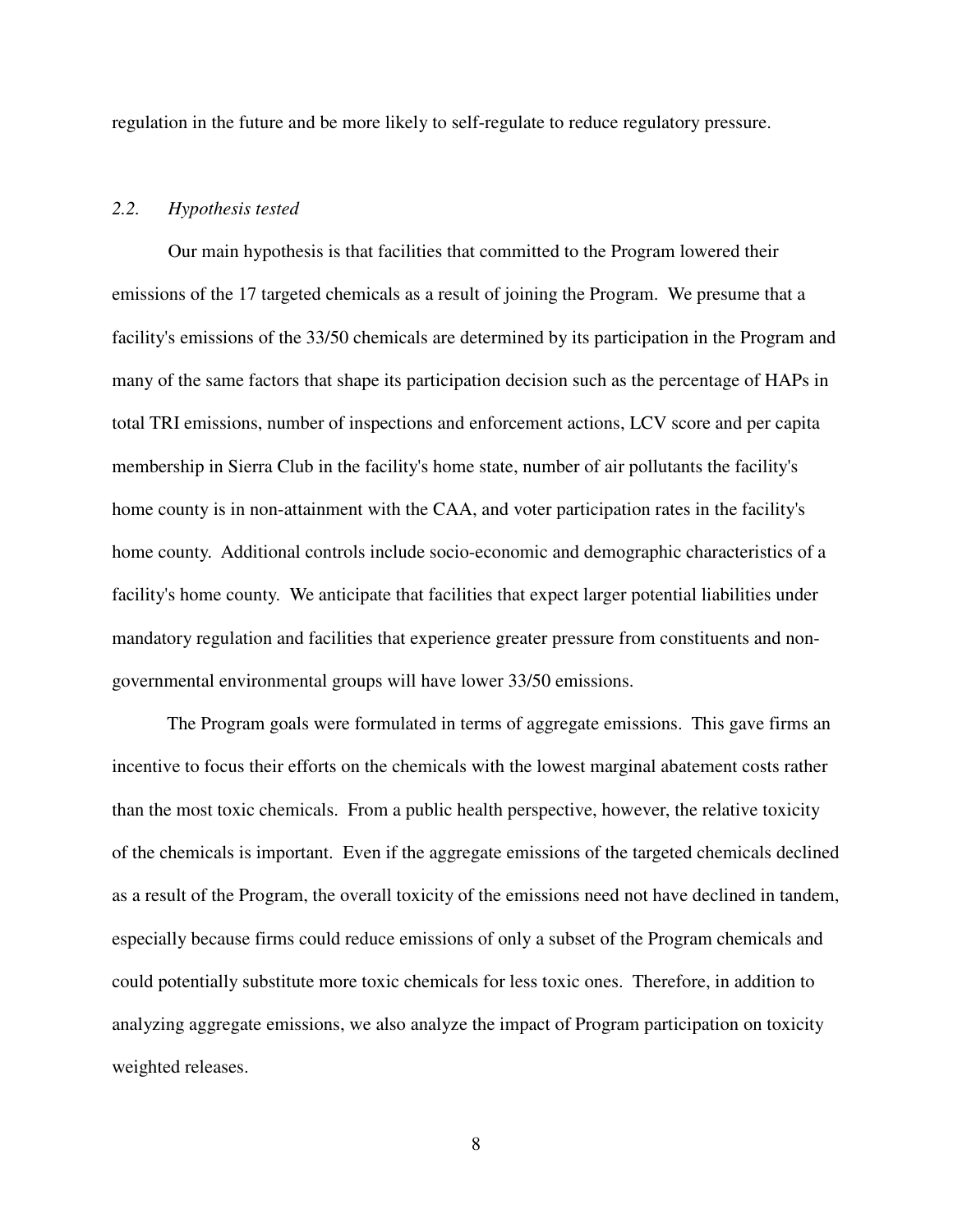## **3. Methodology**

<u>.</u>

We examine the incentives for participation in the 33/50 Program and the impact of the Program on emissions of the targeted chemicals for a sample of facilities whose parent firms committed to the Program. The EPA sent letters of invitation to the Chief Executive Officers of parent companies and not to individual facilities [7], and we assume that the decision to participate was first made by the parent firms and then extended to their facilities.

Our approach is motivated by the data made available to us by Hampshire Research. As Table II shows, our data include parent companies that committed to the Program and some but not all of their facilities also committed, and parent companies that committed but none of their facilities committed.<sup>2</sup> If none of the facilities committed but the parent company did commit, the decision to participate could not have been driven by the decision at the facility level and was probably made by the parent company. Assuming that all commitments were credible and made with the intention of meeting their stated goals, a company that joined the Program would have to reduce its emissions, even if none of its facilities specifically joined the Program. This would imply that when a parent firm committed to the Program, it automatically *jointly* committed all of its facilities to the Program. In this sense, all nine facilities belonging to Firm 2 in Table II are participants in the 33/50 Program, even though no individual facility made a specific commitment to join the Program. Thus, in the case where the parent company committed and none of the facilities committed, it does not make sense to model these facilities as nonparticipants while ignoring the firm decision. We prefer to consider these nine facilities as not having made any specific commitment over and above the firm's decision to participate in the Program. This distinguishes these facilities from Facility 2 and Facility 5 of Firm 1, both of which made a specific commitment to the EPA. Note that the EPA regarded both Firms 1 and 2

 $2$  There are no instances where a facility committed to the Program and a parent firm did not.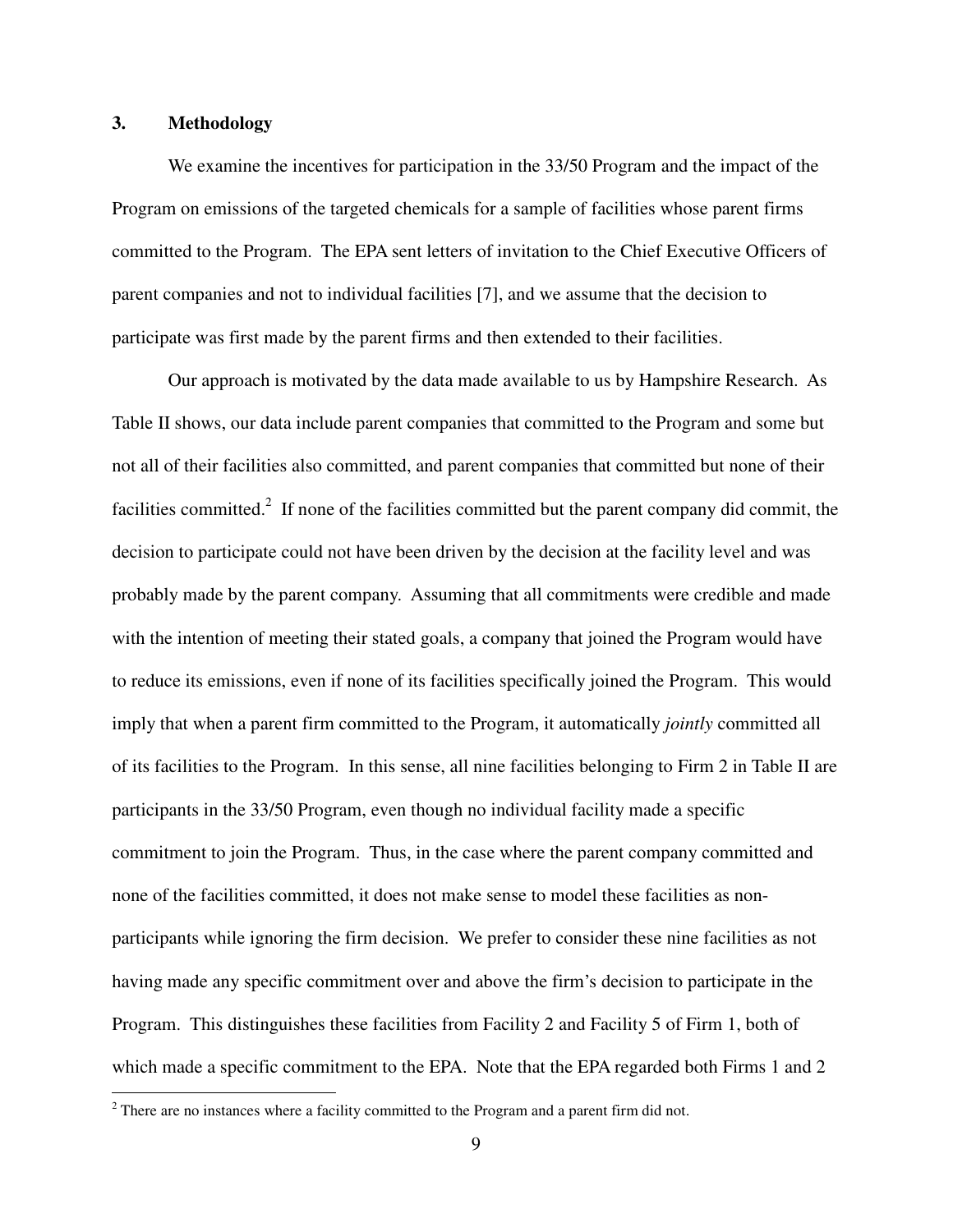as participants and did not distinguish between them.

For this reason we assume that the decision to participate in the Program was made at the company level, and conditional on the parent firm's participation decision, individual facilities made additional commitments to reduce their emissions and participate in the Program. Therefore, our estimation strategy is threefold: we first model the firm's participation decision, and using data only on facilities that belong to firms that participated in the Program, we model the facility's participation decision. Finally, we evaluate the facility's emissions conditional on its participation decision. To test the sensitivity of our results we follow Bi and Khanna [5] and also model the facility participation decision independently of the firm's decision using the entire universe of facilities eligible to participate in the Program. In this case, the nine facilities belonging to Firm 1 in Table II are no different from facilities belonging to a parent firm that did not participate in the Program.

#### **4. Empirical model**

A facility's expected net benefit from participation in the Program,  $Z_{1it}^*$ , is given by

$$
Z_{1it}^* = X_{1it}\beta_1 + \varepsilon_{1it}, \quad i = 1, ..., I; \quad t = 1, ..., T
$$
 (1)

where  $X_{1it}$  is a vector of covariates,  $\beta_1$  is a vector of coefficients, and  $\varepsilon_{1it} \sim N(0,1)$ . We do not observe  $Z_{1it}^*$ , only whether the facility participated or not. That is, we observe  $Z_{1it}$ , a dichotomous variable equal to 1 if the expected net benefit is positive and 0 otherwise. Furthermore,  $Z_{1it}$  is only observed for a subset of facilities whose parent firms participated in the Program. That is  $Z_{1it}$  is observed if and only if  $Z_{2it}$  is equal to 1, where  $Z_{2it}$  is a dichotomous variable equal to 1 if the parent firm's expected net benefit from participation is positive and 0 otherwise. The parent firm's expected net benefit,  $Z_{2it}^*$ , is given by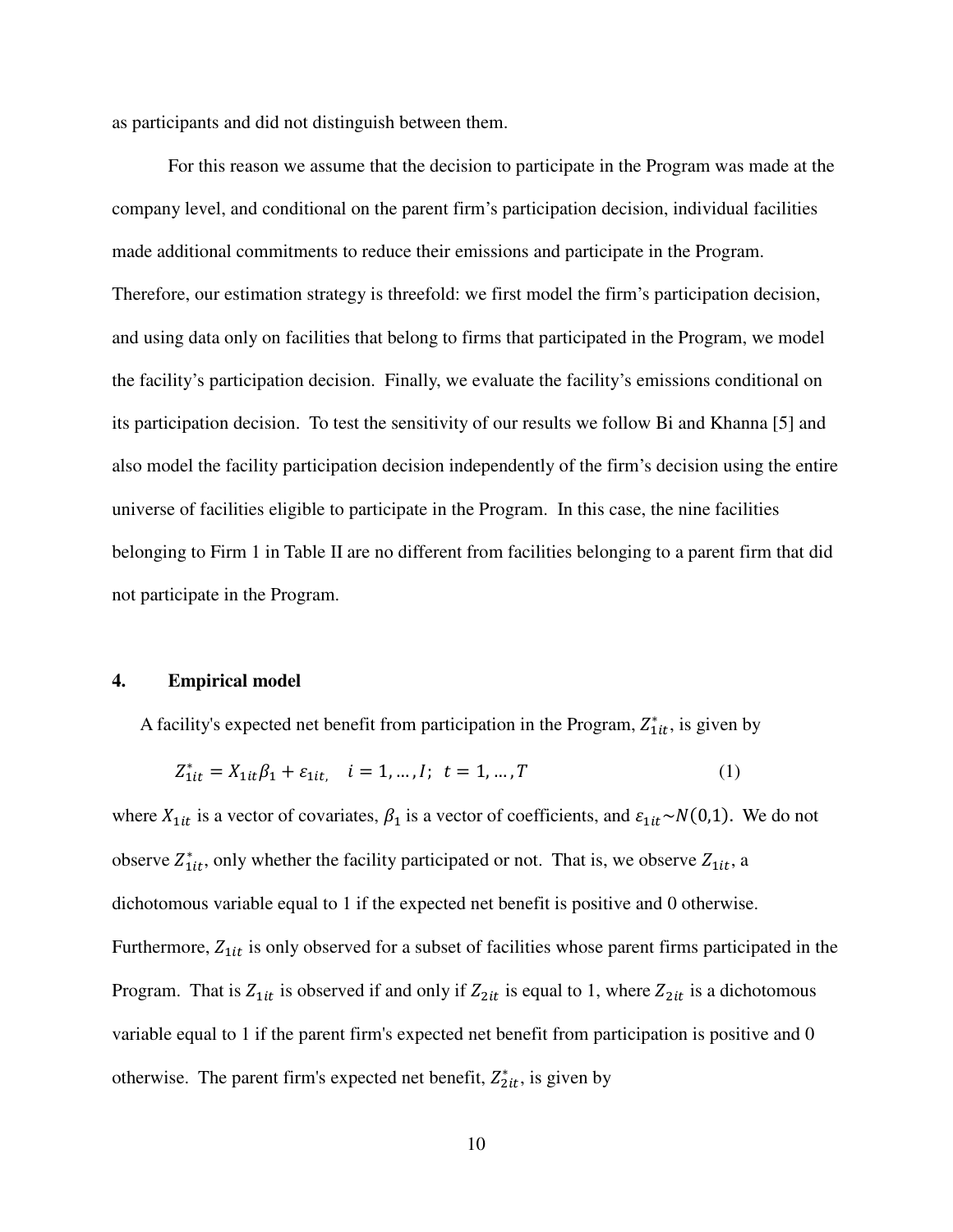$$
Z_{2it}^* = X_{2it}\beta_2 + \varepsilon_{2it}, \quad i = 1, \dots, I; \quad t = 1, \dots, T
$$
 (2)

where  $X_{2it}$  is a vector of covariates,  $\beta_2$  is a vector of coefficients, and  $\varepsilon_{2it} \sim N(0,1)$ . This leads to a bivariate probit model with sample selection.

We estimate  $\beta_1$  and  $\beta_2$  in Eqs. (1) and (2) simultaneously using maximum likelihood methods and assuming that  $\varepsilon_{1it}$  and  $\varepsilon_{2it}$  are distributed bivariate normal with means and standard deviations as specified above, and that  $corr(\epsilon_{1it}, \epsilon_{2it}) = \rho$ . If  $\rho = 0$ , the facilities are randomly selected to the sample and consistent estimates of  $\beta_1$  can be obtained by estimating model (1) with an ordinary probit regression. After estimation, a simple likelihood ratio test (or Wald test) can be used to test the null hypothesis that  $\rho = 0$ .

For the model to be identified there should be at least one right hand side variable that appears in the selection equation (Eq. 2) but does not appear in the outcome equation (Eq. 1). In our case the selection equation includes firm level variables. These are a final good dummy, change in aggregate 33/50 emissions prior to the start of the Program, ratio of HAPs to TRI emissions, ratio of 33/50 emissions to TRI emissions, number of Superfund sites for which a firm is a Potentially Responsible Party (PRP), number of inspections and enforcement actions against a parent firm's facilities, Sierra Club membership and the LCV score averaged across a firm's facilities, and firm specific factors such as age of assets and R&D expenditure. The first invitation group dummy is the only variable common to both equations.

Given that we have data on a panel of *I* facilities and firms over *T* years, we would like to use panel data methods to estimate Eq. (1). However, the corresponding panel data estimator is not available and we use a pooled cross section estimator but adjust standard errors for intrapanel correlation.<sup>3</sup>

<u>.</u>

 $3$  We estimated the model using the heckprob procedure in Stata 10 and adjusted the standard errors by clustering on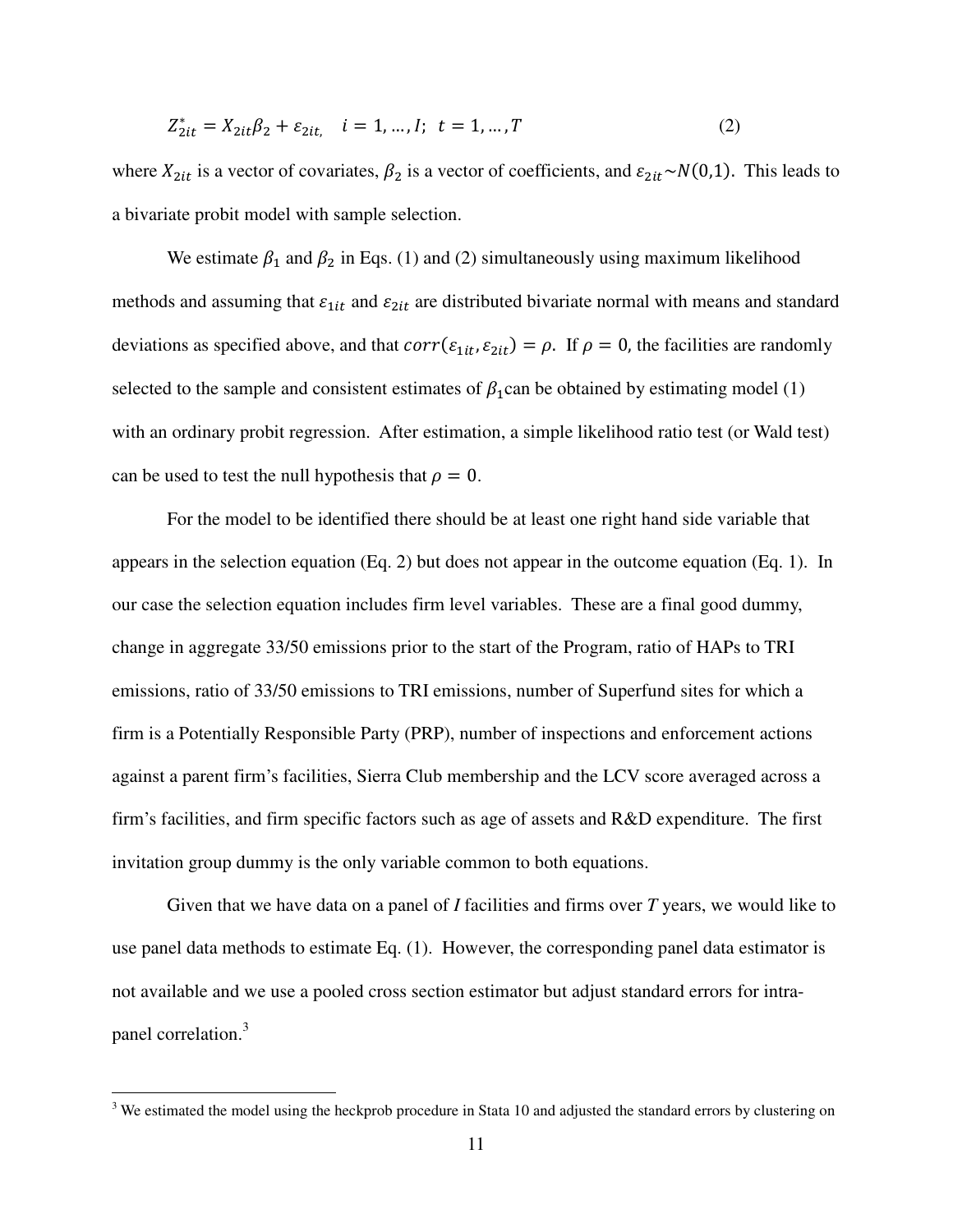Facility emissions at time *t*,  $Y_{it}$ , are determined by a set of facility specific factors,  $X_{3it}$ , and the facility's participation decision,  $P_{it}$ , as

$$
Y_{it} = X_{3it}\beta_3 + P_{it}\delta + \mu_i + \nu_{it}
$$
\n<sup>(3)</sup>

where  $\beta_3$  is a vector of coefficients,  $\delta$  is a scalar coefficient,  $\mu_i$  is a fixed effect and  $v_{it} \sim N(0, \sigma^2)$ .  $X_3$  includes facility specific factors that determine its emissions in any year, such as its level of output, operational decisions and the organizational culture. Such detailed facility level information is not available in the public domain. Furthermore, changes in the level of output and adoption of new technology occur slowly over time and are generally unobserved. To account for such effects and the lack of detailed facility information we include the lagged values of facility emissions on the right hand side of equation (3). This leads to a dynamic specification for  $Y_{it}$ , as

$$
Y_{it} = Y_{i,t-1}\alpha + X_{4it}\beta_4 + P_{it}\delta + \mu_i + \nu_{it}
$$
\n<sup>(4)</sup>

where  $X_4$  includes facility and parent firm specific factors for which information is available.

As facility emissions are determined by many of the same factors that affect facility participation in the Program,  $P_{it}$  is endogenous in Eq. (4). We use the predicted probability of participation for each facility for each year from Eq. (1),  $F(X_{it} \hat{\beta}_{1it})$ , which is a cumulative distribution function, as an instrument for the facility's participation decision in Eq. (4).

Again, we would like to exploit the panel structure of the data. Applying the fixed effects estimator to Eq. (4) will result in a dynamic panel data bias as  $Y_{it-1}$  is correlated with the error term. Arellano and Bond [1] suggest transforming the model by taking first differences to eliminate the fixed effects, and then estimating it using instrumental variable techniques where the second and higher lags of the endogenous variables in levels are used as instruments.

 $\overline{a}$ 

parent firms. We thank Gustavo Sanchez of Stata Corp. for this suggestion.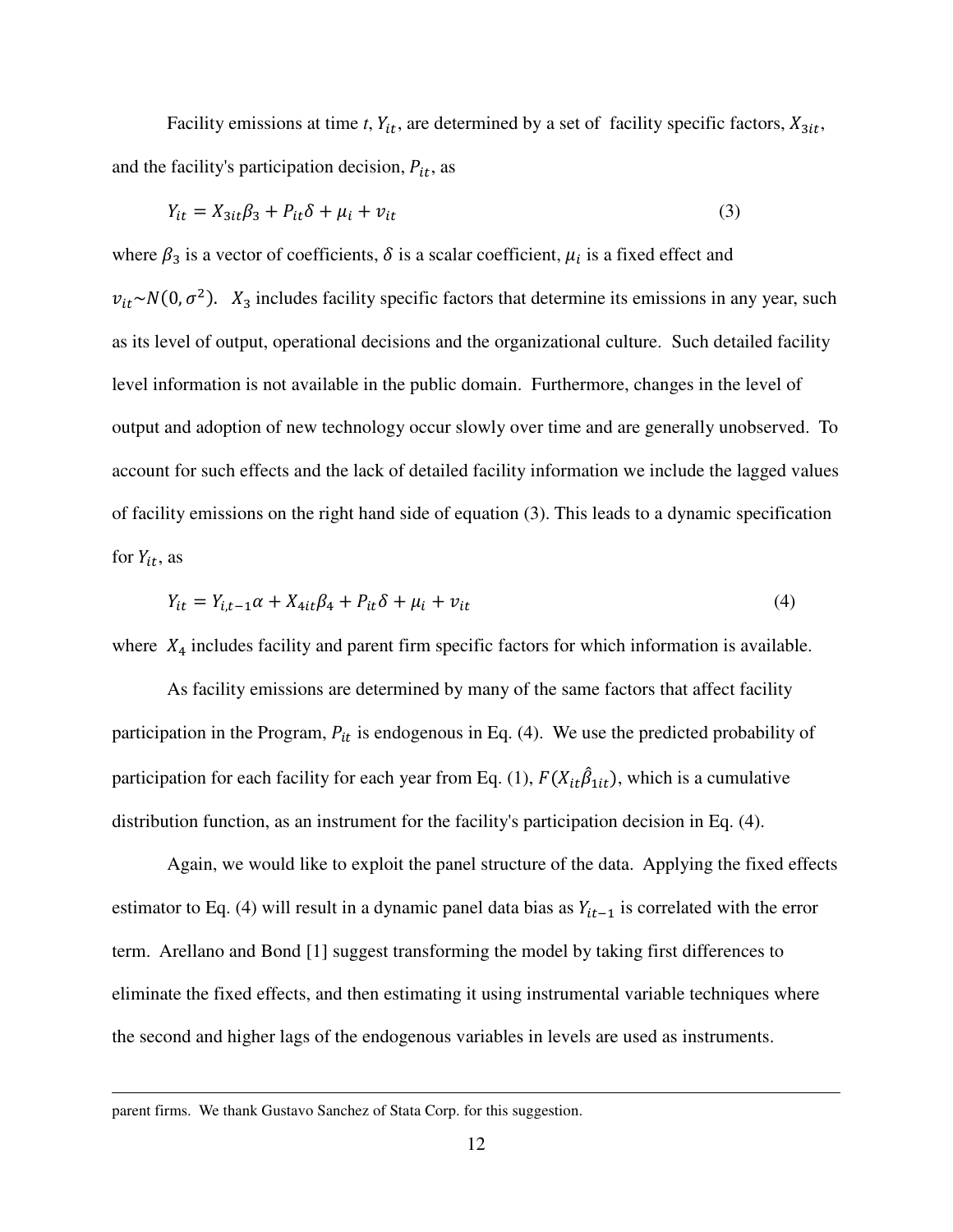However, lagged levels are often poor instruments for first differences. Arellano and Bover [2] and Blundell and Bond [6] show that this problem can be alleviated by estimating a system of equations which includes the original equation in levels and uses lagged differences as instruments. A secondary advantage of this system GMM estimator is that it can also accommodate models with time invariant regressors.

We apply system GMM to Eq. (4). The estimator rests on the strong assumption that lagged values of the dependent variable and changes in the error term are uncorrelated. Although first order autocorrelation is expected, we examine the validity of this assumption by testing for the presence of second order autocorrelation. We estimate robust standard errors using the twostep version of the system GMM estimator with a finite-sample correction  $[21]$ .<sup>4</sup>

 The rank and order conditions for identification of the parameters in Eq. (4) require that we have some variables in Eq. (1) that are hypothesized to influence facility participation but are otherwise uncorrelated with the facility emissions. We include three variables in Eq. (1) that are not in Eq. (4): first invitation group dummy, change in facility 33/50 emissions between 1988 and 1990, and the percentage of the parent firm's 33/50 releases emitted by a facility.

#### **5. Data description**

 We draw upon several data sources. Hampshire Research provided us with the list of firms invited to participate in the 33/50 Program, their participation status, and information about when the firm was contacted by the EPA. For the firms that participated in the Program, they also provided us with a list of facilities and their participation status. We obtained data on emissions of the 33/50 chemicals, total TRI releases, HAP releases, names and Dun and

<sup>&</sup>lt;sup>4</sup> We estimate equation (4) using xtabond2 in Stata 10 with twostep and robust options. For a discussion of xtabond2 see Roodman [16].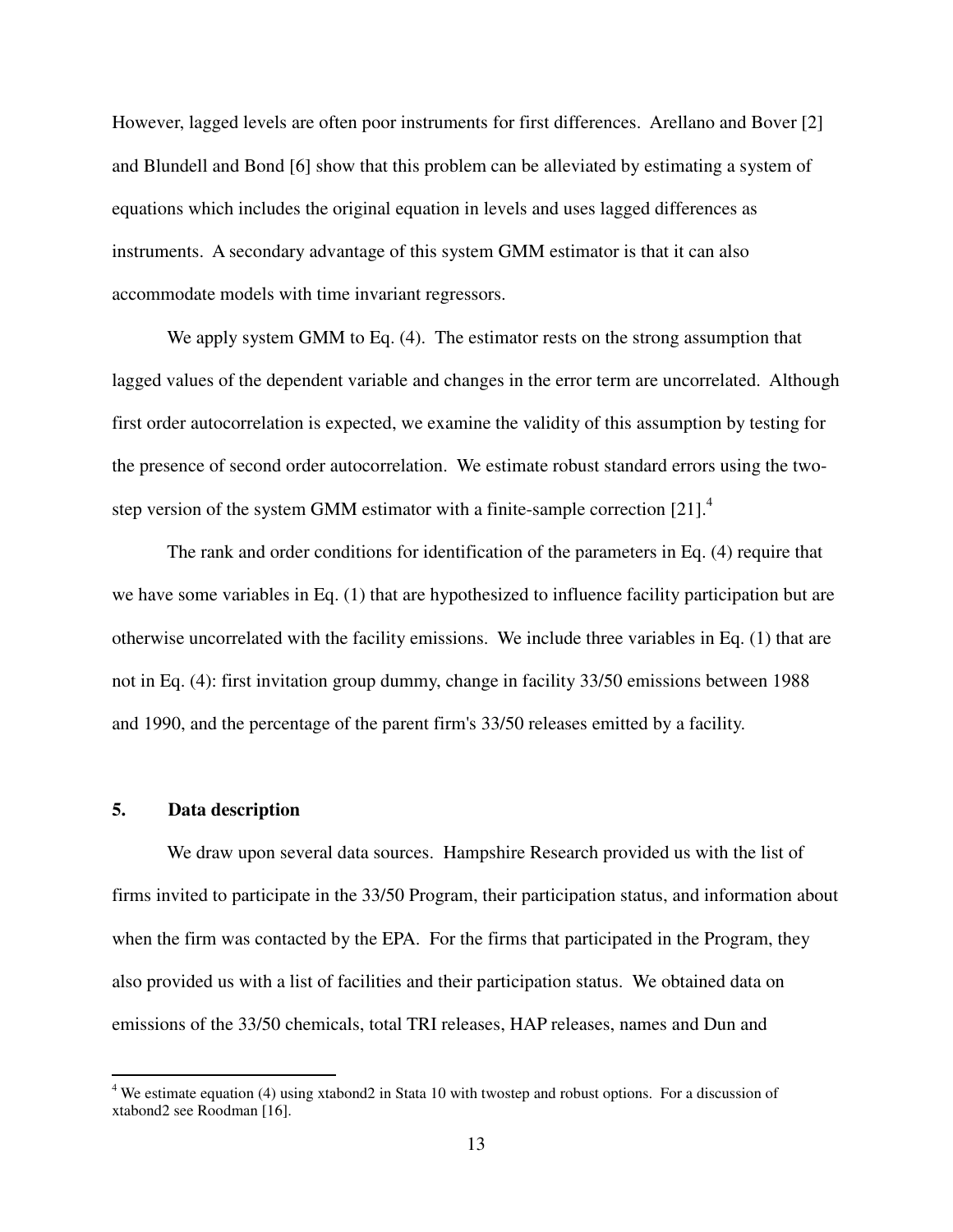Bradstreet numbers of parent firms, and facility SIC codes and locations from the TRI (www.rtknet.org/new/tri). Information on the number of inspections and enforcement actions under the CAA is from the Integrated Data for Enforcement Analysis database (www.epaecho.gov/echo/index.html); county nonattainment status with the CAA is from the EPA's Green Book (www.epa.gov/oar/oaqps/greenbk). LCV scores are from various National Environmental Scorecards published annually by the League of Conservative Voters (www.lcv.org). The Sierra Club provided us with the data on its state per capita membership while Election Data Services provided county level voter participation rates. Firm level financial data are from the Standard and Poor's Compustat database and the information on Superfund Site responsibility is from the CERCLIS database (http://cfpub.epa.gov/supercpad/cursites/srchsites.cfm). County socioeconomic data is from the 1990 Census.

 We define facility emissions of the 33/50, HAP and TRI chemicals as annual releases to air, surface water, land, and underground injection plus offsite transfers to treatment, storage and disposal. Toxicity weighted 33/50 emissions are pounds of emissions multiplied by the toxicity weights used in the EPA's Risk Screening Environmental Indicators

(http://www.epa.gov/oppt/rsei/). We weight the air releases of each of the 17 chemicals by their inhalation toxicities and the emissions to other media by oral toxicities. Firm emissions are the sum of the emissions for all facilities reporting to each parent company in each year. We define the change in the pre-Program 33/50 releases as the emissions in 1990 minus the emissions in 1988. We use total facility TRI emissions to capture facility size.

 The state LCV score is an average of the rating assigned to the elected officials in the Senate and the House of Representatives by the LCV based on their voting record on environmental bills for each session of the Congress. A score of 100 indicates the strongest

14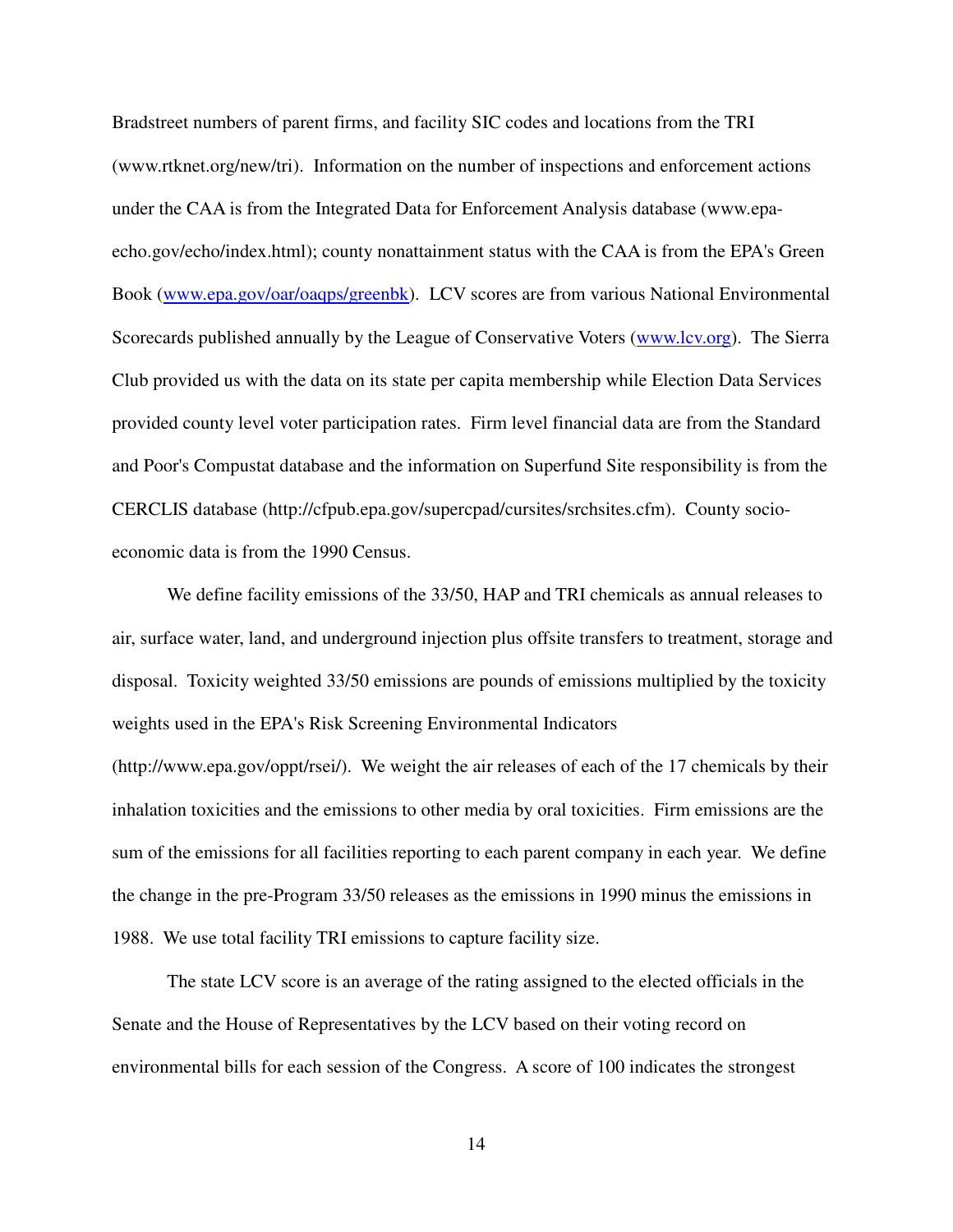commitment to environmental protection, while a score of 0 shows a consistent voting pattern against conservation and environmental health and safety protection. The county non-attainment status is the count of pollutants for which a whole or a part of the county has been designated by the EPA to be out of attainment with the NAAQS. The EPA will designate the county to be in nonattainment whenever air pollution levels persistently exceed the NAAQS for six pollutants: ozone, lead, carbon monoxide, sulfur dioxide, nitrogen dioxide and particulate matter. We define the firm level LCV score, per capita membership in Sierra Club, number of enforcements and inspections as the average across all plants owned by a parent firm.

We represent the propensity for collective action by the fraction of the voting age population registered to vote in the 1992 Presidential elections in a facility's home county.<sup>5</sup> Socio-economic and demographic characteristics of the county in which a facility is located include the fraction of African-American population, the percentage of population with at least a bachelor's degree, median household income, the percentage of population below poverty, and the percentage of children up to 5 years of age. Additional control variables include population per square mile and dummy variables for the facility 2 digit primary SIC codes.

To construct our sample we first searched the TRI to identify facilities that emitted a positive amount of 33/50 chemicals in 1988, 1989 or 1990. This resulted in 16,550 facilities in the continental United States. We successfully matched 13,734 facilities to their parent companies by either parent firm name or Dun and Bradstreet number.<sup>6</sup> Since we model facility participation conditional on the parent firm's decision, we use an unbalanced panel of 368 publicly owned firms represented in the Standard and Poor's Compustat database of which 197

<u>.</u>

<sup>&</sup>lt;sup>5</sup> North Dakota and Wisconsin do not report voter registration. For these two states, we use the ratio of voter turnout to voting age population.

<sup>&</sup>lt;sup>6</sup> According to the EPA 1294 parent companies participated in the 33/50 Program by 1994. We were able to identify 1224 participating parent firms. We were unable to find the remaining 70 firms in the 2008 version of TRI database.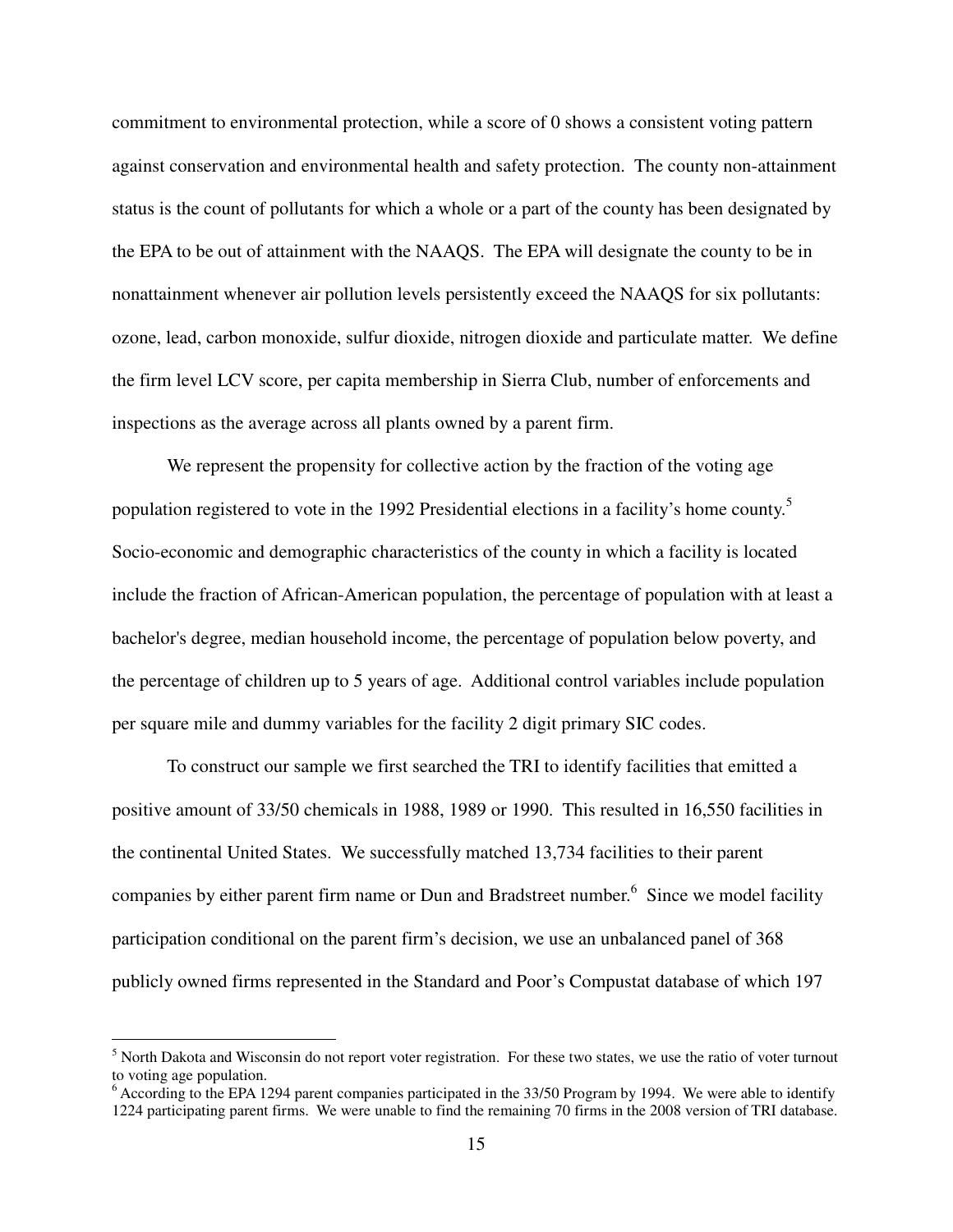firms participated in the Program and 171 did not participate over the period  $1991 - 1995$ .<sup>7</sup> To evaluate facility emissions and participation in the Program, we use a subset of 2,034 facilities that belong to these 197 participating firms. Out of the 2,034 facilities, 126 participated and 1,908 did not participate in the Program. Most facilities in our sample reported to the TRI for at least three years between 1991 and 1995.

Tables III and IV summarize our data for 1990. On average, participating firms have higher aggregate and weighted 33/50 emissions as well as release intensity per unit of sales relative to non-participants. They have a larger number of facilities, face a larger number of inspections and enforcement actions and are a PRP for a greater number of Superfund sites. Compared to non-participants they also reduced emissions of the Program chemicals by a larger amount between 1988 and 1990 and a larger fraction was included in the first invitation group.

At the facility level, participating facilities have lower aggregate and toxicity weighted 33/50 emissions compared to non-participating facilities. Compared to non-participants, participants have higher total TRI emissions, face a larger number of inspections and enforcement actions and a larger number of them are located in counties that are in nonattainment with a greater number of pollutants, as well as counties characterized by higher median household income and lower percentage of African American population. 85% of the facilities in our sample are owned by firms invited to participate first; however, a larger percentage of these facilities are non-participants.

Comparing emissions in 1991 to 1995, we find that the 197 participating firms in our sample reduced their emissions of the 33/50 chemicals by 42.4% relative to 1991 compared to 43.6% by the non-participating firms. If we consider the entire universe of firms for which the EPA provided us with information (i.e., including non-publicly traded firms contacted by the

 $\overline{a}$ 

 $7$  Our sample starts in 1988 to allow for lags and differencing.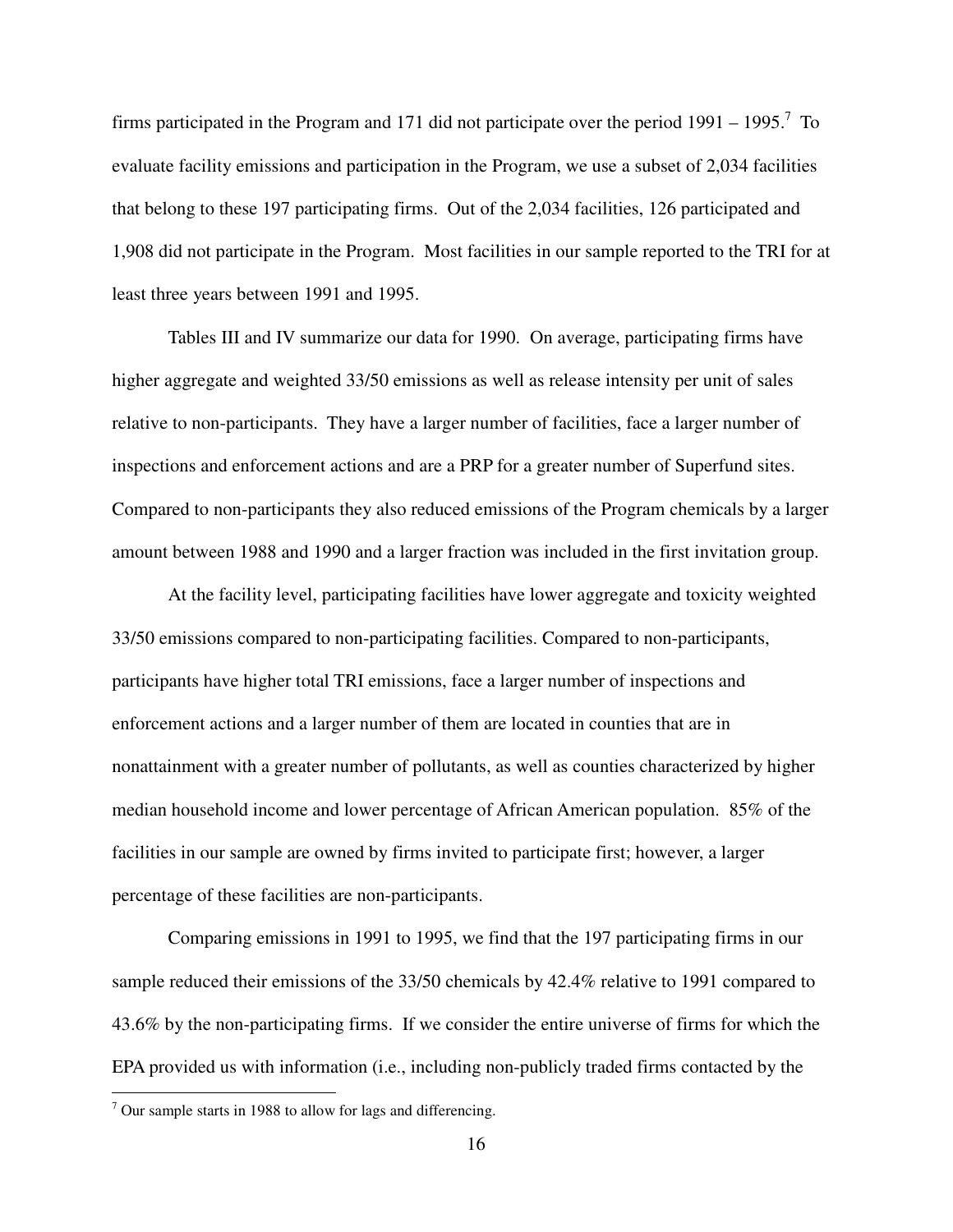EPA, and firms located in Hawai'i, Alaska and Puerto Rico) the 1287 participating firms decreased their 33/50 releases by 41.8% compared to 30.4% by the 6143 non-participating firms. At the facility level we find that the 126 participating facilities in our sample that belonged to participating firms decreased their 33/50 releases by 46.3% compared to the 42.8% decline achieved by the 1908 non-participating facilities. This compares to the 52.3% reduction achieved by 1060 participating facilities and 39.5% reduction by 5751 non-participating facilities in the entire EPA dataset of participating firms. Given these statistics, it is possible that the sample of publicly owned firms and their facilities that we use in our benchmark analysis is not representative. For this reason, we also use a secondary and much larger sample of facilities for which the summary statistics on emissions reductions are much closer to the universe of firms and facilities for which the EPA provided us with information (see section 6.4 for details).

## **6. Results and discussion**

 $\overline{a}$ 

#### *6.1. Facility participation in the Program*

We first examine the incentives for facility participation in the 33/50 Program. We have a non-random sample of 2,034 facilities whose parent firms committed to the Program leading to 9,701 facility-year observations. The facility participation results obtained from simultaneously estimating Eqs. (1) and (2) by maximum likelihood are presented in Table V. We include on the right hand side aggregate 33/50 emissions in Model 1 and the toxicity weighted 33/50 emissions in Model 1W. All time varying variables are lagged by one year relative to the year in which a facility participation decision is measured.<sup>8</sup> We control for eight most representative industry groups based on two-digit SIC codes. Table A1 in the Appendix presents the results of the

<sup>&</sup>lt;sup>8</sup> We assume that firms committed to the Program in the same year that they were invited.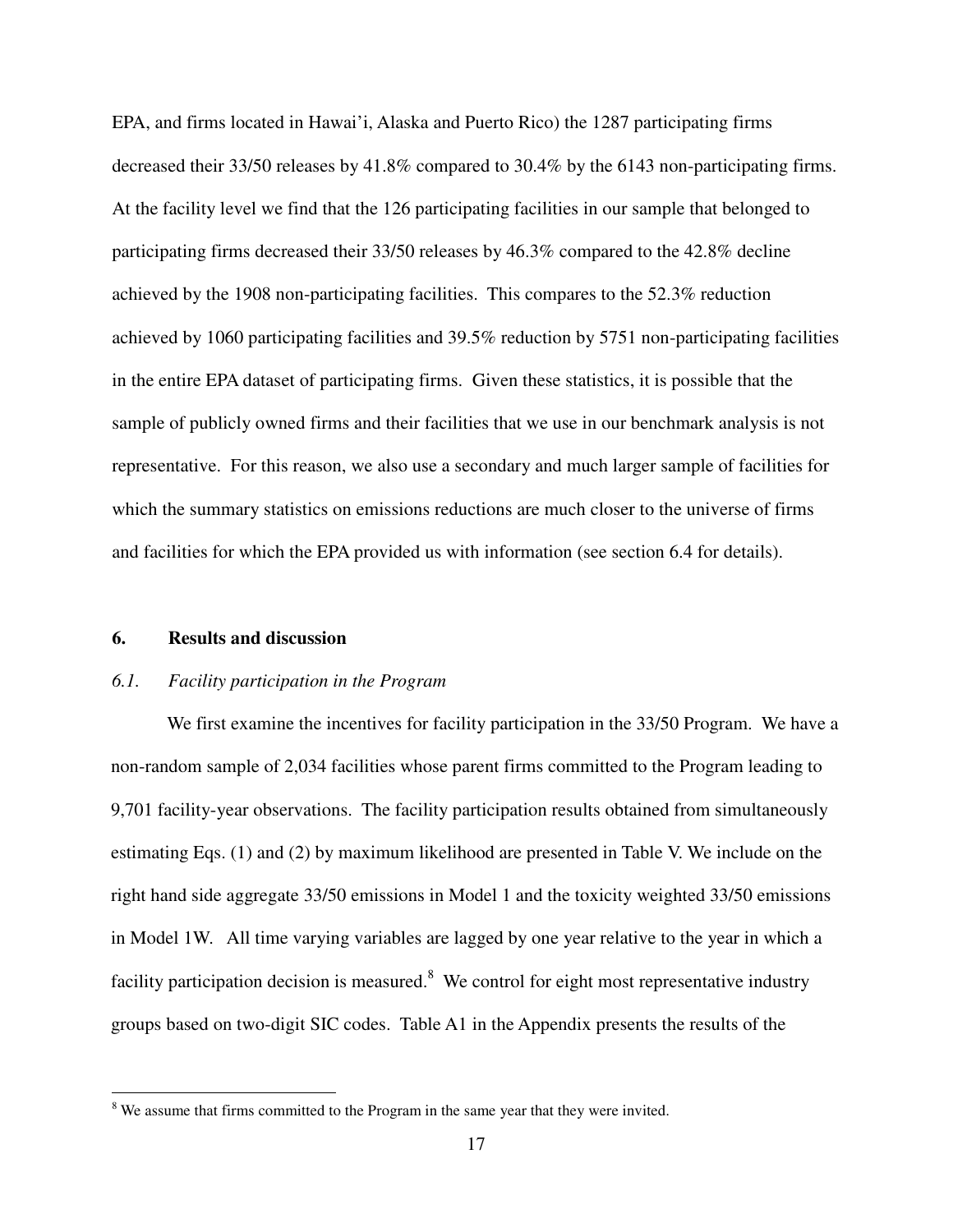selection equation on firm participation in the Program.<sup>9</sup>

In both models in Table V we find that facilities that account for a larger proportion of a parent firm's aggregate and toxicity weighted 33/50 emissions were more likely to participate. On the other hand, facilities with greater 33/50 emissions were less likely to participate while the level of toxicity weighted emissions does not seem to have a statistically significant impact on a facility's participation decision. The coefficient on the variable measuring the change in aggregate facility emissions between 1988 and 1990 is not statistically significant indicating that facility participation was not driven by reductions in emissions achieved prior to the start of the Program. In addition, we find weak evidence that larger facilities as measured by the aggregate TRI emissions were more likely to join the Program.

In terms of regulatory pressure, the coefficient on county nonattainment status is statistically significant and positive indicating that the Program attracted facilities located in counties in which a larger number of the regulated pollutants that were out of attainment with NAAQS. Surprisingly, the coefficient on Sierra Club membership is negative and statistically significant at the 10% level indicating that facilities located in states with greater membership rates in an environmental interest group were less likely to participate. Although there is evidence that facilities located in counties with young children and a lower fraction of African Americans were more likely to participate, community characteristics are generally not good predictors of facility participation in the Program.

While the largest, most polluting firms invited in the first wave of invitations were more likely to participate in the Program (Table A1), confirming the results of earlier studies of firm

<u>.</u>

 $9$  We have an unbalanced panel of 368 firms of which 197 participated and 171 did not participate in the Program. We find that a firm's participation probability is positively correlated with its R&D expenditures per unit of sales and with the age of its assets. Also, firms included in the EPA's first invitation group and firms in the chemical sector had a higher participation probability.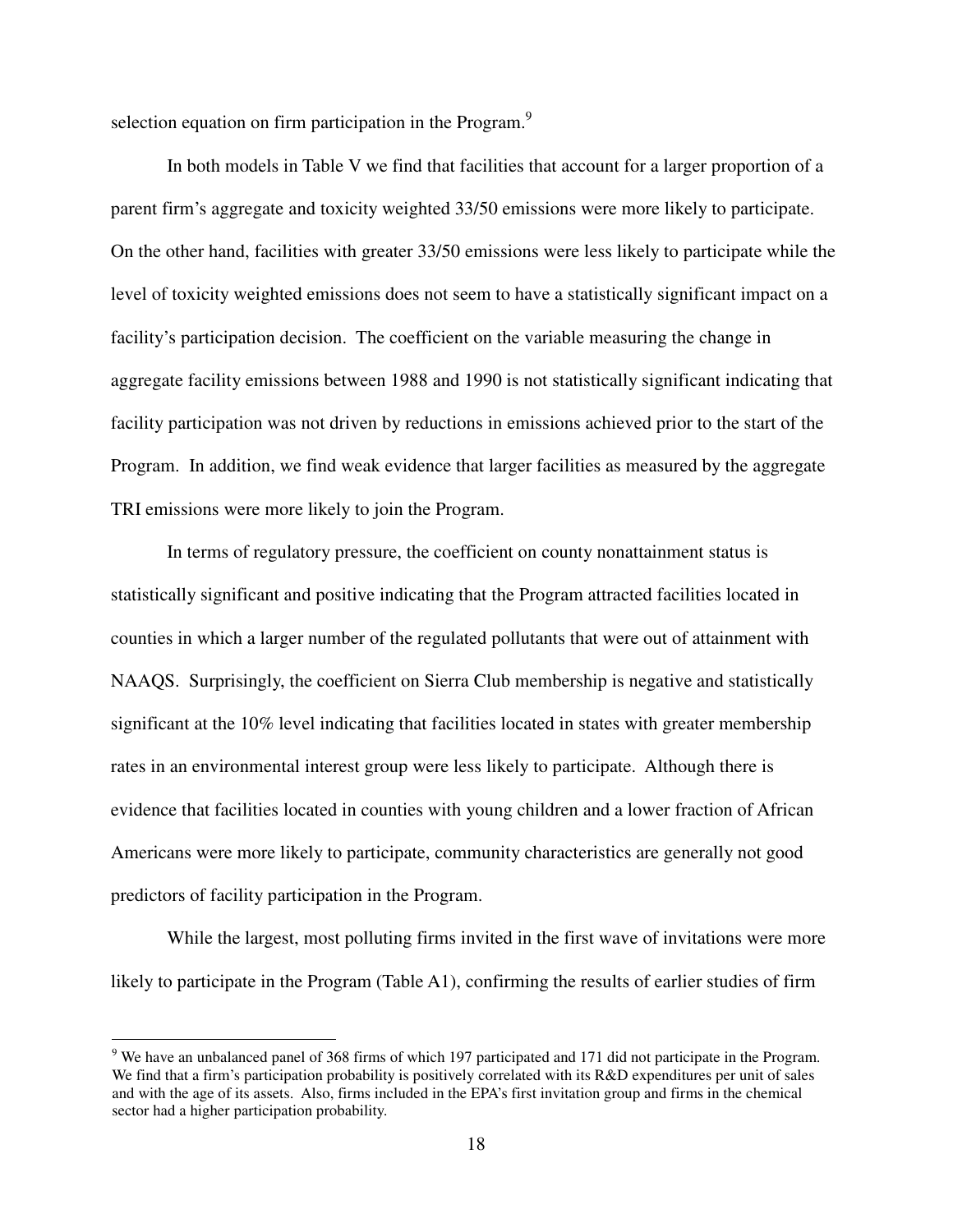participation, [3, 13, 20], we find that facilities belonging to these companies were less likely to make additional commitments. The coefficients on the first invitation group dummy are negative and statistically significant in both models.

For both models in Table V, the null hypothesis that the error terms in the outcome and the selection equations are not correlated cannot be rejected at the 10% level of significance, although in model 1W the p-value is less than  $13\%$ . This lack of evidence against the null hypothesis at traditional levels of significance raises the question of whether we should model facility participation conditional on the parent firm's participation decision. Given the structure of our data, and as discussed earlier in the context of Table 2, we feel that it is inappropriate to model a facility's participation decision ignoring the parent firm's decision. Nonetheless, in section 6.3 we test the sensitivity of our results by examining the association between facility participation and facility emissions regardless of the parent firm's participation decision.

#### *6.2. Facility 33/50 emissions*

To evaluate whether facility participation is associated with a decline in emissions we analyze facility emissions over the life of the Program (1991-1995). We take the natural logarithm of facility 33/50 emissions, toxicity weighted emissions and the TRI emissions. We lag the number of inspections and enforcement actions by one year relative to the year in which the dependent variable is measured. All other time varying variables are measured in the same year as the dependent variable. The results of system GMM estimates are presented in Table VI. In the Models 1-3 in Table VI, the dependent variable is the aggregate 33/50 emissions, while in the Models 1W-3W, the dependent variable is the toxicity weighted 33/50 emissions. In all models the Hansen's J and Sargan's statistics that test for overidentifying restrictions are not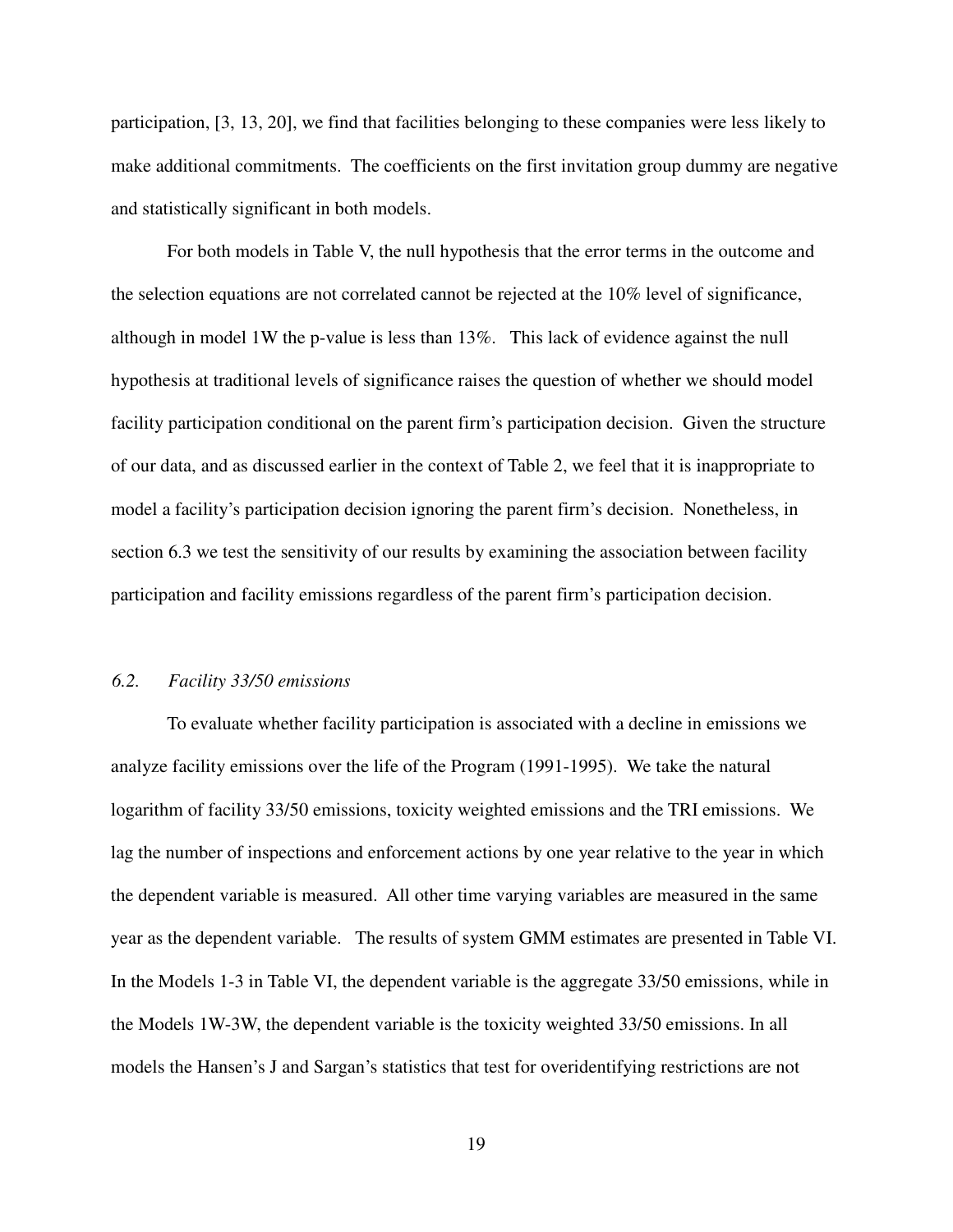statistically significant indicating that our instruments are valid from the perspective of these tests. We found the fifth and the sixth lags to be a valid set of instrument for the lagged 33/50 emissions. We use the predicted probability of participation from the models in Table V as an instrument for facility participation in the Program. All other variables act as their own instruments.<sup>10</sup> We include time dummies in all models.

In models 1 and 1W we presume that the number of enforcement actions or the number of inspections affect the emissions of the 33/50 chemicals only indirectly through Program participation and we do not include them on the right hand side. In models 2, 3, 2W and 3W, we relax this assumption and account for the possibility that facilities with a poor environmental record may reduce their emissions of the 33/50 chemicals to signal their environmental efforts.

The coefficient of most interest in Table VI is the coefficient on the Program participation variable. In all models, this coefficient is negative and statistically significant indicating that Program participation led to a decrease in both aggregate and toxicity weighted emissions for facilities that have made additional commitments beyond their parent firm's commitments. This is in contrast to Gamper-Rabindran [8] but similar to Bi and Khanna [5].

While all the models shown in Table VI pass the Hansen's J and Sargan tests, the crucial test for the second order autocorrelation cannot be rejected even at the 10% level of significance for the three models where the dependent variable is aggregate 33/50 emissions. This questions the validity of the results for the first three models in Table VI. To account for this, we add the second lag of the dependent variable to our original model. While the test for second order autocorrelation is not statistically significant when the dependent variable is toxicity weighted emissions, for consistency we add the second lag of the dependent variable to all models in Table

<u>.</u>

 $10$  Facility TRI releases and the ratio of HAPs-TRI could be correlated with the firm fixed effects in the error term, thus making them potentially endogenous. However, the GMM estimator we use is designed to address such correlation and we do not need any additional instruments for these variables.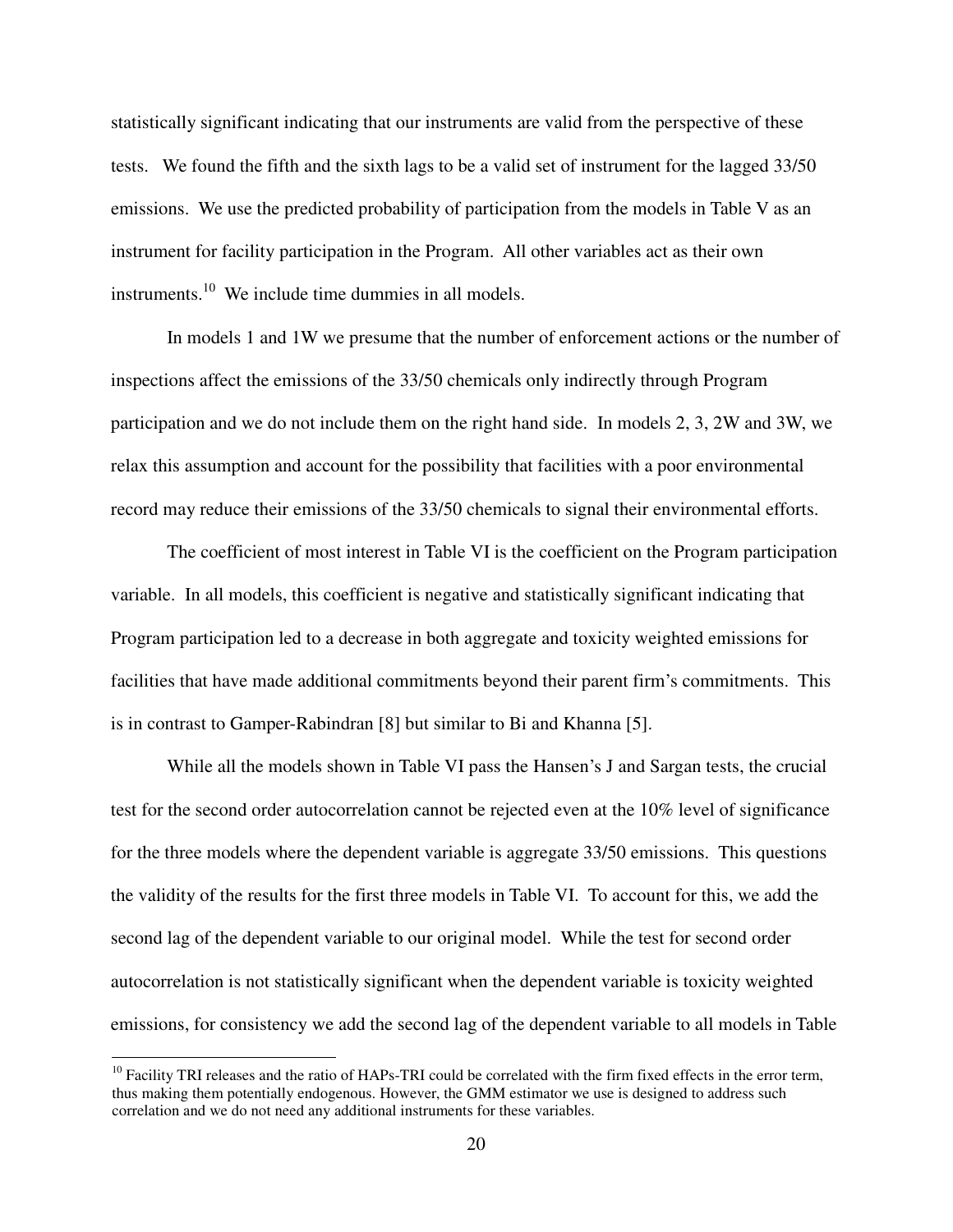VI. The results are presented in Tables VII and VIII. In models 1-3 in Table VII, the left hand side variable is aggregate 33/50 emissions while in models 1W-3W it is toxicity weighted 33/50 emissions. We treat the specification in Model 1 of Table VII as our benchmark model.

In all models in Table VII, the coefficient on the Program participation variable is not statistically significant indicating that participation in the Program did not have a strong effect on either the aggregate or toxicity weighted 33/50 emissions. Recall that in Table VI, the models for weighted 33/50 releases pass all the tests for instrument validity and the coefficient on Program participation is statistically significant in these models. Comparing the results for weighted releases in Tables VI and VII shows that coefficient on Program participation is sensitive to model specification and that the results should be interpreted with caution.

In Table VII, as in Table VI, we assume that a facility's TRI releases and the HAP to TRI release ratio are exogenously determined. However, HAPs were subject to regulation by the late 1990s and facilities that initiated reductions in HAPs would also reduce the 33/50 emissions even in the absence of the Program. So, in Table VIII we treat these two variables as being simultaneously determined with facility 33/50 emissions and therefore endogenous. We instrument for these two variables using their own second and higher lags. Similar to the results for our benchmark specification (model 1 in Table VII), the coefficient on Program participation though negative is not statistically significant in any models in Table VIII, not even when the dependent variable is toxicity weighted emissions (models 4W-6W). However, in all models in Table VIII, the coefficients on the year dummies are negative and statistically significant indicating that facilities reduced the emissions of the Program chemicals between 1991 and 1995 for reasons independent of the 33/50 Program and not directly accounted for in our model.

With respect to other variables (Tables VII and VIII), we find that larger facilities as

21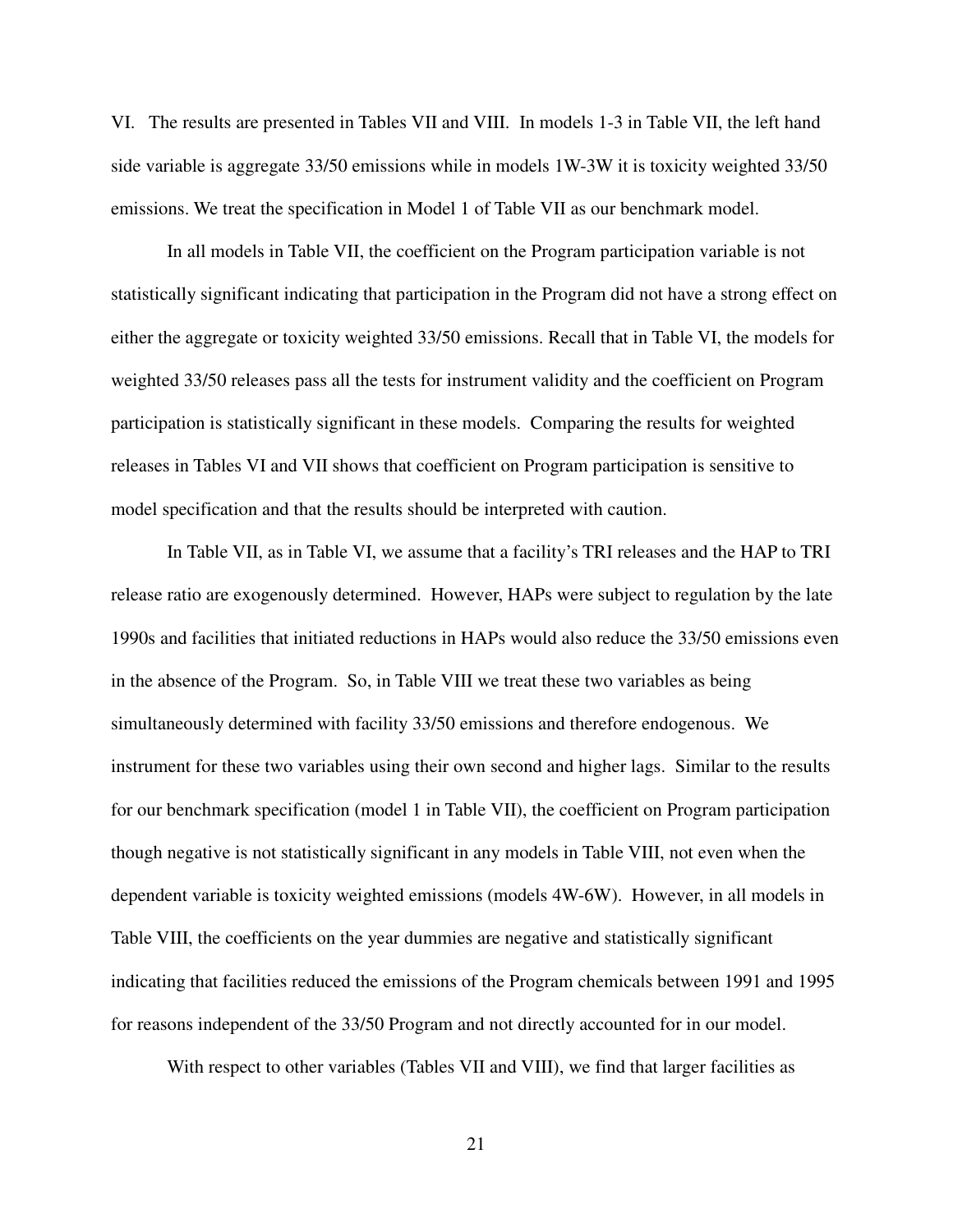measured by the total TRI releases had higher aggregate and toxicity weighted 33/50 emissions. Positive and statistically significant coefficients on the county nonattainment status and HAP-TRI ratio indicate that facilities located in counties that were out of attainment with the CAA and facilities that emitted a larger percentage of HAPs among all TRI chemicals had higher 33/50 emissions. Facilities located in counties with higher median household income had lower aggregate and toxicity weighted emissions of the Program chemicals (Table VIII). On the other hand, the coefficients on the number of enforcements and the number of inspections are not statistically significant indicating that the anticipation of more stringent mandatory regulation did not have an effect on emissions of the 33/50 Program chemicals.

# *6.3. Sensitivity analysis*

Unlike our analysis that focuses on facilities that specifically committed to reduce emissions in addition to the goals stated by their parent firms, Bi and Khanna [5] study participation in the Program and its impact on the releases of Program chemicals for all facilities eligible to participate, regardless of their parent firms' decision. By assuming that the decision to participate in the Program was made at the facility level, they are able to utilize a much larger sample of facilities, including facilities owned by firms that are not publicly traded as well as facilities that belonged to firms that did not commit to the Program.

To examine the sensitivity of our results, we explore the possibility that the participation decision was made by facilities independently of parent firms. We use an unbalanced panel of 8,583 facilities eligible to participate in the Program over the period 1991 – 1995. Among these facilities there are 792 participants and 7,791 non-participants. For this sample, participating facilities reduced their emissions by 50.9% between 1991 and 1995 compared to 38.6% by the non-participating facilities. We estimate the same models from Tables VI, VII and VIII by

22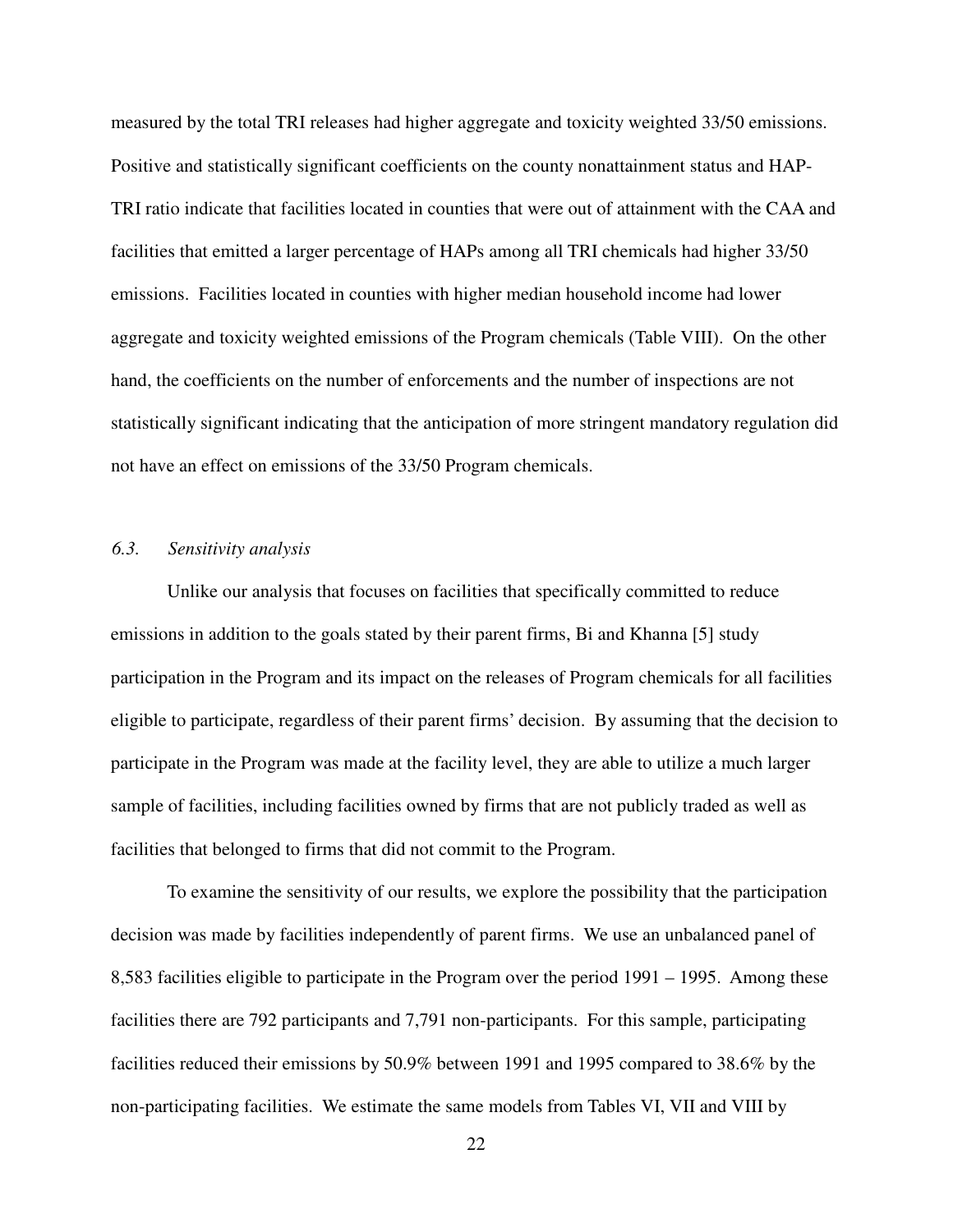system GMM using this larger sample of facilities, and ignoring the firm's participation decision.

We estimate facility participation in the Program using a random effect probit model with firms as cross sections. The results, shown in Table IX, are very similar to our benchmark results reported in Table V. The main differences are that we now find some evidence to suggest that facilities whose parent firms were invited first may have been more likely to participate (model 1) and the facilities that reduced 33/50 emissions in pre-Program years were more likely to join the Program. Facilities located in states with higher LCV scores, facilities located in counties that were out of attainment with CAA, and facilities located in counties with lower median income as well as lower percentage of population below poverty were also more likely to participate. We also find that facilities located in more densely populated counties, with a more educated population and higher voter participation rates were more likely to join the Program.

Tables X and XI show the results for aggregate and toxicity weighted facility emissions of the 33/50 chemicals, respectively. All models include the second lag of the dependent variable on the right hand side to account for the second order autocorrelation. We find that the coefficient on facility participation in the Program is not statistically significant in any of the models in Tables X and XI.

To assess how our results compare with Bi and Khanna [5], we follow their approach and estimate the model of facility participation in the Program using a pooled probit and facility emissions using a two step feasible GMM estimator.<sup>11</sup> Regardless of how they instrument for participation decision, Bi and Khanna find that the coefficient on Program participation is negative and statistically significant. However, for our data, the coefficient on Program participation is positive and statistically significant at the 10% level indicating that facilities that

<u>.</u>

 $11$  To be consistent with Bi and Khanna we include only one lag of facility emissions on the right hand side of the emission equation. Also, we follow their estimation procedure and use ivreg2 in Stata 10.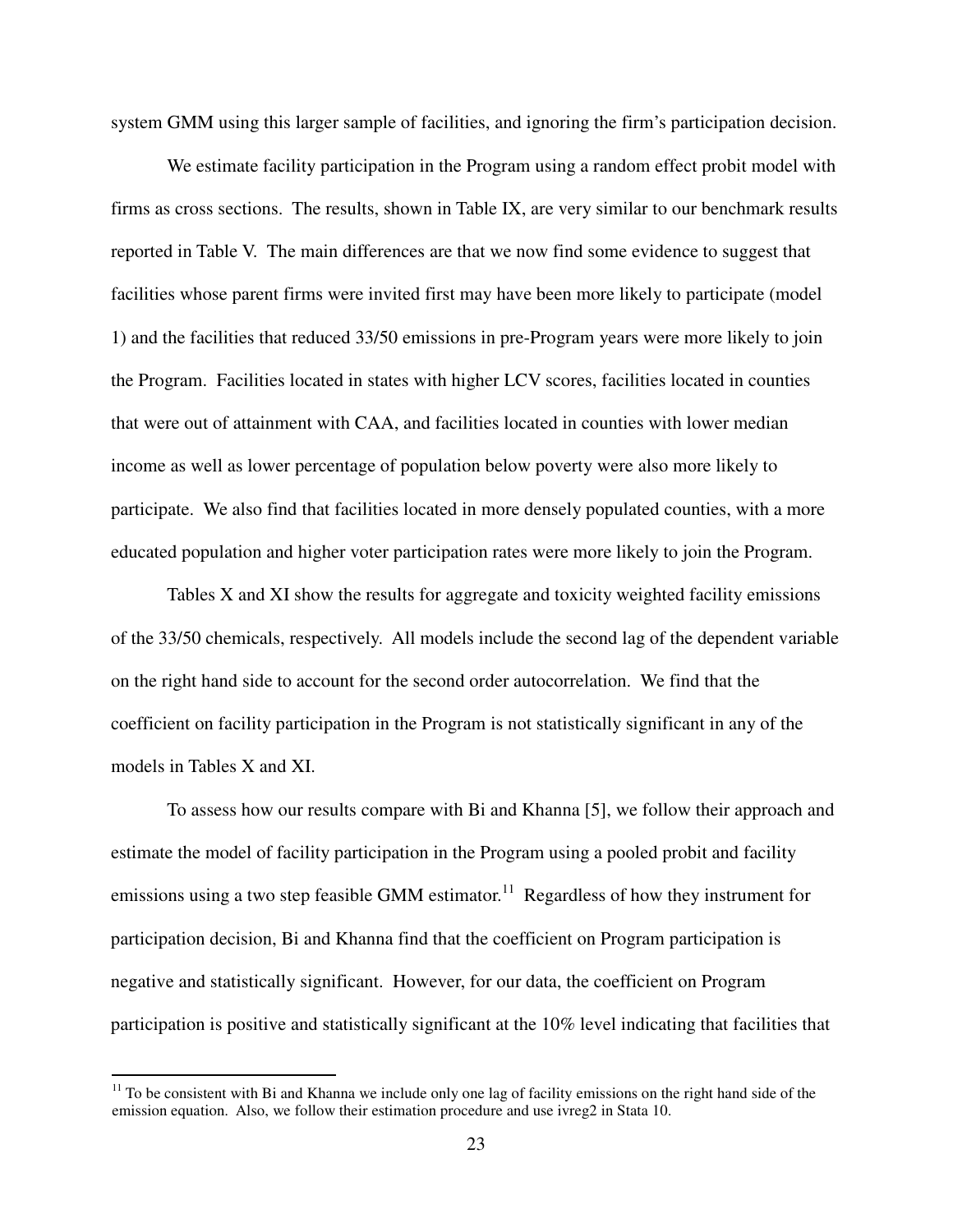participated in the Program may have increased rather than decreased emissions. For all other variable coefficients we obtain qualitatively identical signs and significance. The only exceptions are the coefficients on time dummies for which, unlike Bi and Khanna [5], we obtain statistically significant and negative coefficients. These results are not shown here but are available from the authors upon request.

 Finally, we also estimate the models in Tables V, VI, VII and VIII using firms invited in the first two invitation waves in 1991. The first invitation wave included the 'top 600' most polluting firms and the second invitation wave included all firms that reported positive emissions of any of the 17 targeted chemicals in 1988, 1989 or 1990. Innes and Sam [12] have argued that for this set of firms, participation in the 33/50 Program was associated with a statistically significant decline in emissions. The overwhelming majority of the firms in our benchmark sample were invited in 1991: we lose only 37 facilities when we restrict ourselves to this smaller sample of participating firms. Therefore, it is not surprising that our qualitative results are the same as those reported in Tables V-VIII. These results are also available from the authors.

## **7. Conclusion**

We examine the incentives for facility participation in the 33/50 Program and analyze the impact of participation on facility level aggregate and toxicity weighted emissions over the Program years, 1991-1995. Unlike others, we study the success of the Program at the facility level using a sample of facilities that made commitments in addition to the overall commitments made by their parent firms. These facilities communicated their participation decisions to the EPA and thus identified themselves as the source of the potential emissions reduction to be achieved by their parent firms under the Program. Therefore, these facilities had an even greater

24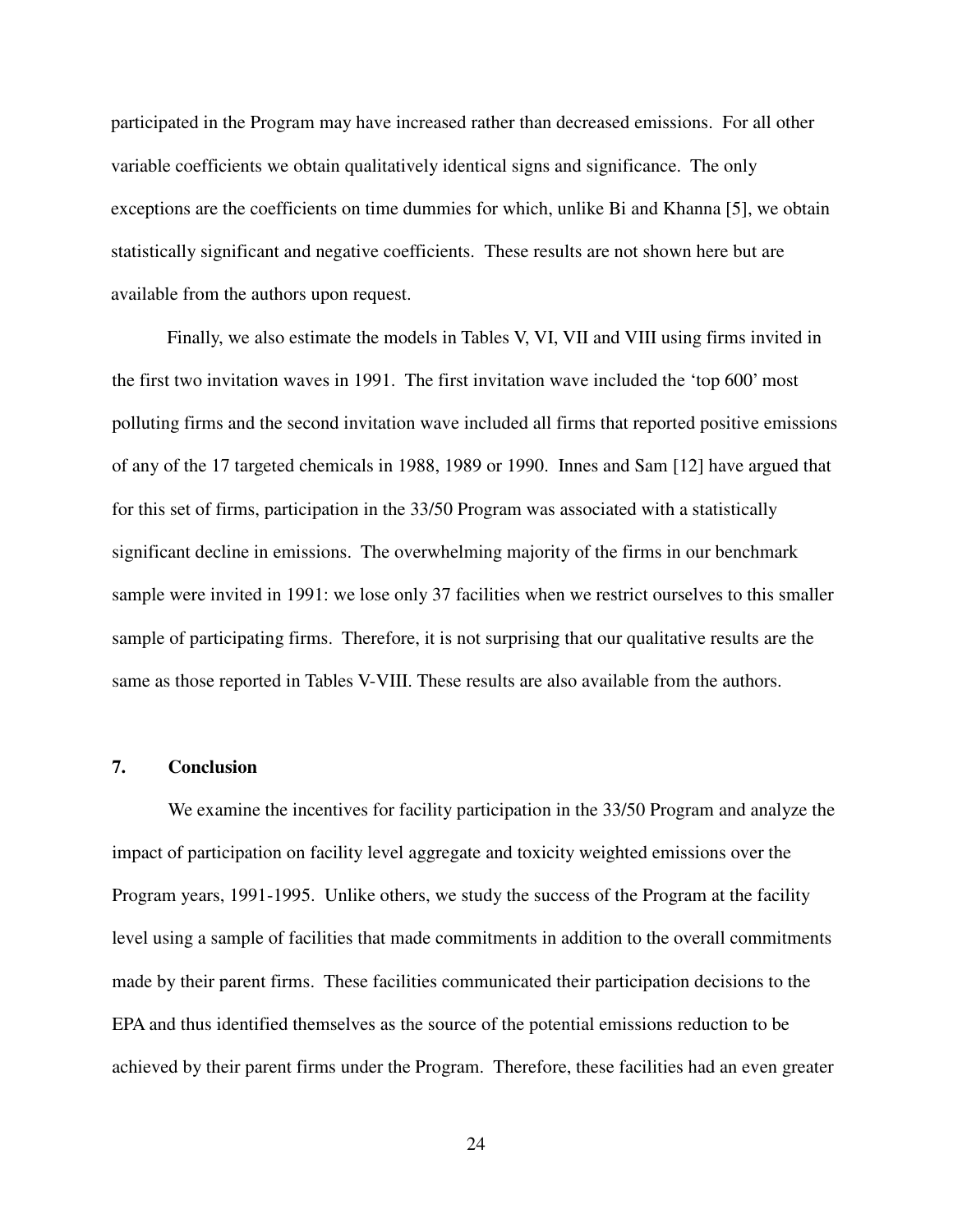incentive to meet their stated goals and could not free ride on the efforts of other facilities belonging to the same parent firm. So, if the 33/50 Program was successful in decreasing the emissions of the 17 targeted chemicals, we are likely to find evidence for this in our sample.

Our analysis shows that most polluting facilities within a firm but not the most polluting among all facilities across firms were more likely to join the Program. Unlike the literature on firm participation, we do not find that a facility's decision to participate was driven by the incentive to preempt special interest groups from lobbying for tighter environmental regulation and enforcement or to avoid later and more expensive penalties under mandatory regulation. Thus, it seems that firms and facilities have different motives for joining voluntary programs.

More importantly, we find that participation in the Program did not have a direct effect on facility emissions between 1991 and 1995, and that facilities may have reduced the emissions of the Program chemicals for other reasons not directly accounted for in our model.

The currently published literature on the 33/50 Program, including our own earlier work, analyzes the success of this voluntary pollution abatement program using firm level data on participation and emissions. Two factors complicate a firm level analysis and lead to possible aggregation biases. First, the EPA considered a parent firm as a participant even if only one of its facilities participated in the Program. Second, while the emissions abatement under the Program was executed by individual facilities, the EPA credited the decline in emissions to the parent firm. The facilities that we classify as participants are facilities that made commitments to the EPA and presumably were confident that they could bring about the necessary changes in production to meet their environmental goals. That our results suggest that the observed reduction in facility emissions was not correlated with facility participation unambiguously questions the success of the 33/50 Program.

25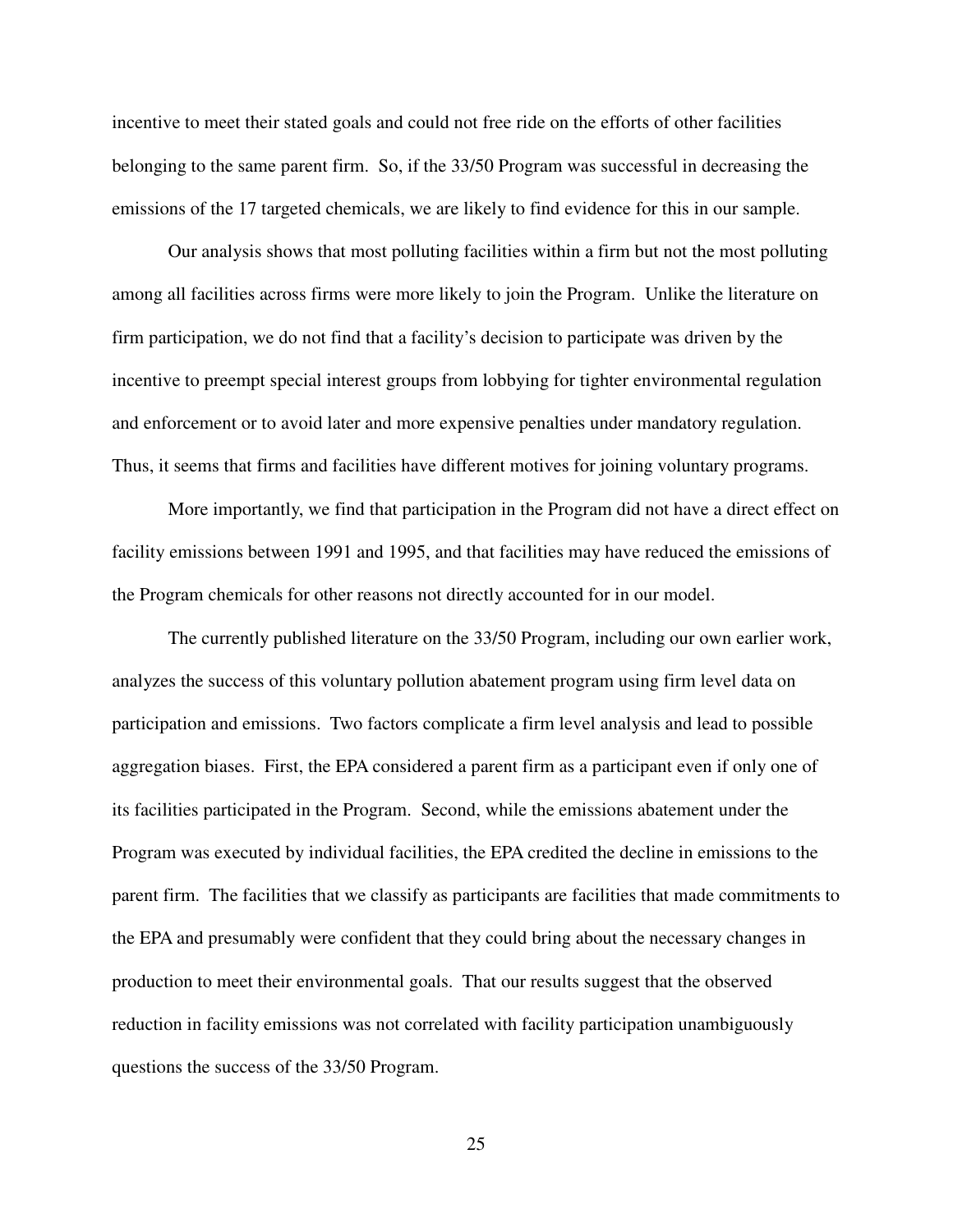# **References**

[1] M. Arellano, S. Bond, Some tests of specification for panel data: Monte Carlo evidence and an application to employment equations, The Review of Economic Studies 58 (1991) 277-297.

[2] M. Arellano, O. Bover, Another look at the instrumental variable estimation of error components models, Journal of Econometrics 68 (1995) 29 – 51.

[3] S. Arora, T.N. Cason, Why do firms volunteer to exceed environmental regulations? Understanding Participation in EPA's 33/50 Program, Land Economics 72 (1996) 413-432.

[4] S. Arora, S. Gangopadhyay, Towards a theoretical model of voluntary over-compliance, Journal of Economic Behavior Organization 28 (1995) 289-309.

[5] X. Bi, M. Khanna, Re-assessment of the impact of EPA's voluntary 33/50 program on toxic releases, Department of Agricultural and Consumer Economics at University of Illinois at Urbana Champaign working paper, 2009.

[6] R. Blundell, S. Bond, Initial conditions and moment restrictions in dynamic panel data methods, Journal of Econometrics 87 (1998) 111-143.

[7] Environmental Protections Agency (EPA), Office of Pollution Prevention and Toxics, 33/50 program: the final record, Washington DC (1999).

[8] S. Gamper-Rabindran, Did the EPA's voluntary industrial toxics program reduce emissions? A GIS analysis of distributional impacts and by-media analysis of substitution, Journal of Environmental Economics and Management 52 (2006) 391-410.

[9] M. Greenstone, The impacts of environmental regulations on industrial activity: evidence from the 1970 to 1977 clean air act amendments and the census of manufacturers, Journal of Political Economy 110 (2002) 1175-1219.

[10] J.T. Hamilton, Taxes, torts, and toxics release inventory: congressional voting record on instruments to control pollution, Economic Inquiry 35 (1997) 745-762.

[11] I. Henriques, P. Sadorsky, The Determinants of an environmentally responsive firm: an empirical approach, Journal of Environmental Economics and Management 30 (1996) 381-395.

[12] R. Innes, A. Sam, Voluntary pollution reductions and the enforcement of environmental law: an empirical study of the 33/50 program, Journal of Law and Economics 51 (2008) 271 – 296.

[13] M. Khanna, L.A. Damon, EPA's voluntary 33/50 program: impact on toxic releases and economic performance of firms, Journal of Environmental Economics and Management 37 (1999) 1-25.

[14] N. Khanna, M. Vidovic, Facility participation in voluntary pollution prevention programs and the role of community characteristics: evidence from the 33/50 Program, Department of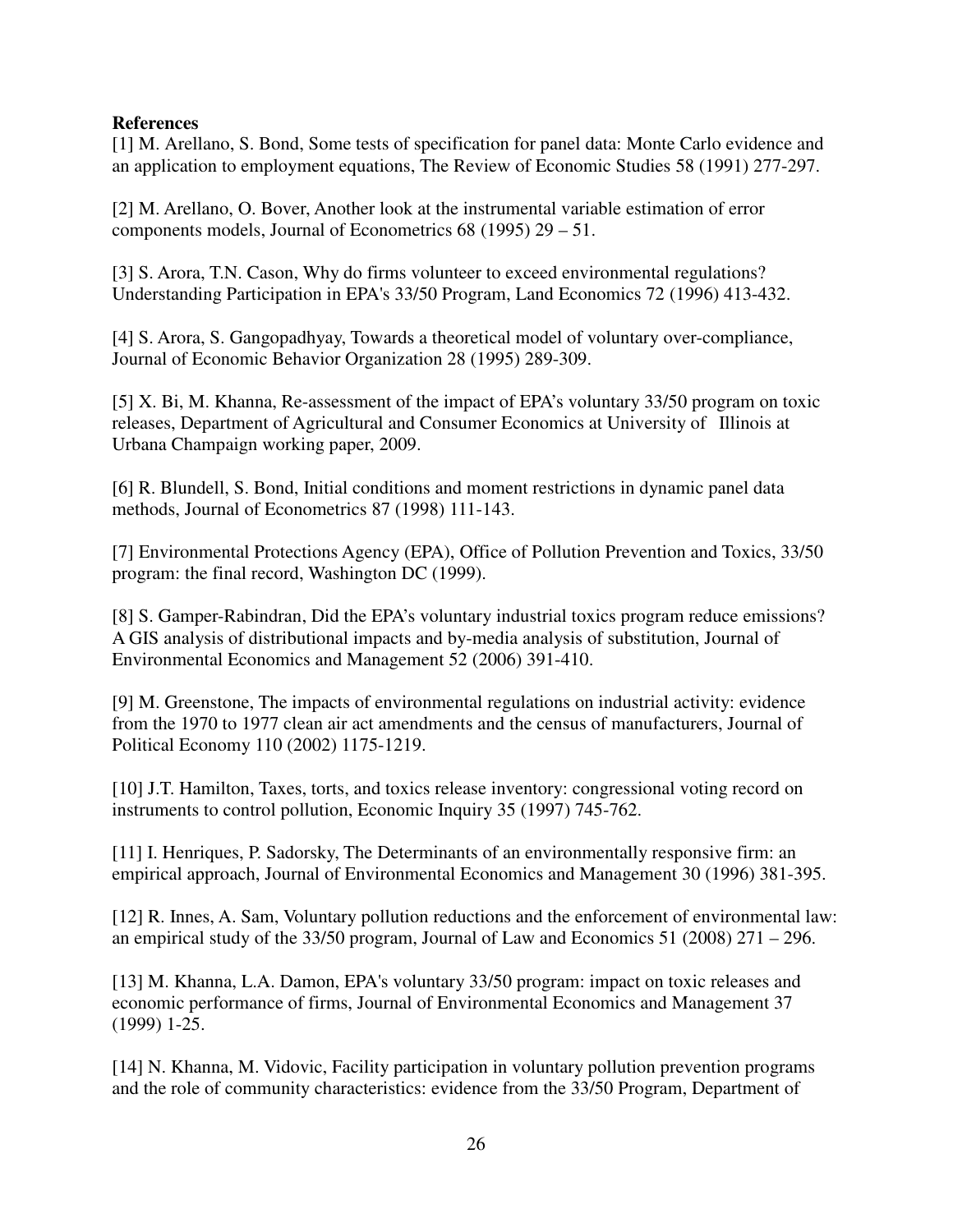Economics at Binghamton University working paper, 2001.

[15] J.W. Maxwell, T.P. Lyon, S.C. Hackett, Self-regulation and social welfare: the political economy of corporate environmentalism, Journal of Law and Economics 63 (2000) 583-617.

[16] D. Roodman, How to do xtabond2: an introduction to "difference" and "system" GMM in Stata, Center for Global Development at Washington D.C. working paper, 2008.

[17] A.G. Sam, M. Khanna, R. Innes, Voluntary pollution reduction programs, environmental management, and environmental performance: an empirical study, Land Economics 85 (4) (2009) 692-711.

[18] K. Segerson, T.J. Miceli, Voluntary environmental agreements: good or bad news for environmental protection?, Journal of Environmental Economics and Management 36 (1998) 109-130.

[19] J. Videras, A. Alberini, The appeal of voluntary environmental programs: which firms participate and why?, Contemporary Economic Policy 18 (2000) 449-461.

[20] M. Vidovic, N. Khanna, Can voluntary pollution prevention programs fulfill their promises? Further evidence from the EPA's 33/50 program, Journal of Environmental Economics and Management 53 (2007) 180-195.

[21] F. Windmeijer, A finite sample correction for the variance of linear two-step GMM estimators, Institute for Fiscal Studies at London working paper, 2000.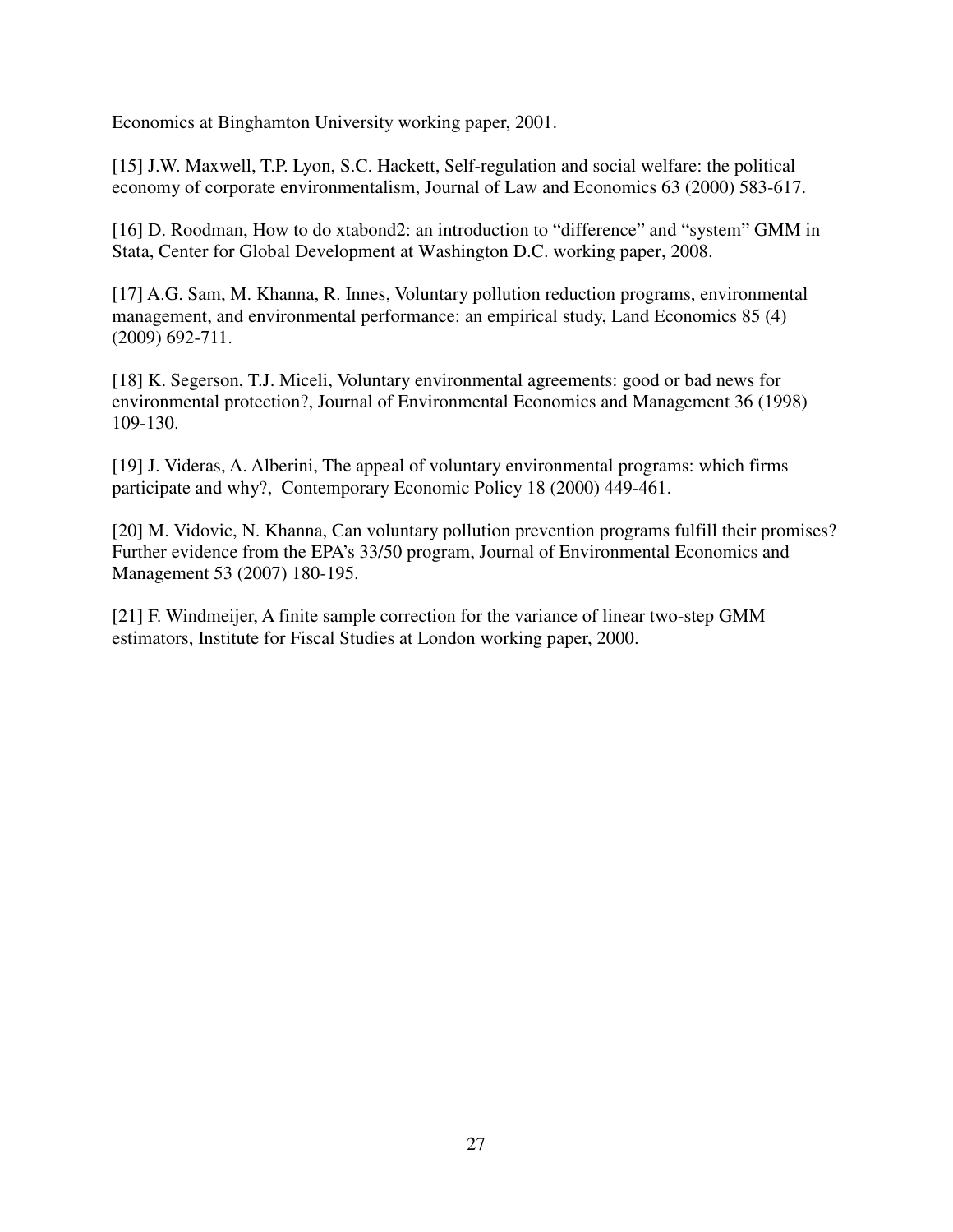|                                 | Arora             | <b>Khanna</b>     | <b>Videras</b>            | <b>Vidovic</b>         | <b>Innes</b>              | <b>Sam</b>        |
|---------------------------------|-------------------|-------------------|---------------------------|------------------------|---------------------------|-------------------|
| <b>Hypotheses tested and</b>    | $\boldsymbol{\&}$ | $\boldsymbol{\&}$ | $\boldsymbol{\&}$         | $\boldsymbol{\&}$      | $\boldsymbol{\&}$         | et al.            |
| expected sign on coefficients   | <b>Cason</b>      | <b>Damon</b>      | <b>Alberini</b>           | <b>Khanna</b>          | <b>Sam</b>                |                   |
|                                 | (1996)            | (1999)            | (2000)                    | (2007)                 | (2008)                    | (2009)            |
| <b>Green marketing</b>          |                   |                   |                           |                        |                           |                   |
| Final good $(+)$                |                   | $(+)^{**}$        | $\left( \text{-} \right)$ | $(+)$                  | $(+)$                     | $(+)$             |
| Advertising expenditure $(+)$   | $(+)^{***}$       |                   |                           | $(+)^{***}$            |                           |                   |
| <b>Regulatory pressure</b>      |                   |                   |                           |                        |                           |                   |
| Number of Superfund sites $(+)$ |                   | $(+)^*$           | $(+)^{**}$                | $(+)^{***}$            | $(+)^*$                   |                   |
| HAP-33/50 ratio $(+)$           |                   | $(+)^*$           |                           | $\left( \cdot \right)$ |                           |                   |
| RCRA corrective action $(+)$    |                   |                   | $(+)^{***}$               |                        |                           |                   |
| Enforcements $(+)$              |                   |                   |                           |                        | $(+)^*$                   | $(+)^{**}$        |
| Inspections $(+)$               |                   |                   |                           |                        | $(+)^{**}$                | $(+)^{**}$        |
| Strict liability statute $(+)$  |                   |                   |                           |                        | $\left( \text{-} \right)$ | $\left( -\right)$ |
| <b>Interest group pressure</b>  |                   |                   |                           |                        |                           |                   |
| Sierra Club $(+)$               |                   |                   |                           |                        | $(+)$                     | $(+)^{***}$       |
| Boycott deterrence $(+)$        |                   |                   |                           |                        | $(+)^*$                   |                   |
| <b>Firm specific factors</b>    |                   |                   |                           |                        |                           |                   |
| Number of facilities $(+)$      | $(-)$             | $(+)$             |                           | $(+)^{***}$            |                           | $(+)^*$           |
| Employment $(+)$                | $(+)^{***}$       |                   | $(+)^{**}$                |                        | $(+)^*$                   |                   |
| Age of assets (-)               |                   | $(-)^*$           |                           | $(-)$ ***              |                           | $\left( -\right)$ |
| $R&D$ expenditure $(+)$         | $(+)^{***}$       | $\left( -\right)$ | $(-)^*$                   | $(-)^*$                | $(+)^*$                   | $(+)^{**}$        |
| Herfindahl index                | $\left( -\right)$ |                   |                           |                        | $(+)$                     | $(+)$             |
| $CMA (+)$                       |                   | $(+)^{***}$       |                           |                        |                           |                   |
| Green Lights $(+)$              | $(+)^{***}$       |                   |                           |                        |                           |                   |
| $33/50$ releases $(+)$          | $(+)$             | $(+)^*$           |                           | $(+)^*$                | $(+)^*$                   | $(+)$             |
| $33/50$ releases/sales $(+/-)$  | $(+)$             | $(+)^*$           |                           | $(-)$                  |                           |                   |
| 33/50-TRI release ratio (-)     |                   | $(-)$ *           |                           | $(-)$ **               |                           |                   |
| Change in 33/50 releases,       | $\left( -\right)$ | $(+)$             |                           | $(-)^{***}$            | $(+)^*$                   | $(+)$             |
| 1990-88 $(+)$                   |                   |                   |                           |                        |                           |                   |
| First invitation group $(+)$    | $(+)^{***}$       | $(+)^{***}$       |                           | $(+)^{***}$            |                           |                   |
| Period under study              | 1991-94           | 1991-93           | 1993-95                   | 1991-95                | 1991-95                   | 1991-95           |
| Number of firms                 | 6,265             | 246               | 218                       | 365                    | 319                       | 107               |

# **Table I: Review of published studies: Firm participation in the 33/50 Program**

*Note:* \*\*\* indicates statistical significance at the 1% level, \*\* at the 5% level, and \* at the 10% level. Arora and Cason (1999) include public and private firms while all other studies include only public firms also represented in the Compustat database. They also use industry level information to capture the influence of firm specific factors. Khanna and Damon (1999) include firms in the chemical sector only. The table shows variables associated with the main hypotheses tested in the surveyed studies. For a complete list of variables refer to each study.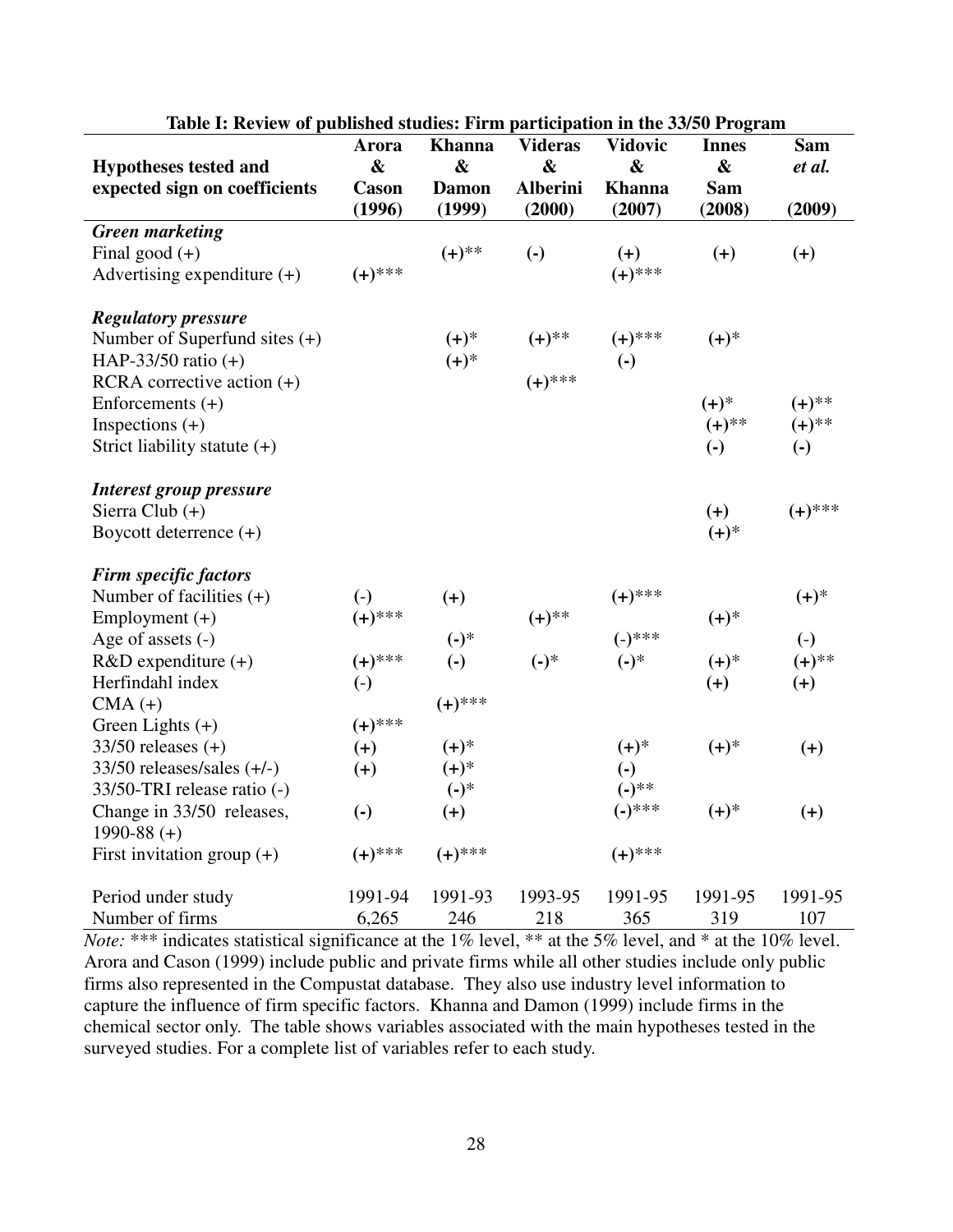| <b>Facility</b>                  | <b>Facility</b> | <b>Parent Firm</b>                              | <b>Parent firm</b>                       |
|----------------------------------|-----------------|-------------------------------------------------|------------------------------------------|
| <b>Name</b>                      | <b>Status</b>   | <b>Name</b>                                     | <b>Status</b>                            |
| Facility 1                       |                 | Firm 1                                          | Committed                                |
| Facility 2                       | Committed       | Firm 1                                          | Committed                                |
| <b>Facility 3</b>                |                 | Firm 1                                          | Committed                                |
| Facility 4                       |                 | Firm 1                                          | Committed                                |
| Facility 5                       | Committed       | Firm 1                                          | Committed                                |
| Facility 6                       |                 | Firm 1                                          | Committed                                |
| Facility 7                       |                 | Firm 1                                          | Committed                                |
| Facility 8                       | .               | Firm 1                                          | Committed                                |
| Facility 1                       |                 | Firm 2                                          | Committed                                |
| Facility 2                       |                 | Firm 2                                          | Committed                                |
| Facility 3                       |                 | Firm 2                                          | Committed                                |
| Facility 4                       |                 | Firm 2                                          | Committed                                |
| Facility 5                       |                 | Firm 2                                          | Committed                                |
| Facility 6                       |                 | Firm 2                                          | Committed                                |
| Facility 7                       |                 | Firm 2                                          | Committed                                |
| Facility 8                       |                 | Firm 2                                          | Committed                                |
| Facility 9<br>$\Omega$ .<br>T1.3 |                 | Firm 2<br>ويوس ولايا والملاحين الانتجاب المنافذ | Committed<br>1 de dels estableces en 191 |

**Table II: An example of firm and facility commitment to the Program** 

*Source*: This example is based on the data provided by Hampshire Research.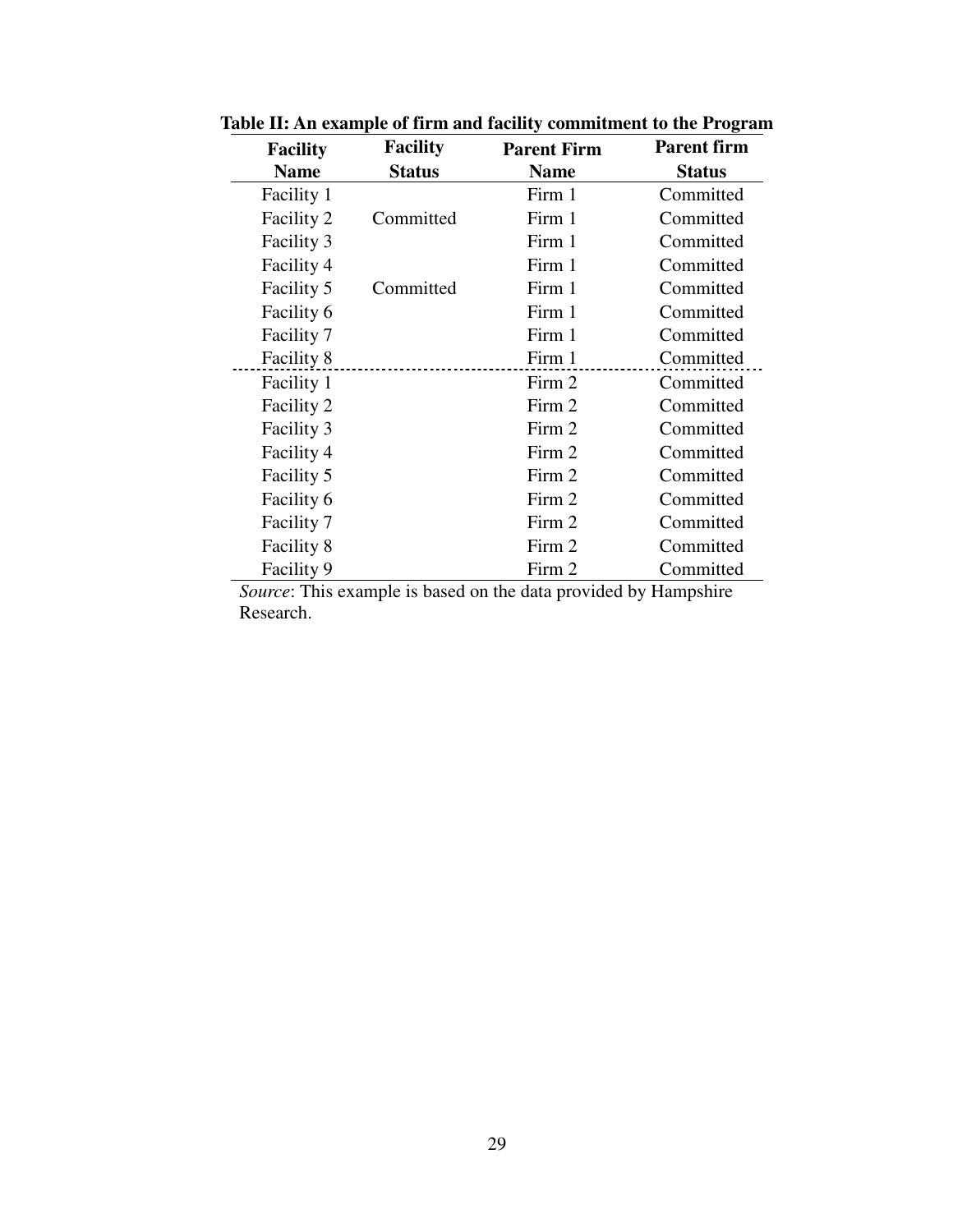| Table III. Descriptive statistics (1770). Firm fever incans and standard deviations (in parentheses)<br><b>Variable</b> | All firms          | <b>Participants</b> | Non-participants   |
|-------------------------------------------------------------------------------------------------------------------------|--------------------|---------------------|--------------------|
| Final good <sup>a</sup>                                                                                                 | 32.07              | 30.96               | 33.33              |
| R&D/sales                                                                                                               | 0.02(0.03)         | 0.03(0.03)          | 0.02(0.043)        |
| Newness of assets                                                                                                       | 0.77(0.97)         | 0.76(0.10)          | 0.79(0.88)         |
| 33/50 releases/sales (lbs/million \$)                                                                                   | 734.7 (15935.7)    | 810.3 (18725.0)     | 650.0 (1209.1)     |
| Weighted 33/50 releases/sales                                                                                           | 291854.9 (1739433) | 319762.9 (1917629)  | 260644.1 (1520699) |
| 33/50 releases (millions lbs)                                                                                           | 1.28(3.69)         | 2.13(4.87)          | 0.29(0.63)         |
| Weighted 33/50 releases (millions)                                                                                      | 410.39 (1538.29)   | 698.46 (2032.71)    | 78.53 (379.98)     |
| Prior change in 33/50 releases                                                                                          |                    |                     |                    |
| (millions lbs)                                                                                                          | $-0.37(1.168)$     | $-0.66(1.50)$       | $-0.04(0.29)$      |
| 33/50 -TRI release ratio                                                                                                | 0.51(0.36)         | 0.48(0.38)          | 0.55(0.34)         |
| HAP-TRI release ratio                                                                                                   | 0.62(0.28)         | 0.61(0.26)          | 0.64(0.31)         |
| Number of facilities                                                                                                    | 11.36 (15.26)      | 15.52(18.15)        | 6.44(8.79)         |
| Number of Superfund sites                                                                                               | 4.03(7.76)         | 6.67(9.72)          | 0.99(1.92)         |
| Number of inspections                                                                                                   | 3.16(6.49)         | 4.80 (7.99)         | 1.27(3.26)         |
| Number of enforcement actions                                                                                           | 2.82(6.25)         | 4.30(7.63)          | 1.13(3.43)         |
| State per capita Sierra club                                                                                            |                    |                     |                    |
| membership                                                                                                              | 0.23(0.12)         | 0.22(0.09)          | 0.24(0.14)         |
| <b>State LCV score</b>                                                                                                  | 59.26 (10.17)      | 58.81 (9.24)        | 59.78 (11.16)      |
| First invitation group <sup>a</sup>                                                                                     | 41.30              | 65.98               | 12.87              |
| SIC 26: Paper <sup>a</sup>                                                                                              | 3.26               | 4.06                | 2.34               |
| SIC 28: Chemical <sup>a</sup>                                                                                           | 18.21              | 25.88               | 9.36               |
| SIC 29: Petroleum and coal <sup>a</sup>                                                                                 | 3.53               | 6.09                | 0.58               |
| SIC 30: Rubber <sup>a</sup>                                                                                             | 2.44               | 3.55                | 1.17               |
| SIC 33: Primary metal <sup>a</sup>                                                                                      | 6.52               | 7.61                | 5.26               |
| SIC 34: Fabricated metal <sup>a</sup>                                                                                   | 7.07               | 4.57                | 9.94               |
| SIC 35: Machinery and computer <sup>a</sup>                                                                             | 14.40              | 11.67               | 17.54              |
| SIC 36: Electronics <sup>a</sup>                                                                                        | 13.32              | 14.21               | 12.28              |
| SIC 37: Transportation <sup>a</sup>                                                                                     | 8.97               | 8.63                | 9.36               |
| SIC 38: Instruments <sup>a</sup>                                                                                        | 8.15               | 5.07                | 11.69              |
| All other SIC codes <sup>a</sup>                                                                                        | 14.13              | 8.66                | 20.48              |
|                                                                                                                         |                    |                     |                    |
| Number of firms                                                                                                         | 368                | 197                 | 171                |

Note: <sup>a</sup> This is a dummy variable for which the percentage of firms in each category is reported.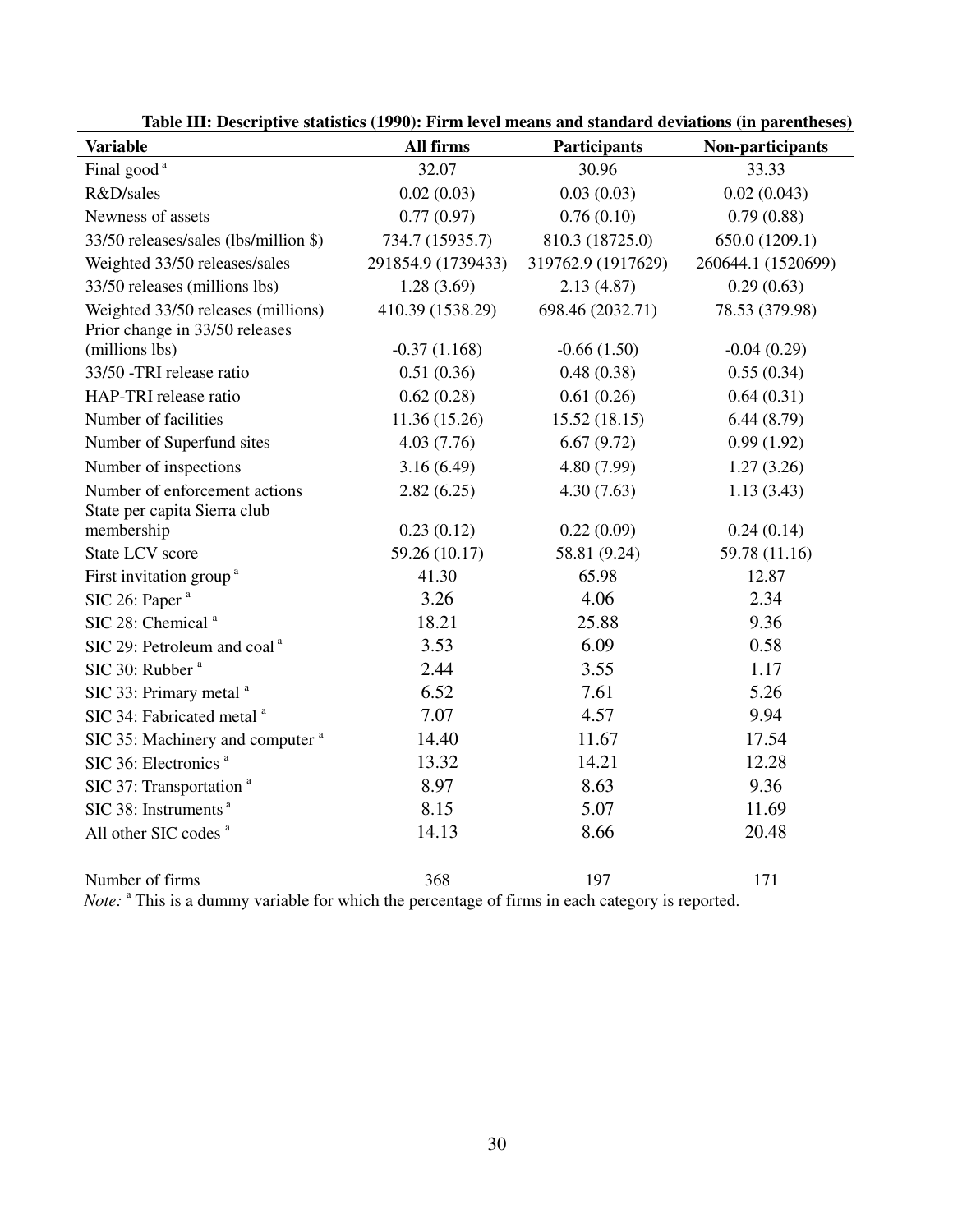| Table I & Descriptive statistics (1770). Facting tever incalls and standard deviations (in parentheses)<br><b>Variable</b> | <b>All facilities</b> | <b>Participants</b> | Non-participants   |
|----------------------------------------------------------------------------------------------------------------------------|-----------------------|---------------------|--------------------|
| 33/50 releases (millions lbs)                                                                                              | 0.19(0.67)            | 0.17(0.35)          | 0.19(0.69)         |
| Weighted 33/50 releases (millions)                                                                                         | 0.58(0.04)            | 0.01(0.04)          | 0.53(0.04)         |
| TRI releases (millions lbs)                                                                                                | 0.73(4.51)            | 0.99(5.38)          | 0.71(4.44)         |
| Ratio of facility to firm 33/50 releases                                                                                   | 8.98 (18.86)          | 33.77 (39.28)       | 7.34(15.32)        |
| Ratio of facility to firm weighted 33/50                                                                                   |                       |                     |                    |
| releases                                                                                                                   | 0.09(0.21)            | 0.32(0.39)          | 0.07(0.19)         |
| HAP-TRI release ratio                                                                                                      | 62.20 (35.22)         | 64.54 (33.24)       | 62.05(35.35)       |
| Number of inspections                                                                                                      | 0.38(0.99)            | 0.41(1.10)          | 0.38(0.98)         |
| Number of enforcement actions                                                                                              | 0.34(0.98)            | 0.39(1.13)          | 0.34(0.97)         |
| State LCV score                                                                                                            | 49.22 (17.09)         | 51.52 (16.44)       | 49.12(17.15)       |
| County non-attainment status                                                                                               | 1.13(1.21)            | 1.44(1.34)          | 1.11(1.19)         |
| State per capita Sierra club membership                                                                                    | 0.19(0.14)            | 0.21(0.15)          | 0.19(0.14)         |
| Median household income (1990\$)                                                                                           | 30167.11 (6950.99)    | 31400.63 (6557.21)  | 30085.65 (6970.16) |
| % bachelor degree or higher                                                                                                | 12.24(4.60)           | 12.85(4.36)         | 12.20(4.62)        |
| % age less than 5                                                                                                          | 8.77 (0.93)           | 8.80 (0.92)         | 8.77 (0.93)        |
| % African American                                                                                                         | 11.66 (12.19)         | 8.53(9.17)          | 11.87(12.35)       |
| % below poverty                                                                                                            | 12.62(5.15)           | 11.24(4.04)         | 12.71(5.20)        |
| Population per square mile                                                                                                 | 956.58 (1637.63)      | 993.56(1252.41)     | 954.15 (1660.16)   |
| County voter participation rate                                                                                            | 0.74(0.11)            | 0.73(0.11)          | 0.74(0.11)         |
| First invitation group <sup>a</sup>                                                                                        | 85.44                 | 51.58               | 87.68              |
| SIC 26: Paper <sup>a</sup>                                                                                                 | 3.49                  | 1.58                | 3.61               |
| SIC 28: Chemical <sup>a</sup>                                                                                              | 25.96                 | 24.60               | 26.05              |
| SIC 30: Rubber <sup>a</sup>                                                                                                | 6.44                  | 4.76                | 6.55               |
| SIC 33: Primary metal <sup>a</sup>                                                                                         | 7.12                  | 19.84               | 6.29               |
| SIC 34: Fabricated metal <sup>a</sup>                                                                                      | 8.85                  | 13.49               | 8.54               |
| SIC 35: Machinery and computer <sup>a</sup>                                                                                | 9.88                  | 7.93                | 10.01              |
| SIC 36: Electronics <sup>a</sup>                                                                                           | 12.09                 | 12.69               | 12.05              |
| SIC 37: Transportation <sup>a</sup>                                                                                        | 12.39                 | 7.14                | 12.74              |
| All other SIC codes <sup>a</sup>                                                                                           | 13.78                 | 7.97                | 14.16              |
|                                                                                                                            |                       |                     |                    |
| Number of facilities                                                                                                       | 2,034                 | 126                 | 1,908              |

|  | Table IV: Descriptive statistics (1990): Facility level means and standard deviations (in parentheses) |
|--|--------------------------------------------------------------------------------------------------------|
|--|--------------------------------------------------------------------------------------------------------|

Note: <sup>a</sup> This is a dummy variable for which the percentage of facilities in each category is reported.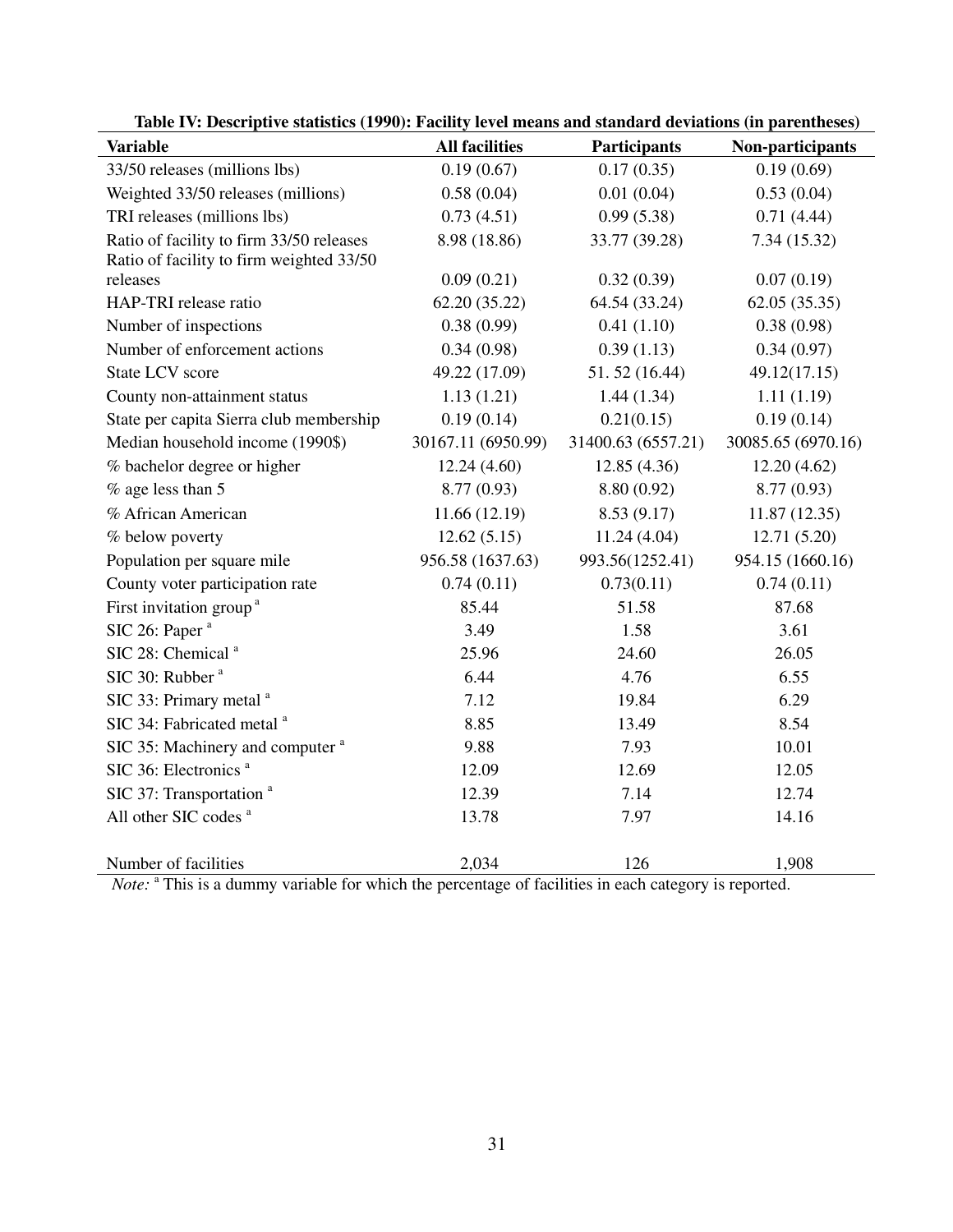| Table V: Determinants of facility participation in the Program, 1991-1995 |                 |                          |
|---------------------------------------------------------------------------|-----------------|--------------------------|
| <b>Variable</b>                                                           | <b>Model 1</b>  | Model 1W                 |
| First invitation group                                                    | $-0.647*$       | $-0.710**$               |
|                                                                           | (0.333)         | (0.153)                  |
| Facility 33/50 emissions                                                  | $-5.2E - 07***$ |                          |
|                                                                           | $(1.4E-07)$     |                          |
| Weighted facility 33/50 emissions                                         |                 | $-7.1E-11$               |
|                                                                           |                 | $(2.0E-10)$              |
| Ratio of facility to parent firm 33/50 releases                           | $0.018***$      |                          |
|                                                                           | (0.003)         | $\overline{\phantom{a}}$ |
| Ratio of weighted facility to parent firm 33/50 releases                  |                 | 1.029***                 |
|                                                                           |                 | (0.240)                  |
| Pre-Program change in 33/50 releases                                      | 4.7E-08         | $-7.1E-08$               |
|                                                                           | $(1.3E-07)$     | $(9.0E-08)$              |
| <b>TRI</b> releases                                                       | $0.040*$        | $0.035*$                 |
|                                                                           | (0.022)         | (0.021)                  |
| HAP-TRI ratio                                                             | 0.001           | 0.001                    |
|                                                                           | (0.001)         | (0.001)                  |
| Number of inspections                                                     | $-0.016$        | $-0.002$                 |
|                                                                           | (0.040)         | (0.038)                  |
| Number of enforcement actions                                             | $1.5E-04$       | $-0.015$                 |
|                                                                           | (0.041)         | (0.041)                  |
| <b>State LCV</b> score                                                    | 0.001           | 0.002                    |
|                                                                           | (0.003)         | (0.003)                  |
| County non-attainment status                                              | $0.159***$      | $0.156***$               |
|                                                                           | (0.057)         | (0.054)                  |
| Sierra Club membership                                                    | $-0.836*$       | $-0.777*$                |
|                                                                           | (0.489)         | (0.456)                  |
| Median household income                                                   | $-1.3E-0.5$     | $-1.2E-05$               |
|                                                                           | $(1.9E-05)$     | $(1.9E-05)$              |
| % bachelor degree or higher                                               | 0.009           | 0.008                    |
|                                                                           | (0.020)         | (0.019)                  |
| $%$ age less than 5                                                       | $0.113**$       | $0.096**$                |
|                                                                           | (0.046)         | (0.047)                  |
| % African American                                                        | $-0.015*$       | $-0.014*$                |
|                                                                           | (0.009)         | (0.008)                  |
| % below poverty                                                           | $-0.021$        | $-0.021$                 |
|                                                                           | (0.027)         | (0.026)                  |
| Population per square mile                                                | 2.0E-05         | 1.5E-05                  |
|                                                                           | $(3.0E-05)$     | $(2.6E-05)$              |
| Voter participation rate                                                  | $-1.055$        | $-0.916$                 |
|                                                                           | (0.654)         | (0.645)                  |

**Table V: Determinants of facility participation in the Program, 1991-1995**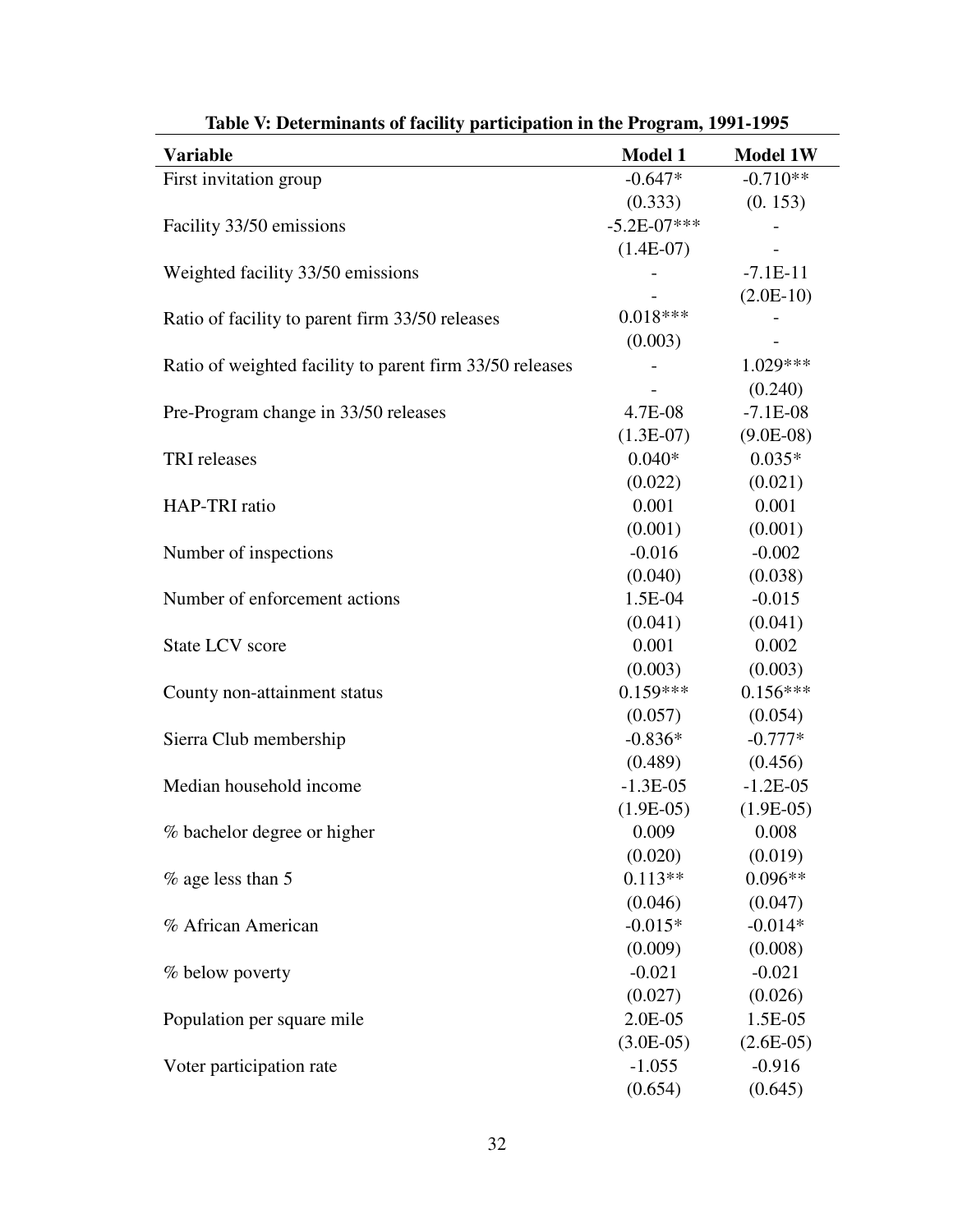| SIC 26: Paper                  | 0.360      | 0.245      |
|--------------------------------|------------|------------|
|                                | (0.451)    | (0.419)    |
| SIC 28: Chemical               | 0.513      | 0.420      |
|                                | (0.316)    | (0.303)    |
| SIC 30: Rubber                 | 0.438      | 0.305      |
|                                | (0.273)    | (0.253)    |
| SIC 33: Primary metal          | $1.279***$ | $1.147***$ |
|                                | (0.383)    | (0.378)    |
| SIC 34: Fabricated metal       | $0.676**$  | $0.606**$  |
|                                | (0.285)    | (0.278)    |
| SIC 35: Machinery and computer | 0.406      | 0.359      |
|                                | (0.276)    | (0.268)    |
| SIC 36: Electronics            | $0.475*$   | $0.463*$   |
|                                | (0.281)    | (0.263)    |
| SIC 37: Transportation         | $0.579**$  | 0.425      |
|                                | (0.293)    | (0.288)    |
| Constant                       | $-1.973**$ | $-1.792**$ |
|                                | (0.954)    | (0.889)    |
| Wald statistic (H0: $\rho=0$ ) | 0.98       | 2.32       |
| Wald test $p$ – value          | 0.322      | 0.128      |
| Number of observations         | 12,462     | 12,462     |
| Censored observations          | 2,761      | 2,761      |
| Uncensored observations        | 9,701      | 9,701      |

*Note:* \*\*\* indicates statistical significance at the 1% level, \*\* at the 5% level, and \* at the 10% level. Robust standard errors clustered on firms are in parentheses.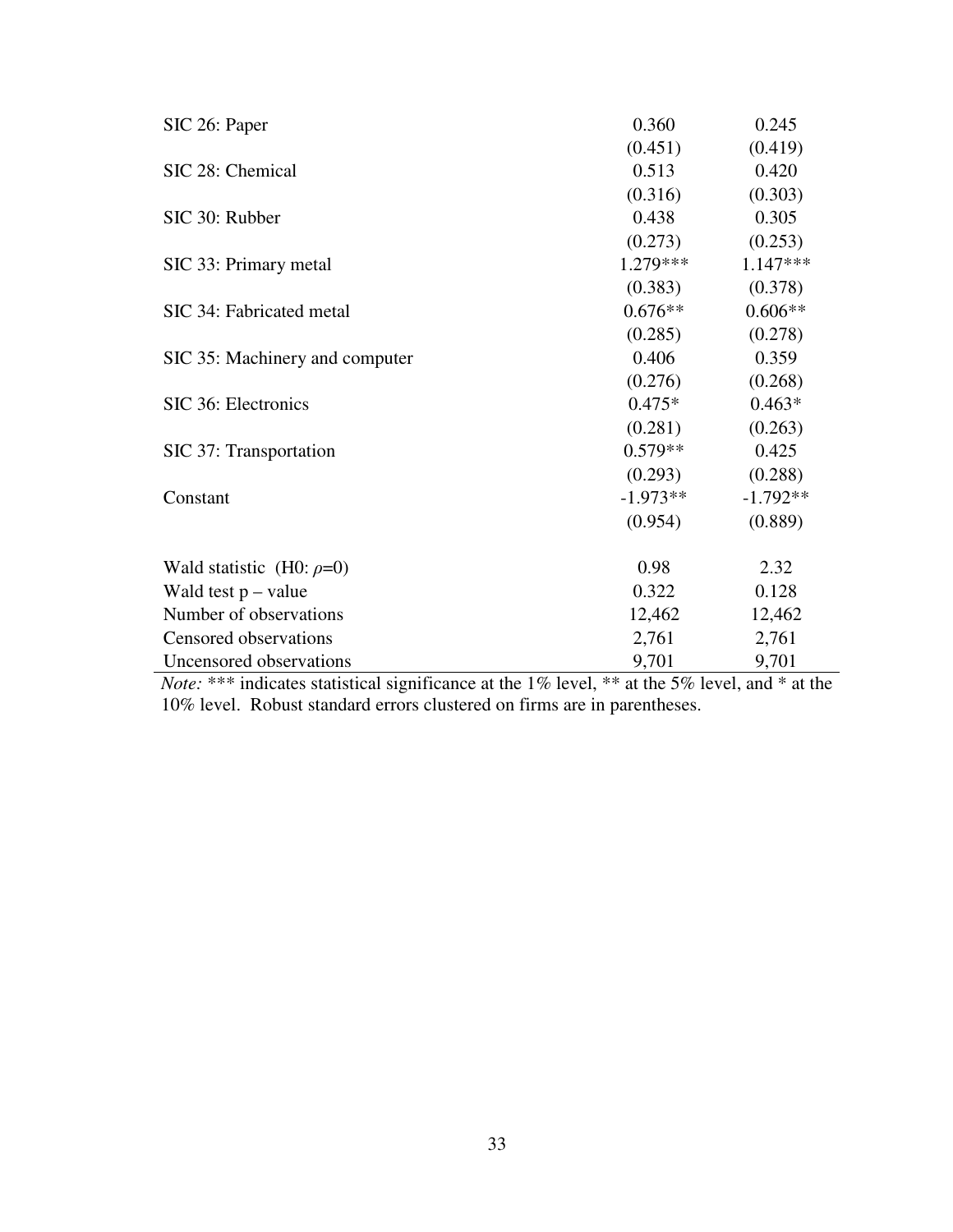| Variable                                   | <b>Model 1</b> | Model 2      | Model 3      | Model 1W    | <b>Model 2W</b> | Model 3W     |
|--------------------------------------------|----------------|--------------|--------------|-------------|-----------------|--------------|
| 33/50 releases $_{(t-1)}$                  | $0.758***$     | $0.755***$   | $0.758***$   |             |                 |              |
|                                            | (0.107)        | (0.107)      | (0.107)      |             |                 |              |
| Weighted $33/50$ releases <sub>(t-1)</sub> |                |              |              | 0.889***    | $0.885***$      | $0.887***$   |
|                                            |                |              |              | (0.079)     | (0.078)         | (0.078)      |
| TRI releases                               | $0.408***$     | $0.414***$   | $0.412***$   | $0.376***$  | $0.383***$      | $0.382***$   |
|                                            | (0.065)        | (0.064)      | (0.064)      | (0.052)     | (0.051)         | (0.051)      |
| HAP-TRI ratio                              | $0.011***$     | $0.011***$   | $0.011***$   | $0.007***$  | $0.007***$      | $0.007***$   |
|                                            | (0.002)        | (0.002)      | (0.002)      | (0.001)     | (0.001)         | (0.001)      |
| Number of enforcements                     |                | $-0.060**$   |              |             | $-0.074**$      |              |
|                                            |                | (0.024)      |              |             | (0.037)         |              |
| Number of inspections                      |                |              | $-0.054**$   |             |                 | $-0.070**$   |
|                                            |                |              | (0.022)      |             |                 | (0.032)      |
| Program participation                      | $-1.066***$    | $-1.055***$  | $-1.056***$  | $-2.520***$ | $-2.498***$     | $-2.498***$  |
|                                            | (0.361)        | (0.359)      | (0.359)      | (0.727)     | (0.723)         | (0.723)      |
| State LCV score                            | 0.002          | 0.002        | 0.002        | $0.005**$   | $0.005**$       | $0.005**$    |
|                                            | (0.002)        | (0.002)      | (0.002)      | (0.002)     | (0.002)         | (0.002)      |
| County nonattainment status                | $0.104***$     | $0.111***$   | $0.109***$   | $0.164***$  | $0.174***$      | $0.171***$   |
|                                            | (0.028)        | (0.028)      | (0.028)      | (0.046)     | (0.046)         | (0.046)      |
| Sierra Club membership                     | $-0.603*$      | $-0.634**$   | $-0.639**$   | $-1.148**$  | $-1.188**$      | $-1.196**$   |
|                                            | (0.319)        | (0.318)      | (0.318)      | (0.472)     | (0.471)         | (0.472)      |
| Median household income                    | $-2.2E - 05**$ | $-2.1E-05**$ | $-2.1E-05**$ | $-2.3E-05$  | $-2.3E-05$      | $-2.2E - 05$ |
|                                            | $(1.1E-05)$    | $(1.1E-05)$  | $(1.1E-05)$  | $(1.4E-05)$ | $(1.4E-05)$     | $(1.4E-05)$  |
| % bachelor degree or higher                | 0.003          | 0.002        | 0.001        | $-0.004$    | $-0.006$        | $-0.006$     |
|                                            | (0.011)        | (0.011)      | (0.011)      | (0.013)     | (0.013)         | (0.013)      |
| $%$ age less than 5                        | 0.035          | 0.037        | 0.037        | 0.041       | 0.043           | 0.043        |
|                                            | (0.030)        | (0.030)      | (0.030)      | (0.046)     | (0.046)         | (0.046)      |
| % African American                         | $-0.008*$      | $-0.008*$    | $-0.007*$    | $-0.010**$  | $-0.009**$      | $-0.009**$   |
|                                            | (0.004)        | (0.004)      | (0.004)      | (0.004)     | (0.004)         | (0.004)      |
| % below poverty                            | $-0.016$       | $-0.016$     | $-0.015$     | $-0.015$    | $-0.016$        | $-0.015$     |
|                                            | (0.011)        | (0.011)      | (0.011)      | (0.014)     | (0.014)         | (0.014)      |
| Population per square mile                 | 1.2E-05        | 1.1E-05      | 1.0E-05      | 3.3E-06     | 1.7E-06         | 1.4E-06      |
|                                            | $(2.1E-05)$    | $(2.1E-05)$  | $(2.1E-05)$  | $(2.9E-05)$ | $(2.9E-05)$     | $(2.9E-05)$  |
| Voter participation rate                   | $-0.169$       | $-0.120$     | $-0.134$     | $-0.446$    | $-0.387$        | $-0.397$     |
|                                            | (0.297)        | (0.295)      | (0.293)      | (0.377)     | (0.376)         | (0.374)      |
| Year 1991                                  | $-0.315***$    | $-0.317***$  | $-0.318***$  | $-0.431***$ | $-0.435***$     | $-0.437***$  |
|                                            | (0.101)        | (0.101)      | (0.101)      | (0.154)     | (0.154)         | (0.154)      |
| Year 1992                                  | $-0.206*$      | $-0.205*$    | $-0.205*$    | $-0.067$    | $-0.066$        | $-0.068$     |
|                                            | (0.106)        | (0.106)      | (0.106)      | (0.155)     | (0.155)         | (0.155)      |
| Year 1993                                  | $-0.267**$     | $-0.266**$   | $-0.265**$   | $-0.077$    | $-0.077$        | $-0.077$     |
|                                            | (0.119)        | (0.119)      | (0.119)      | (0.171)     | (0.171)         | (0.171)      |

**Table VI: Determinants of facility 33/50 emissions, 1991 – 1995**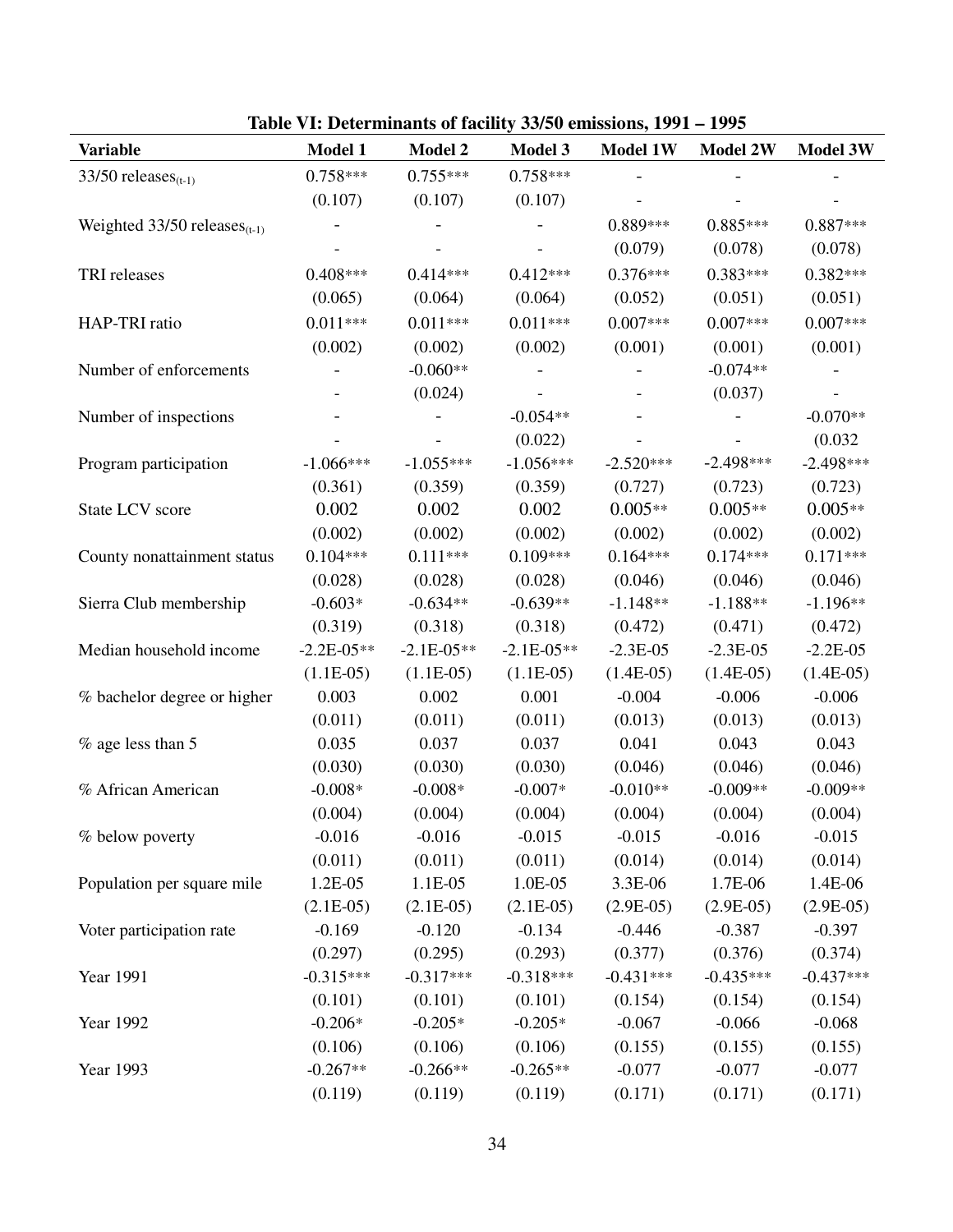| <b>Year 1994</b>          | $-0.213$    | $-0.210$    | $-0.209$    | 0.030       | 0.034       | 0.032       |
|---------------------------|-------------|-------------|-------------|-------------|-------------|-------------|
|                           | (0.174)     | (0.174)     | (0.174)     | (0.193)     | (0.193)     | (0.192)     |
| Year 1995                 | $-0.230$    | $-0.225$    | $-0.223$    | $-0.023$    | $-0.016$    | $-0.016$    |
|                           | (0.184)     | (0.184)     | (0.185)     | (0.206)     | (0.207)     | (0.207)     |
| SIC 26: Paper             | $-0.987***$ | $-0.939***$ | $-0.947***$ | $-1.267***$ | $-1.209***$ | $-1.215***$ |
|                           | (0.295)     | (0.296)     | (0.294)     | (0.345)     | (0.354)     | (0.351)     |
| SIC 28: Chemical          | $-0.373***$ | $-0.391***$ | $-0.385***$ | $-0.452**$  | $-0.476**$  | $-0.469**$  |
|                           | (0.141)     | (0.140)     | (0.140)     | (0.193)     | (0.191)     | (0.191)     |
| SIC 30: Rubber            | $-0.192$    | $-0.213$    | $-0.208$    | $-0.386$    | $-0.420$    | $-0.412$    |
|                           | (0.220)     | (0.220)     | (0.219)     | (0.321)     | (0.318)     | (0.317)     |
| SIC 33: Primary metal     | 0.099       | 0.099       | 0.101       | $0.502*$    | $0.508*$    | $0.509*$    |
|                           | (0.169)     | (0.170)     | (0.170)     | (0.303)     | (0.305)     | (0.304)     |
| SIC 34: Fabricated metal  | 0.005       | $-0.014$    | $-0.011$    | 0.267       | 0.242       | 0.243       |
|                           | (0.284)     | (0.286)     | (0.284)     | (0.321)     | (0.321)     | (0.320)     |
| SIC 35: Machinery and     | $0.224*$    | $0.213*$    | $0.213*$    | $0.367**$   | $0.353**$   | $0.352**$   |
| computer                  | (0.128)     | (0.129)     | (0.129)     | (0.164)     | (0.164)     | (0.164)     |
| SIC 36: Electronics       | $-0.074$    | $-0.090$    | $-0.088$    | $-0.039$    | $-0.063$    | $-0.061$    |
|                           | (0.130)     | (0.131)     | (0.131)     | (0.198)     | (0.198)     | (0.198)     |
| SIC 37: Transportation    | 0.171       | 0.164       | 0.161       | 0.114       | 0.103       | 0.100       |
|                           | (0.146)     | (0.147)     | (0.147)     | (0.219)     | (0.219)     | (0.219)     |
| Constant                  | $-2.356***$ | $-2.399***$ | $-2.405***$ | $-2.460**$  | $-2.491**$  | $-2.500**$  |
|                           | (0.601)     | (0.603)     | (0.603)     | (1.043)     | (1.045)     | (1.046)     |
| Observations              | 11,336      | 11,336      | 11,336      | 11,336      | 11,336      | 11,336      |
| $AR(1)$ - p value         | $0.000***$  | $0.000***$  | $0.000***$  | $0.000***$  | $0.000***$  | $0.000***$  |
| $AR(2)$ - p value         | $0.075*$    | $0.076*$    | $0.076*$    | 0.314       | 0.321       | 0.318       |
| Sargan test $-$ p value   | 0.747       | 0.758       | 0.762       | 0.320       | 0.332       | 0.329       |
| Hansen J test – $p$ value | 0.786       | 0.793       | 0.796       | 0.402       | 0.413       | 0.411       |

*Note:* \*\*\* indicates statistical significance at the 1% level, \*\* at the 5% level, and \* at the 10% level. Robust standard error clustered on firms with Windemeijer's finite sample correction are in parentheses. In Models 1-3, the dependent variable is aggregate 33/50 emissions. In Models 1W-3W, the dependent variable is toxicity weighted 33/50 emissions.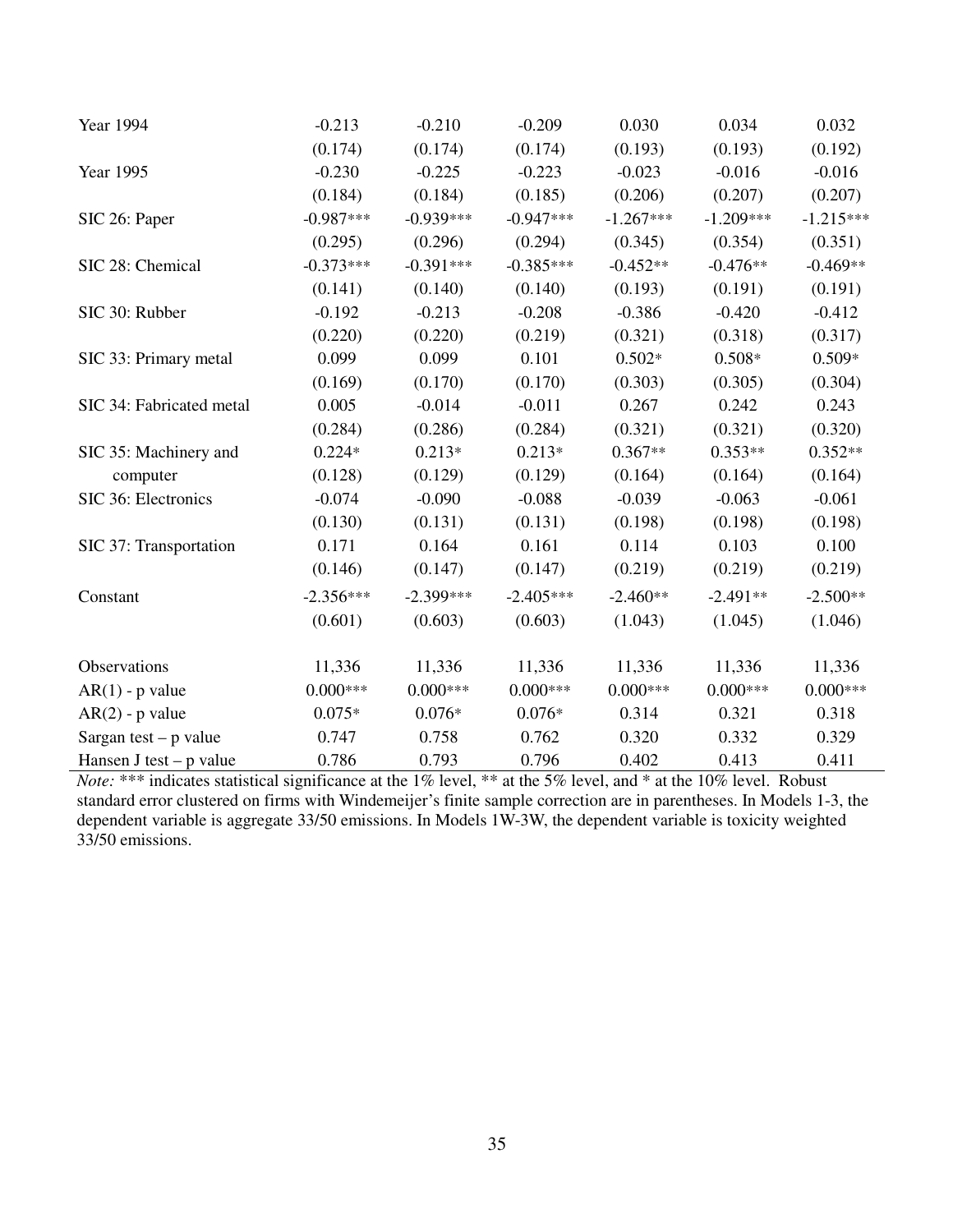| <b>Variable</b>                            | Model 1                  | Model 2                  | Model 3     | Model 1W    | Model 2W    | Model 3W    |
|--------------------------------------------|--------------------------|--------------------------|-------------|-------------|-------------|-------------|
| 33/50 releases $_{(t-1)}$                  | 0.118                    | 0.133                    | 0.148       |             |             |             |
|                                            | (1.256)                  | (1.279)                  | (1.321)     |             |             |             |
| 33/50 releases $_{(t-2)}$                  | 0.449                    | 0.436                    | 0.426       |             |             |             |
|                                            | (0.891)                  | (0.909)                  | (0.938)     |             |             |             |
| Weighted $33/50$ releases <sub>(t-1)</sub> |                          |                          |             | $-0.872$    | $-0.855$    | $-0.857$    |
|                                            |                          |                          |             | (2.145)     | (2.137)     | (2.142)     |
| Weighted releases $_{(t-2)}$               |                          |                          |             | 1.479       | 1.464       | 1.466       |
|                                            |                          |                          |             | (1.858)     | (1.852)     | (1.856)     |
| TRI releases                               | $0.522**$                | $0.523**$                | $0.519**$   | $0.560***$  | $0.562***$  | $0.561***$  |
|                                            | (0.221)                  | (0.222)                  | (0.229)     | (0.196)     | (0.192)     | (0.193)     |
| HAP-TRI ratio                              | $0.014***$               | $0.014**$                | $0.013**$   | $0.009***$  | $0.009***$  | $0.009***$  |
|                                            | (0.005)                  | (0.005)                  | (0.005)     | (0.003)     | (0.003)     | (0.003)     |
| Number of enforcements                     |                          | $-0.041$                 |             |             | $-0.043$    |             |
|                                            | $\overline{\phantom{a}}$ | (0.043)                  |             |             | (0.049)     |             |
| Number of inspections                      |                          | $\overline{\phantom{a}}$ | $-0.034$    |             |             | $-0.039$    |
|                                            |                          |                          | (0.048)     |             |             | (0.046)     |
| Program participation                      | $-0.585$                 | $-0.590$                 | $-0.599$    | 0.715       | 0.698       | 0.704       |
|                                            | (0.995)                  | (1.005)                  | (1.031)     | (3.834)     | (3.809)     | (3.814)     |
| State LCV score                            | 0.001                    | 0.001                    | 0.001       | $-0.002$    | $-0.002$    | $-0.002$    |
|                                            | (0.003)                  | (0.003)                  | (0.003)     | (0.009)     | (0.009)     | (0.009)     |
| County nonattainment status                | $0.104***$               | $0.109***$               | $0.107***$  | $0.176***$  | $0.181**$   | $0.179**$   |
|                                            | (0.034)                  | (0.034)                  | (0.034)     | (0.081)     | (0.081)     | (0.080)     |
| Sierra Club membership                     | $-0.913$                 | $-0.927$                 | $-0.920$    | $-2.095$    | $-2.108$    | $-2.112$    |
|                                            | (0.743)                  | (0.734)                  | (0.743)     | (1.557)     | (1.534)     | (1.536)     |
| Median household income                    | $-2.8E-05$               | $-2.8E-05$               | $-2.8E-05$  | $-3.3E-05$  | $-3.2E-05$  | $-3.2E-05$  |
|                                            | $(1.8E-05)$              | $(1.8E-05)$              | $(1.9E-05)$ | $(2.7E-05)$ | $(2.7E-05)$ | $(2.7E-05)$ |
| % bachelor degree or higher                | 0.002                    | 0.001                    | 0.001       | $-0.034$    | $-0.035$    | $-0.035$    |
|                                            | (0.013)                  | (0.013)                  | (0.013)     | (0.040)     | (0.040)     | (0.040)     |
| % age less than 5                          | 0.048                    | 0.049                    | 0.048       | 0.038       | 0.039       | 0.039       |
|                                            | (0.052)                  | (0.052)                  | (0.052)     | (0.082)     | (0.081)     | (0.081)     |
| % African American                         | $-0.009$                 | $-0.009$                 | $-0.008$    | $-0.011$    | $-0.010$    | $-0.010$    |
|                                            | (0.006)                  | (0.006)                  | (0.006)     | (0.009)     | (0.009)     | (0.009)     |
| % below poverty                            | $-0.021$                 | $-0.021$                 | $-0.021$    | $-0.017$    | $-0.017$    | $-0.017$    |
|                                            | (0.018)                  | (0.019)                  | (0.019)     | (0.028)     | (0.028)     | (0.028)     |
| Population per square mile                 | 2.1E-05                  | 2.0E-05                  | 1.9E-05     | 4.6E-05     | 4.4E-05     | 4.4E-05     |
|                                            | $(3.4E-05)$              | $(3.5E-05)$              | $(3.6E-05)$ | $(8.3E-05)$ | $(8.3E-05)$ | $(8.4E-05)$ |
| Voter participation rate                   | $-0.044$                 | $-0.016$                 | $-0.031$    | 0.057       | 0.087       | 0.080       |
|                                            | (0.552)                  | (0.529)                  | (0.534)     | (0.874)     | (0.856)     | (0.861)     |
| Year 1991                                  | $-0.542$                 | $-0.538$                 | $-0.533$    | $-1.702$    | $-1.691$    | $-1.693$    |
|                                            | (0.433)                  | (0.441)                  | (0.454)     | (1.570)     | (1.563)     | (1.566)     |

T**able VII: Determinants of facility 33/50 emissions, 1991 – 1995**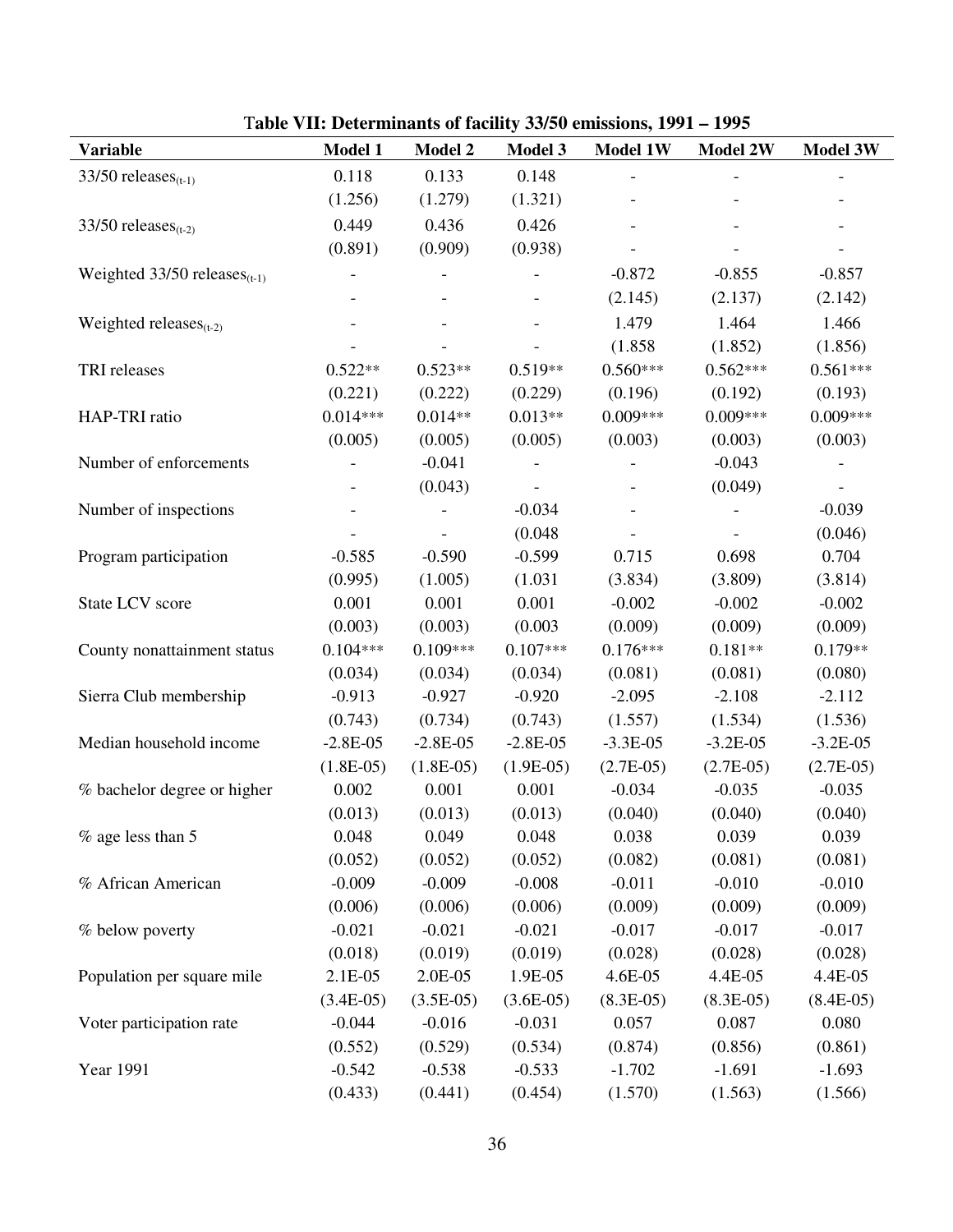| <b>Year 1992</b>          | $-0.706$   | $-0.692$   | $-0.682$   | $-2.484$  | $-2.458$  | $-2.463$  |
|---------------------------|------------|------------|------------|-----------|-----------|-----------|
|                           | (0.980)    | (0.999)    | (1.031)    | (3.004)   | (2.995)   | (3.001)   |
| Year 1993                 | $-0.731$   | $-0.719$   | $-0.709$   | $-2.022$  | $-2.003$  | $-2.006$  |
|                           | (0.871)    | (0.888)    | (0.918)    | (2.329)   | (2.320)   | (2.325)   |
| <b>Year 1994</b>          | $-0.816$   | $-0.799$   | $-0.786$   | $-2.081$  | $-2.058$  | $-2.062$  |
|                           | (1.157)    | (1.181)    | (1.219)    | (2.525)   | (2.518)   | (2.523)   |
| <b>Year 1995</b>          | $-0.818$   | $-0.800$   | $-0.787$   | $-2.079$  | $-2.054$  | $-2.058$  |
|                           | (1.101)    | (1.124)    | (1.162)    | (2.448)   | (2.442)   | (2.447)   |
| SIC 26: Paper             | $-1.100**$ | $-1.062**$ | $-1.068**$ | $-2.103*$ | $-2.057*$ | $-2.063*$ |
|                           | (0.459)    | (0.472)    | (0.475)    | (1.141)   | (1.165)   | (1.163)   |
| SIC 28: Chemical          | $-0.511$   | $-0.520$   | $-0.511$   | $-1.019$  | $-1.027$  | $-1.023$  |
|                           | (0.338)    | (0.333)    | (0.342)    | (0.737)   | (0.725)   | (0.730)   |
| SIC 30: Rubber            | $-0.477$   | $-0.484$   | $-0.474$   | $-1.640$  | $-1.646$  | $-1.642$  |
|                           | (0.595)    | (0.590)    | (0.601)    | (1.424)   | (1.405)   | (1.412)   |
| SIC 33: Primary metal     | 0.046      | 0.047      | 0.050      | 0.736     | 0.738     | 0.737     |
|                           | (0.229)    | (0.230)    | (0.231)    | (0.539)   | (0.537)   | (0.537)   |
| SIC 34: Fabricated metal  | $-0.243$   | $-0.249$   | $-0.240$   | $-0.198$  | $-0.206$  | $-0.205$  |
|                           | (0.596)    | (0.594)    | (0.602)    | (0.952)   | (0.941)   | (0.943)   |
| SIC 35: Machinery and     | 0.170      | 0.164      | 0.166      | 0.489     | 0.479     | 0.479     |
| computer                  | (0.199)    | (0.197)    | (0.197)    | (0.338)   | (0.341)   | (0.340)   |
| SIC 36: Electronics       | $-0.231$   | $-0.238$   | $-0.231$   | $-0.640$  | $-0.646$  | $-0.644$  |
|                           | (0.394)    | (0.391)    | (0.399)    | (0.949)   | (0.937)   | (0.940)   |
| SIC 37: Transportation    | 0.338      | 0.330      | 0.326      | 0.405     | 0.397     | 0.396     |
|                           | (0.365)    | (0.373)    | (0.384)    | (0.531)   | (0.531)   | (0.533)   |
| Constant                  | $-1.539$   | $-1.588$   | $-1.603$   | 0.916     | 0.860     | 0.860     |
|                           | (1.520)    | (1.567)    | (1.617)    | (4.086)   | (4.088)   | (4.102)   |
| Observations              | 11,233     | 11,233     | 11,233     | 11,233    | 11,233    | 11,233    |
| $AR(1)$ - p value         | 0.907      | 0.906      | 0.907      | $0.028**$ | $0.021**$ | $0.022**$ |
| $AR(2)$ - p value         | 0.700      | 0.714      | 0.730      | 0.496     | 0.499     | 0.499     |
| Sargan test $-p$ value    | 0.746      | 0.747      | 0.743      | 0.799     | 0.794     | 0.790     |
| Hansen J test $-$ p value | 0.851      | 0.847      | 0.844      | 0.848     | 0.844     | 0.842     |

*Note:* \*\*\* indicates statistical significance at the 1% level, \*\* at the 5% level, and \* at the 10% level. Robust standard errors clustered on firms with Windemeijer's finite sample correction are in parentheses. In models 1-3 the dependent variable is aggregate 33/50 emissions, while in models 1W-3W the dependent variable is toxicity weighted 33/50 emissions. We regard Model 1 in this Table as our benchmark model.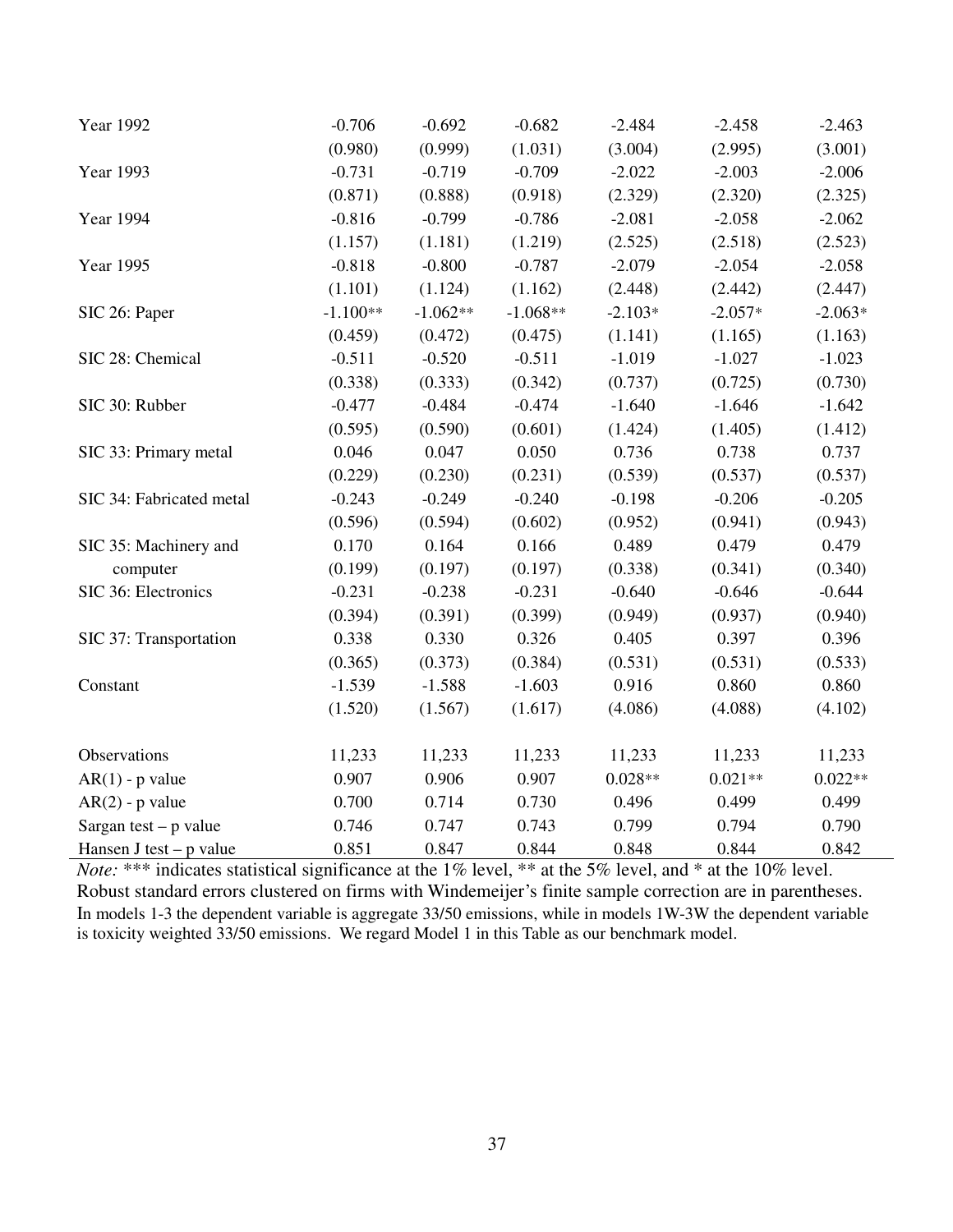| <b>Variable</b>                            | 10010 + 111; Determinants of Rechity <i>Oolo</i> 's chilishons, 1991<br>Model 4 | Model 5      | <b>Model 6</b>           | <b>Model 4W</b>              | Model 5W                 | Model 6W    |
|--------------------------------------------|---------------------------------------------------------------------------------|--------------|--------------------------|------------------------------|--------------------------|-------------|
| 33/50 releases $_{(t-1)}$                  | $0.663***$                                                                      | $0.663***$   | $0.663***$               |                              |                          |             |
|                                            | (0.140)                                                                         | (0.140)      | (0.140)                  |                              |                          |             |
|                                            | 0.060                                                                           | 0.060        | 0.059                    |                              |                          |             |
| 33/50 releases $_{(t-2)}$                  |                                                                                 |              |                          |                              |                          |             |
|                                            | (0.057)                                                                         | (0.057)      | (0.057)                  |                              |                          |             |
| Weighted $33/50$ releases <sub>(t-1)</sub> |                                                                                 |              |                          | $0.698***$                   | $0.697***$               | $0.697***$  |
|                                            |                                                                                 |              |                          | (0.090)                      | (0.090)                  | (0.090)     |
| Weighted releases $_{(t-2)}$               |                                                                                 |              | $\overline{\phantom{a}}$ | $0.137**$                    | $0.137**$                | $0.137**$   |
|                                            |                                                                                 |              |                          | (0.062)                      | (0.063)                  | (0.062)     |
| TRI releases                               | $0.302**$                                                                       | $0.302**$    | $0.303**$                | $0.240***$                   | $0.242***$               | $0.242***$  |
|                                            | (0.119)                                                                         | (0.119)      | (0.119)                  | (0.092)                      | (0.092)                  | (0.092)     |
| HAP-TRI ratio                              | $0.007*$                                                                        | $0.007*$     | $0.007*$                 | 0.002                        | 0.002                    | 0.002       |
|                                            | (0.004)                                                                         | (0.004)      | (0.004)                  | (0.005)                      | (0.005)                  | (0.005)     |
| Number of enforcements                     |                                                                                 | $-0.014$     | $\overline{\phantom{a}}$ | $\qquad \qquad \blacksquare$ | $-0.026$                 |             |
|                                            | $\overline{\phantom{a}}$                                                        | (0.025)      |                          | $\overline{\phantom{a}}$     | (0.042)                  |             |
| Number of inspections                      |                                                                                 |              | $-0.007$                 |                              | $\overline{\phantom{a}}$ | $-0.017$    |
|                                            |                                                                                 |              | (0.024)                  |                              |                          | (0.039)     |
| Program participation                      | $-0.299$                                                                        | $-0.296$     | $-0.300$                 | $-1.024$                     | $-1.012$                 | $-1.017$    |
|                                            | (0.355)                                                                         | (0.352)      | (0.350)                  | (0.670)                      | (0.665)                  | (0.661)     |
| State LCV score                            | 0.001                                                                           | 0.001        | 0.001                    | 0.003                        | 0.003                    | 0.003       |
|                                            | (0.002)                                                                         | (0.002)      | (0.002)                  | (0.003)                      | (0.003)                  | (0.003)     |
| County nonattainment status                | $0.058*$                                                                        | $0.060*$     | $0.058*$                 | $0.116**$                    | $0.120**$                | $0.118**$   |
|                                            | (0.032)                                                                         | (0.033)      | (0.032)                  | (0.047)                      | (0.049)                  | (0.048)     |
| Sierra Club membership                     | $-0.302$                                                                        | $-0.312$     | $-0.307$                 | $-0.747$                     | $-0.763$                 | $-0.758$    |
|                                            | (0.352)                                                                         | (0.351)      | (0.351)                  | (0.481)                      | (0.481)                  | (0.480)     |
| Median household income                    | $-2.8E-05**$                                                                    | $-2.8E-05**$ | $-2.8E-05**$             | $-2.7E-05*$                  | $-2.7E-05*$              | $-2.7E-05*$ |
|                                            | $(1.2E-05)$                                                                     | $(1.2E-05)$  | $(1.2E-05)$              | $(1.4E-05)$                  | $(1.4E-05)$              | $(1.4E-05)$ |
| % bachelor degree or higher                | 0.003                                                                           | 0.003        | 0.003                    | $-0.008$                     | $-0.009$                 | $-0.008$    |
|                                            | (0.011)                                                                         | (0.011)      | (0.011)                  | (0.014)                      | (0.014)                  | (0.014)     |
| $%$ age less than 5                        | 0.053                                                                           | 0.053        | 0.053                    | 0.023                        | 0.024                    | 0.024       |
|                                            | (0.039)                                                                         | (0.039)      | (0.039)                  | (0.050)                      | (0.050)                  | (0.049)     |
| % African American                         | $-0.004$                                                                        | $-0.004$     | $-0.004$                 | $-0.005$                     | $-0.004$                 | $-0.004$    |
|                                            | (0.004)                                                                         | (0.004)      | (0.004)                  | (0.005)                      | (0.005)                  | (0.005)     |
| % below poverty                            | $-0.025*$                                                                       | $-0.025*$    | $-0.025*$                | $-0.022$                     | $-0.022$                 | $-0.022$    |
|                                            | (0.015)                                                                         | (0.015)      | (0.015)                  | (0.016)                      | (0.016)                  | (0.016)     |
| Population per square mile                 | $-9.6E - 06$                                                                    | $-1.0E-05$   | $-9.9E-06$               | $-2.1E-05$                   | $-2.1E-05$               | $-2.1E-05$  |
|                                            | $(2.3E-05)$                                                                     | $(2.2E-05)$  | $(2.3E-05)$              | $(3.1E-05)$                  | $(3.1E-05)$              | $(3.1E-05)$ |
| Voter participation rate                   | 0.194                                                                           | 0.205        | 0.196                    | $-0.075$                     | $-0.054$                 | $-0.061$    |
|                                            | (0.383)                                                                         | (0.380)      | (0.376)                  | (0.421)                      | (0.418)                  | (0.416)     |
| Year 1991                                  | $-0.390***$                                                                     | $-0.391***$  | $-0.389***$              | $-0.609***$                  | $-0.611***$              | $-0.610***$ |
|                                            | (0.125)                                                                         | (0.124)      | (0.124)                  | (0.180)                      | (0.180)                  | (0.179)     |

| Table VIII: Determinants of facility 33/50 emissions, 1991 – 1995 |  |  |
|-------------------------------------------------------------------|--|--|
|-------------------------------------------------------------------|--|--|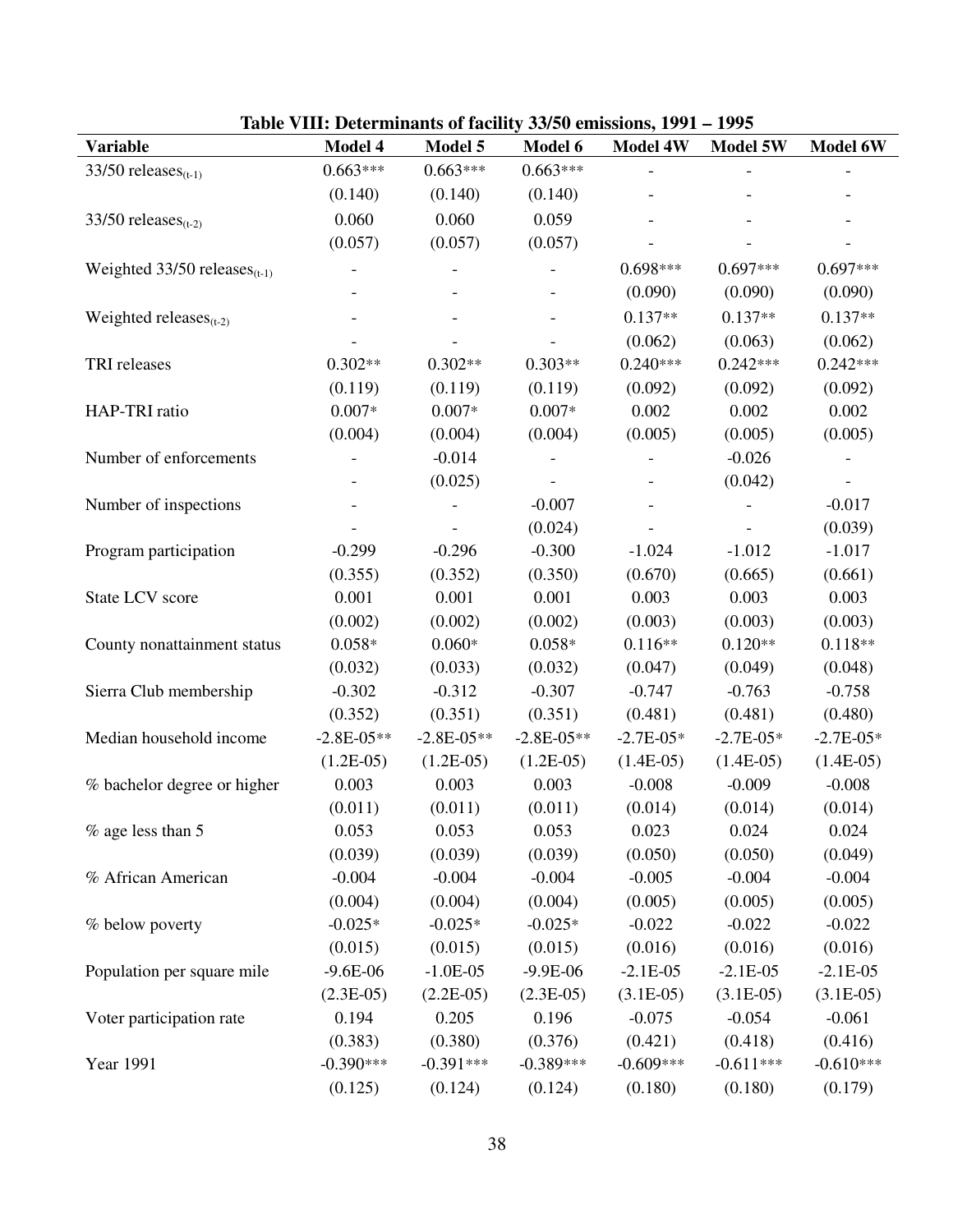| Year 1992                 | $-0.358***$ | $-0.358***$ | $-0.356***$ | $-0.386**$ | $-0.385**$ | $-0.385**$ |
|---------------------------|-------------|-------------|-------------|------------|------------|------------|
|                           | (0.136)     | (0.136)     | (0.135)     | (0.185)    | (0.185)    | (0.185)    |
| Year 1993                 | $-0.472***$ | $-0.472***$ | $-0.471***$ | $-0.497**$ | $-0.497**$ | $-0.496**$ |
|                           | (0.149)     | (0.149)     | (0.148)     | (0.213)    | (0.213)    | (0.212)    |
| Year 1994                 | $-0.455***$ | $-0.454***$ | $-0.453***$ | $-0.368*$  | $-0.366*$  | $-0.366*$  |
|                           | (0.175)     | (0.175)     | (0.174)     | (0.211)    | (0.211)    | (0.210)    |
| Year 1995                 | $-0.534***$ | $-0.533***$ | $-0.532***$ | $-0.511**$ | $-0.507**$ | $-0.507**$ |
|                           | (0.177)     | (0.177)     | (0.176)     | (0.218)    | (0.219)    | (0.218)    |
| SIC 26: Paper             | $-0.611$    | $-0.597$    | $-0.606$    | $-0.781$   | $-0.757$   | $-0.766$   |
|                           | (0.485)     | (0.481)     | (0.483)     | (0.469)    | (0.469)    | (0.469)    |
| SIC 28: Chemical          | $-0.250*$   | $-0.255*$   | $-0.252*$   | $-0.328**$ | $-0.336**$ | $-0.332**$ |
|                           | (0.144)     | (0.146)     | (0.145)     | (0.149)    | (0.151)    | (0.151)    |
| SIC 30: Rubber            | $-0.294$    | $-0.301$    | $-0.296$    | $-0.531*$  | $-0.542*$  | $-0.537*$  |
|                           | (0.294)     | (0.293)     | (0.293)     | (0.314)    | (0.312)    | (0.312)    |
| SIC 33: Primary metal     | 0.062       | 0.060       | 0.061       | 0.534      | 0.534      | 0.535      |
|                           | (0.205)     | (0.205)     | (0.205)     | (0.355)    | (0.355)    | (0.354)    |
| SIC 34: Fabricated metal  | $-0.068$    | $-0.075$    | $-0.070$    | $-0.036$   | $-0.047$   | $-0.041$   |
|                           | (0.393)     | (0.392)     | (0.392)     | (0.370)    | (0.368)    | (0.368)    |
| SIC 35: Machinery and     | $-0.006$    | $-0.011$    | $-0.007$    | 0.076      | 0.070      | 0.074      |
| computer                  | (0.175)     | (0.174)     | (0.174)     | (0.192)    | (0.190)    | (0.189)    |
| SIC 36: Electronics       | $-0.182$    | $-0.187$    | $-0.184$    | $-0.222$   | $-0.231$   | $-0.226$   |
|                           | (0.155)     | (0.154)     | (0.154)     | (0.239)    | (0.238)    | (0.237)    |
| SIC 37: Transportation    | $0.303**$   | $0.301**$   | $0.300**$   | 0.297      | 0.293      | 0.295      |
|                           | (0.149)     | (0.150)     | (0.150)     | (0.191)    | (0.192)    | (0.192)    |
| Constant                  | $-0.634$    | $-0.633$    | $-0.643$    | 0.284      | 0.278      | 0.266      |
|                           | (0.812)     | (0.813)     | (0.810)     | (1.083)    | (1.079)    | (1.075)    |
| Observations              | 11,233      | 11,233      | 11,233      | 11,233     | 11,233     | 11,233     |
| $AR(1)$ - p value         | $0.000***$  | $0.000***$  | $0.000***$  | $0.000***$ | $0.000***$ | $0.000***$ |
| $AR(2)$ - p value         | 0.972       | 0.972       | 0.968       | 0.231      | 0.232      | 0.233      |
| Sargan test $-$ p value   | $0.079*$    | $0.078*$    | $0.079*$    | $0.009***$ | $0.009***$ | $0.009***$ |
| Hansen J test – $p$ value | 0.125       | 0.126       | 0.126       | 0.163      | 0.164      | 0.164      |

*Note:* \*\*\* indicates statistical significance at the 1% level, \*\* at the 5% level, and \* at the 10% level. Robust standard errors clustered on firms with Windemeijer's finite sample correction are in parentheses. In models 4-6 the dependent variable is aggregate 33/50 emissions, while in models 4W-6W the dependent variable is toxicity weighted 33/50 emissions. TRI and HAP-TRI ratio are treated as endogenous.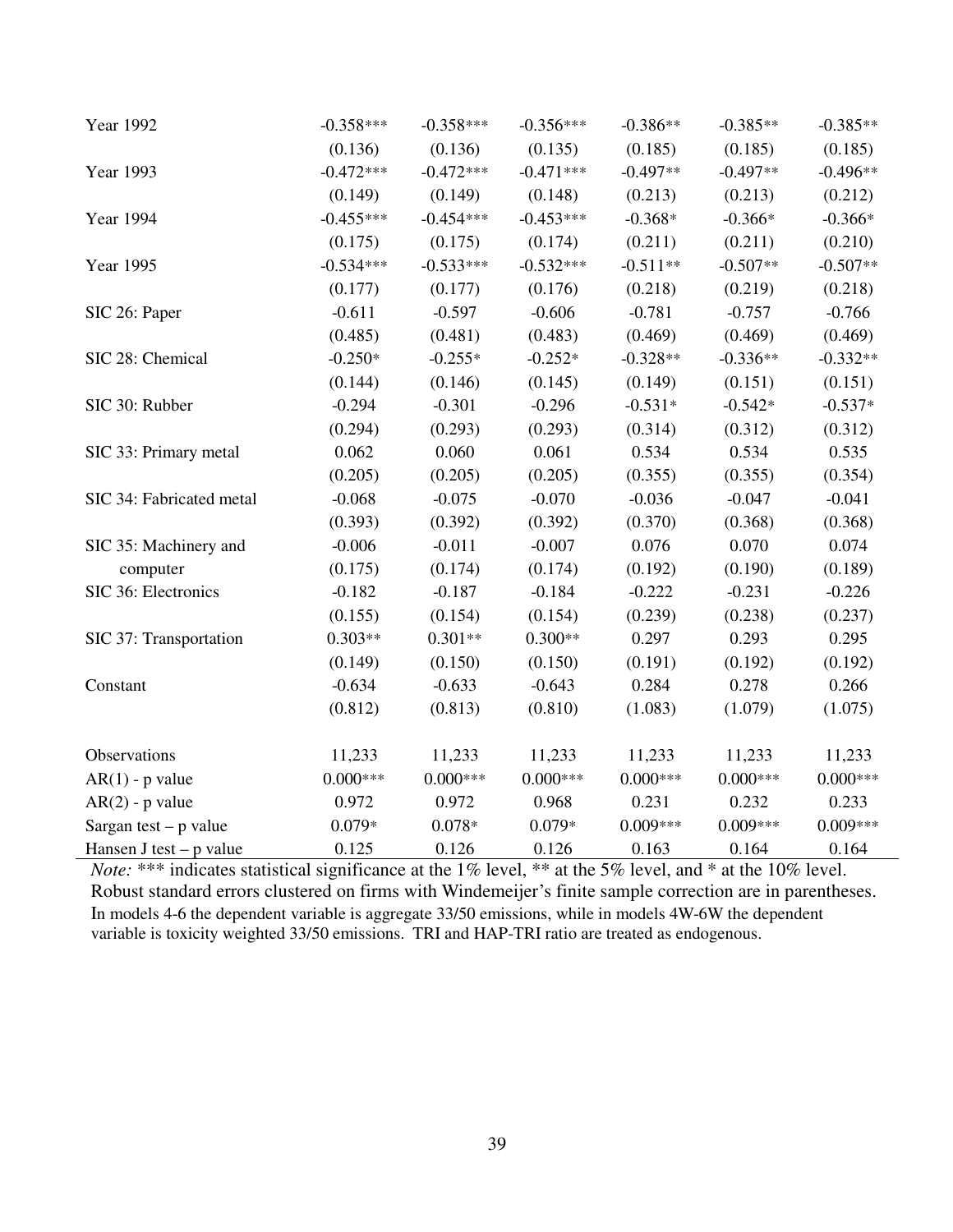| Table IX: Determinants of facility participation: Ignoring firm participation |                 |                 |
|-------------------------------------------------------------------------------|-----------------|-----------------|
| <b>Variable</b>                                                               | <b>Model 1</b>  | <b>Model 2</b>  |
| First invitation group                                                        | $1.325***$      | $-0.095$        |
|                                                                               | (0.198)         | (0.197)         |
| Facility 33/50 emissions                                                      | $-1.1E-07$      |                 |
|                                                                               | $(7.8E-08)$     |                 |
| Weighted facility 33/50 emissions                                             |                 | $-4.2E-11$      |
|                                                                               |                 | $(4.1E-11)$     |
| Ratio of facility to parent firm 33/50 releases                               | $0.016***$      |                 |
|                                                                               | (0.001)         |                 |
| Ratio of facility to parent firm weighted                                     |                 | $0.757***$      |
| 33/50 releases                                                                |                 | (0.082)         |
| Pre-Program change in facility 33/50 releases                                 | $-2.8E - 07**$  | $-6.6E-07***$   |
|                                                                               | $(1.1E-07)$     | $(1.1E-07)$     |
| <b>TRI</b> releases                                                           | $0.072***$      | $0.104***$      |
|                                                                               | (0.011)         | (0.011)         |
| HAP-TRI ratio                                                                 | $-0.001$        | 0.000           |
|                                                                               | (0.001)         | (0.001)         |
| Number of inspections                                                         | $-0.026$        | 0.001           |
|                                                                               | (0.041)         | (0.041)         |
| Number of enforcement actions                                                 | 0.045           | 0.036           |
|                                                                               | (0.039)         | (0.039)         |
| State LCV score                                                               | $0.005***$      | $0.006***$      |
|                                                                               | (0.002)         | (0.002)         |
| County non-attainment status                                                  | $0.147***$      | $0.145***$      |
|                                                                               | (0.031)         | (0.031)         |
| Sierra Club membership                                                        | $-0.032$        | 0.045           |
|                                                                               | (0.278)         | (0.279)         |
| Median household income                                                       | $-4.0E - 05***$ | $-4.0E - 05***$ |
|                                                                               | $(8.7E-06)$     | $(8.9E-06)$     |
| % bachelor degree or higher                                                   | $0.052***$      | $0.056***$      |
|                                                                               | (0.009)         | (0.009)         |
| $%$ age less than 5                                                           | 0.092           | 0.077           |
|                                                                               | (0.030)         | (0.029)         |
| % African American                                                            | $-0.004$        | $-0.004$        |
|                                                                               | (0.003)         | (0.003)         |
| % below poverty                                                               | $-0.059***$     | $-0.058***$     |
|                                                                               | (0.011)         | (0.011)         |
| Population per square mile                                                    | $7.5E-05***$    | 7.7E-05***      |
|                                                                               | $(1.9E-05)$     | $(1.8E-05)$     |
| Voter participation rate                                                      | $0.440*$        | $0.521**$       |
|                                                                               | (0.263)         | (0.265)         |
| SIC 24: Lumber and wood                                                       | 0.374           | $0.455*$        |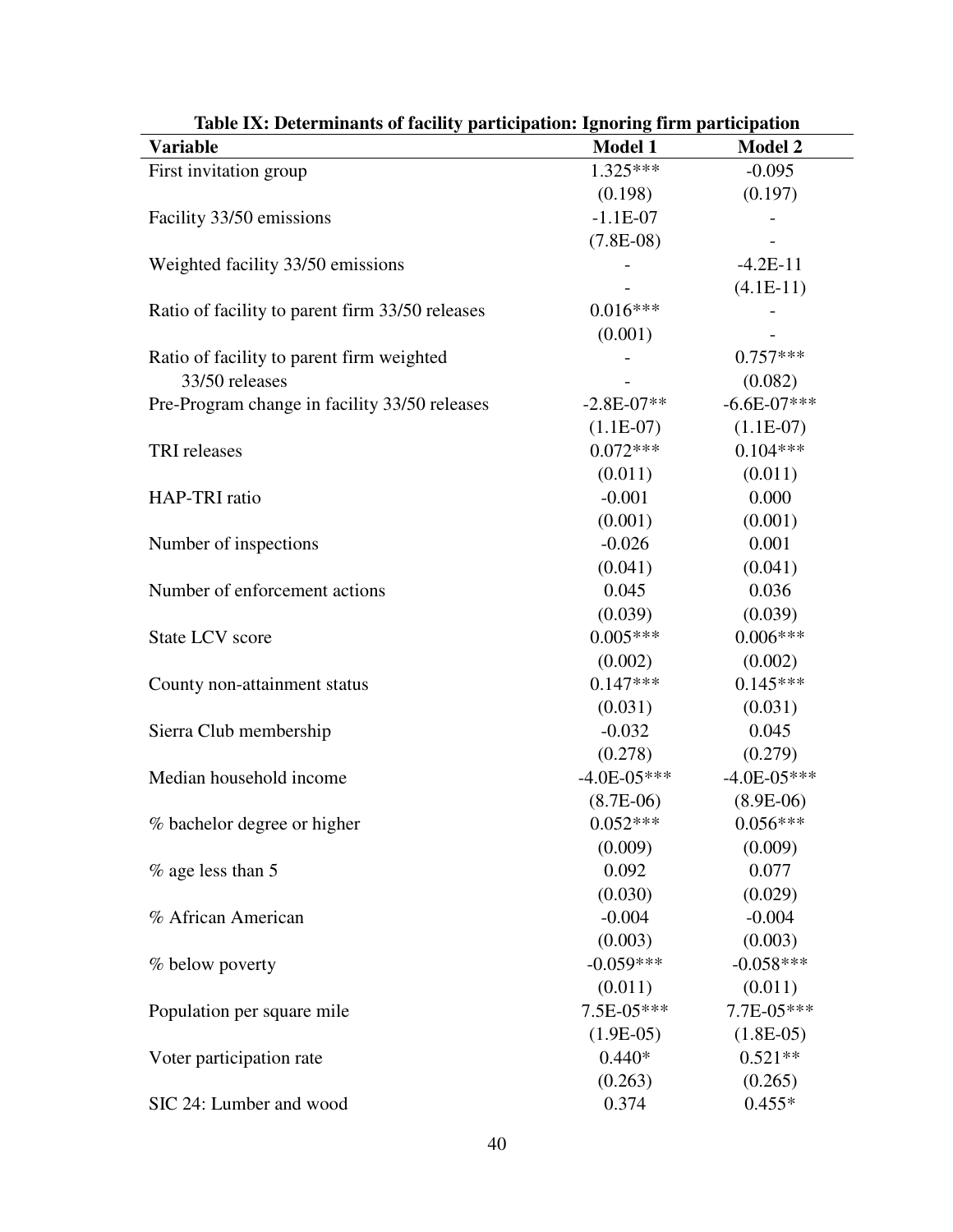|                                | (0.246)      | (0.263)      |
|--------------------------------|--------------|--------------|
| SIC 25: Furniture and fixtures | $-0.362$     | $-0.444$     |
|                                | (0.313)      | (0.381)      |
| SIC 26: Paper                  | $1.727***$   | 2.018***     |
|                                | (0.214)      | (0.232)      |
| SIC 28: Chemical               | $0.885***$   | $0.913***$   |
|                                | (0.147)      | (0.153)      |
| SIC 30: Rubber                 | $-0.277$     | $-0.157$     |
|                                | (0.191)      | (0.192)      |
| SIC 33: Primary metal          | $0.879***$   | $0.907***$   |
|                                | (0.151)      | (0.153)      |
| SIC 34: Fabricated metal       | $0.408***$   | $0.423***$   |
|                                | (0.143)      | (0.147)      |
| SIC 35: Machinery and computer | $0.563***$   | $0.527***$   |
|                                | (0.167)      | (0.172)      |
| SIC 36: Electronics            | $0.834***$   | $0.909***$   |
|                                | (0.166)      | (0.168)      |
| SIC 37: Transportation         | $0.400**$    | $0.418**$    |
|                                | (0.175)      | (0.179)      |
| SIC 38: Instruments            | $0.918***$   | $1.083***$   |
|                                | (0.223)      | (0.224)      |
| Constant                       | $-12.780***$ | $-12.105***$ |
|                                | (0.470)      | (0.474)      |
| Log likelihood                 | $-4409.75$   | $-4469.16$   |
| Observations                   | 41,662       | 41,662       |

*Note:* \*\*\* indicates statistical significance at the 1% level, \*\* at the 5% level, and \* at the 10% level. Robust standard errors are in parentheses. The models are estimated using a random effects probit model with firms as cross sections.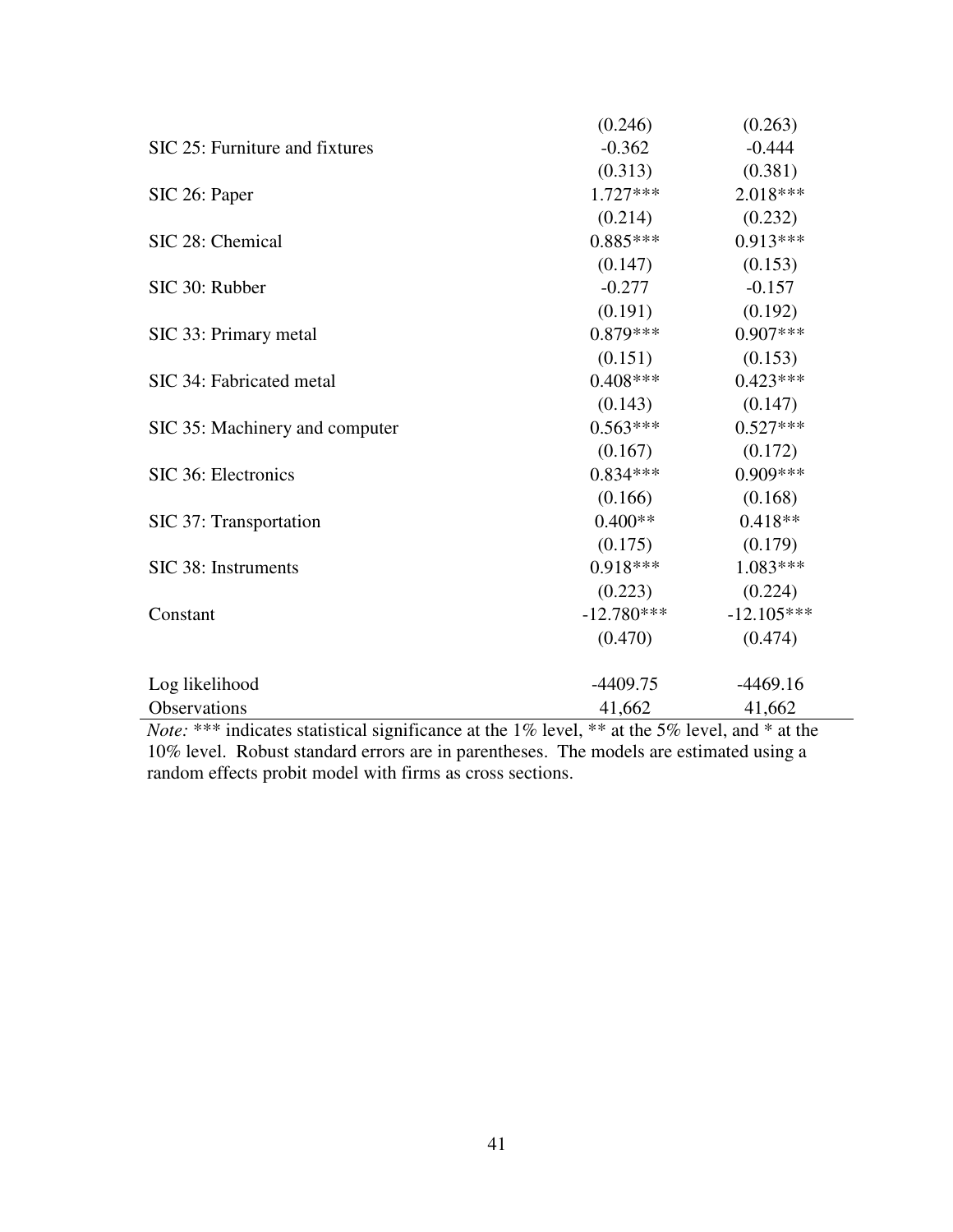| <b>Variable</b>             | <b>Model 1</b> | <b>Model 2</b> | <b>Model 3</b>           | Model 4        | Model 5     | Model 6                  |
|-----------------------------|----------------|----------------|--------------------------|----------------|-------------|--------------------------|
| 33/50 releases $s_{(t-1)}$  | $-0.208$       | $-0.177$       | $-0.151$                 | $0.352***$     | $0.354***$  | $0.353***$               |
|                             | (0.656)        | (0.641)        | (0.630)                  | (0.100)        | (0.100)     | (0.100)                  |
| 33/50 releases $s_{(t-2)}$  | 0.843          | 0.816          | 0.795                    | $-0.017$       | $-0.017$    | $-0.017$                 |
|                             | (0.531)        | (0.519)        | (0.509)                  | (0.026)        | (0.026)     | (0.026)                  |
| TRI releases                | $0.510***$     | $0.511***$     | $0.509***$               | $0.583***$     | $0.582***$  | $0.585***$               |
|                             | (0.070)        | (0.069)        | (0.068)                  | (0.094)        | (0.094)     | (0.094)                  |
| HAP-TRI ratio               | $0.016***$     | $0.016***$     | $0.016***$               | $0.019***$     | 0.019***    | $0.019***$               |
|                             | (0.003)        | (0.003)        | (0.003)                  | (0.002)        | (0.002)     | (0.002)                  |
| Number of enforcements      |                | $-0.082***$    |                          |                | $-0.027$    |                          |
|                             |                | (0.018)        | $\overline{\phantom{a}}$ |                | (0.019)     | $\overline{\phantom{a}}$ |
| Number of inspections       |                |                | $-0.085***$              |                |             | $-0.017$                 |
|                             |                |                | (0.017)                  | $\blacksquare$ |             | (0.021)                  |
| Program participation       | 0.506          | 0.494          | 0.485                    | $-0.153$       | $-0.118$    | $-0.132$                 |
|                             | (0.693)        | (0.677)        | (0.667)                  | (0.967)        | (0.957)     | (0.959)                  |
| State LCV score             | $-0.001$       | $-0.001$       | $-0.001$                 | $-0.001$       | $-0.001$    | $-0.001$                 |
|                             | (0.001)        | (0.001)        | (0.001)                  | (0.001)        | (0.001)     | (0.001)                  |
| County nonattainment status | $0.046*$       | $0.050**$      | $0.050**$                | $0.066**$      | $0.067**$   | $0.066**$                |
|                             | (0.026)        | (0.026)        | (0.025)                  | (0.029)        | (0.029)     | (0.029)                  |
| Sierra Club membership      | $-0.594*$      | $-0.610**$     | $-0.608**$               | $-0.350$       | $-0.360*$   | $-0.357$                 |
|                             | (0.316)        | (0.308)        | (0.303)                  | (0.218)        | (0.218)     | (0.218)                  |
| Median household income     | $-8.5E-06$     | $-8.1E-06$     | $-7.9E-06$               | $-7.8E-06$     | $-7.6E-06$  | $-7.6E-06$               |
|                             | $(7.1E-06)$    | $(7.0E-06)$    | $(6.9E-06)$              | $(8.2E-06)$    | $(8.1E-06)$ | $(8.2E-06)$              |
| % bachelor degree or higher | 0.004          | 0.003          | 0.002                    | 0.001          | 7.7E-05     | 1.8E-04                  |
|                             | (0.007)        | (0.007)        | (0.007)                  | (0.008)        | (0.008)     | (0.008)                  |
| $%$ age less than 5         | $-0.012$       | $-0.010$       | $-0.011$                 | $-0.009$       | $-0.008$    | $-0.009$                 |
|                             | (0.024)        | (0.023)        | (0.023)                  | (0.024)        | (0.024)     | (0.024)                  |
| % African American          | $-0.009**$     | $-0.008**$     | $-0.008**$               | $-0.007***$    | $-0.007***$ | $-0.007***$              |
|                             | (0.003)        | (0.003)        | (0.003)                  | (0.003)        | (0.003)     | (0.003)                  |
| % below poverty             | $-0.001$       | $-0.001$       | $-0.001$                 | $-0.011$       | $-0.011$    | $-0.011$                 |
|                             | (0.008)        | (0.008)        | (0.008)                  | (0.010)        | (0.010)     | (0.010)                  |
| Population per square mile  | $2.0E-05*$     | $1.9E-05*$     | $1.9E-05*$               | 1.5E-05        | 1.4E-05     | 1.4E-05                  |
|                             | $(1.1E-05)$    | $(1.1E-05)$    | $(1.1E-05)$              | $(1.2E-05)$    | $(1.2E-05)$ | $(1.2E-05)$              |
| Voter participation rate    | 0.016          | 0.060          | 0.041                    | 0.086          | 0.101       | 0.091                    |
|                             | (0.231)        | (0.224)        | (0.222)                  | (0.240)        | (0.239)     | (0.239)                  |
| Year 1991                   | $-0.861***$    | $-0.848***$    | $-0.841***$              | $-0.365***$    | $-0.369***$ | $-0.367***$              |
|                             | (0.262)        | (0.256)        | (0.251)                  | (0.109)        | (0.108)     | (0.108)                  |
| <b>Year 1992</b>            | $-1.332**$     | $-1.300**$     | $-1.278**$               | $-0.445***$    | $-0.448***$ | $-0.446***$              |
|                             | (0.599)        | (0.586)        | (0.576)                  | (0.113)        | (0.112)     | (0.112)                  |
| Year 1993                   | $-1.248**$     | $-1.218**$     | $-1.197**$               | $-0.508***$    | $-0.510***$ | $-0.508***$              |
|                             | (0.563)        | (0.550)        | (0.541)                  | (0.113)        | (0.112)     | (0.112)                  |

**Table X: Determinants of aggregate facility 33/50 emissions: Ignoring firm participation**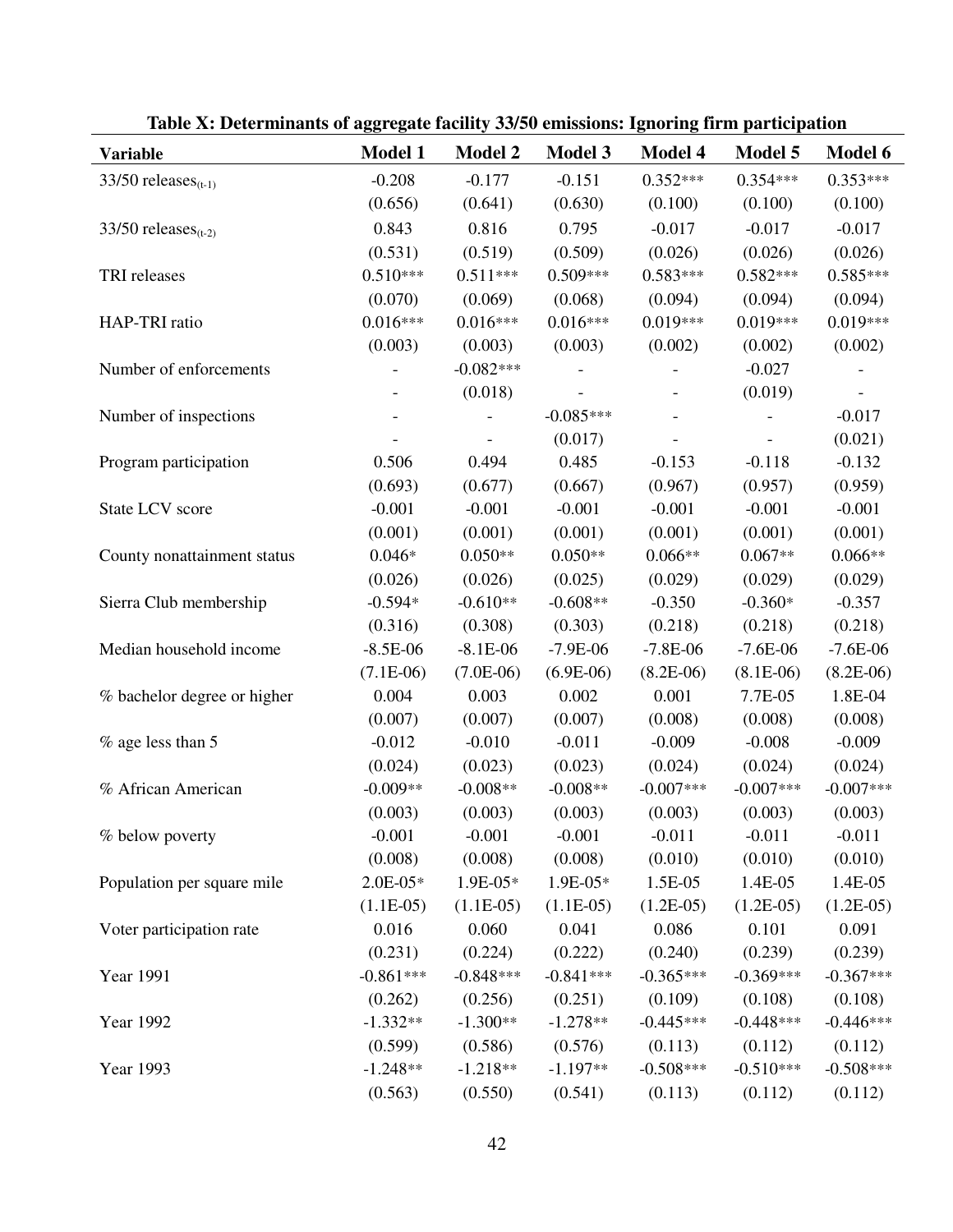| <b>Year 1994</b>               | $-1.346**$  | $-1.311**$  | $-1.286**$  | $-0.651***$ | $-0.654***$ | $-0.652***$ |
|--------------------------------|-------------|-------------|-------------|-------------|-------------|-------------|
|                                | (0.652)     | (0.638)     | (0.627)     | (0.115)     | (0.115)     | (0.115)     |
| Year 1995                      | $-1.278**$  | $-1.241**$  | $-1.218**$  | $-0.765***$ | $-0.765***$ | $-0.764***$ |
|                                | (0.597)     | (0.585)     | (0.575)     | (0.113)     | (0.113)     | (0.113)     |
| SIC 24: Lumber and wood        | $0.833***$  | $0.812***$  | 0.811***    | $0.401***$  | 0.393***    | $0.401***$  |
|                                | (0.152)     | (0.151)     | (0.149)     | (0.150)     | (0.148)     | (0.148)     |
| SIC 25: Furniture and fixtures | 0.316       | 0.283       | 0.277       | $0.483***$  | $0.476***$  | 0.478***    |
|                                | (0.276)     | (0.273)     | (0.268)     | (0.132)     | (0.133)     | (0.133)     |
| SIC 26: Paper                  | $-0.941***$ | $-0.878***$ | $-0.870***$ | $-0.350$    | $-0.330$    | $-0.338$    |
|                                | (0.220)     | (0.216)     | (0.213)     | (0.268)     | (0.266)     | (0.266)     |
| SIC 28: Chemical               | $-0.392**$  | $-0.402***$ | $-0.392***$ | $-0.392***$ | $-0.397***$ | $-0.394***$ |
|                                | (0.154)     | (0.150)     | (0.149)     | (0.115)     | (0.115)     | (0.116)     |
| SIC 30: Rubber                 | $-0.153$    | $-0.175$    | $-0.174$    | $-0.166$    | $-0.173$    | $-0.170$    |
|                                | (0.131)     | (0.128)     | (0.127)     | (0.130)     | (0.130)     | (0.130)     |
| SIC 33: Primary metal          | $0.256**$   | $0.250**$   | $0.252**$   | 0.183       | 0.180       | 0.181       |
|                                | (0.100)     | (0.098)     | (0.097)     | (0.112)     | (0.112)     | (0.112)     |
| SIC 34: Fabricated metal       | 0.197       | 0.175       | 0.178       | 0.107       | 0.098       | 0.104       |
|                                | (0.138)     | (0.135)     | (0.134)     | (0.141)     | (0.140)     | (0.140)     |
| SIC 35: Machinery and          | $0.315***$  | $0.294***$  | 0.295***    | $0.333***$  | $0.325***$  | 0.331***    |
| computer                       | (0.112)     | (0.111)     | (0.110)     | (0.122)     | (0.121)     | (0.121)     |
| SIC 36: Electronics            | $-0.483**$  | $-0.492**$  | $-0.483**$  | $-0.305**$  | $-0.313**$  | $-0.308**$  |
|                                | (0.244)     | (0.238)     | (0.234)     | (0.132)     | (0.132)     | (0.132)     |
| SIC 37: Transportation         | 0.146       | 0.128       | 0.125       | $0.414***$  | $0.408***$  | $0.411***$  |
|                                | (0.153)     | (0.151)     | (0.150)     | (0.136)     | (0.136)     | (0.137)     |
| SIC 38: Instruments            | $-0.358*$   | $-0.376*$   | $-0.368*$   | $-0.215$    | $-0.223$    | $-0.219$    |
|                                | (0.207)     | (0.203)     | (0.201)     | (0.197)     | (0.197)     | (0.198)     |
| Constant                       | $-1.893**$  | $-1.979***$ | $-1.987***$ | $-0.722$    | $-0.730$    | $-0.743$    |
|                                | (0.761)     | (0.751)     | (0.737)     | (0.545)     | (0.548)     | (0.550)     |
| Observations                   | 48,070      | 48,070      | 48,070      | 48,070      | 48,070      | 48,070      |
| $AR(1)$ - p value              | 0.277       | 0.369       | 0.442       | $0.000***$  | $0.000***$  | $0.000***$  |
| $AR(2) - p$ value              | 0.164       | 0.169       | 0.173       | 0.470       | 0.467       | 0.465       |
| Sargan test $-p$ value         | 0.997       | 0.998       | 0.999       | $0.000***$  | $0.000***$  | $0.000***$  |
| Hansen J test - p value        | 0.998       | 0.998       | 0.998       | $0.000***$  | $0.000***$  | $0.000***$  |

*Note:* \*\*\* indicates statistical significance at the 1% level, \*\* at the 5% level, and \* at the 10% level. Robust standard errors (clustered on firms) with Windemeijer's finite sample correction are in parentheses. Dependent variable is aggregate 33/50 emissions. In models 1-3 TRI and HAP-TRI ratio are treated as exogenous. In models 4-6 TRI and HAP-TRI ratio are treated as endogenous.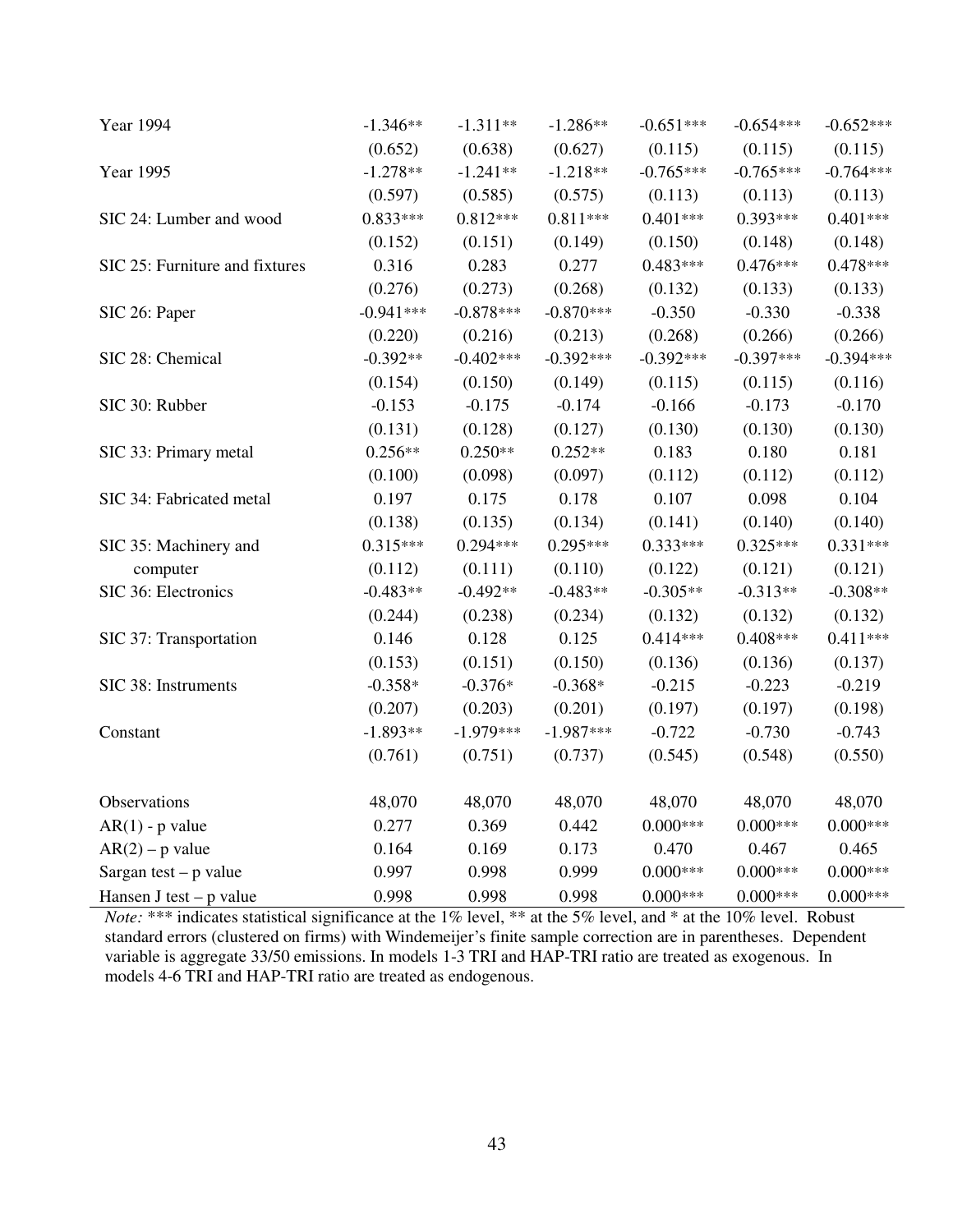| <b>Variable</b>                            | <b>Model 1W</b> | Model 2W     | <b>Model 3W</b> | <b>Model 4W</b> | Model 5W     | Model 6W      |
|--------------------------------------------|-----------------|--------------|-----------------|-----------------|--------------|---------------|
| Weighted $33/50$ releases <sub>(t-1)</sub> | 1.3751**        | 1.3971**     | 1.4173**        | $0.6614***$     | $0.6607***$  | $0.6612***$   |
|                                            | (0.6330)        | (0.6413)     | (0.6476)        | (0.0740)        | (0.0740)     | (0.0740)      |
| Weighted releases $_{(t-2)}$               | $-0.3449$       | $-0.3664$    | $-0.3853$       | $-0.0672**$     | $-0.0672**$  | $-0.0677**$   |
|                                            | (0.5667)        | (0.5744)     | (0.5802)        | (0.0262)        | (0.0261)     | (0.0262)      |
| TRI releases                               | $0.3840***$     | 0.3895***    | 0.3898***       | $0.3455***$     | $0.3455***$  | $0.3477***$   |
|                                            | (0.0407)        | (0.0404)     | (0.0408)        | (0.0865)        | (0.0863)     | (0.0865)      |
| HAP-TRI ratio                              | $0.0105***$     | $0.0104***$  | $0.0104***$     | $0.0126***$     | $0.0126***$  | $0.0125***$   |
|                                            | (0.0014)        | (0.0014)     | (0.0014)        | (0.0032)        | (0.0032)     | (0.0032)      |
| Number of enforcements                     |                 | $-0.1360***$ |                 |                 | 0.0098       |               |
|                                            |                 | (0.0279)     |                 |                 | (0.0263)     |               |
| Number of inspections                      |                 |              | $-0.1368***$    |                 |              | 0.0298        |
|                                            |                 |              | (0.0269)        |                 |              | (0.0287)      |
| Program participation                      | $-1.0604$       | $-1.0156$    | $-1.0496$       | 1.0562          | 1.0321       | 1.0143        |
|                                            | (0.9557)        | (0.9453)     | (0.9576)        | (1.1643)        | (1.1326)     | (1.1432)      |
| State LCV score                            | 0.0030          | 0.0032       | 0.0032          | $-2.88E - 04$   | $-2.91E-04$  | $-2.66E-04$   |
|                                            | (0.0020)        | (0.0020)     | (0.0021)        | $(1.69E-03)$    | $(1.68E-03)$ | $(1.68E-03)$  |
| County nonattainment status                | $0.0610**$      | $0.0672**$   | $0.0659**$      | $0.0722*$       | $0.0720*$    | $0.0713*$     |
|                                            | (0.0274)        | (0.0272)     | (0.0274)        | (0.0414)        | (0.0410)     | (0.0411)      |
| Sierra Club membership                     | $-0.1158$       | $-0.1503$    | $-0.1507$       | $-1.0359***$    | $-1.0329***$ | $-1.0230***$  |
|                                            | (0.4238)        | (0.4243)     | (0.4286)        | (0.3017)        | (0.3012)     | (0.3012)      |
| Median household income                    | $-7.43E-06$     | $-6.65E-06$  | $-6.40E-06$     | $-3.68E-06$     | $-3.70E-06$  | $-3.84E-06$   |
|                                            | $(6.43E-06)$    | $(6.46E-06)$ | $(6.48E-06)$    | $(1.02E-05)$    | $(1.02E-05)$ | $(1.02E-05)$  |
| % bachelor degree or higher                | 0.0099          | 0.0077       | 0.0071          | $-0.0119$       | $-0.0118$    | $-0.0112$     |
|                                            | (0.0065)        | (0.0064)     | (0.0064)        | (0.0101)        | (0.0100)     | (0.0101)      |
| $%$ age less than 5                        | $-0.0222$       | $-0.0174$    | $-0.0190$       | $-0.0362$       | $-0.0364$    | $-0.0371$     |
|                                            | (0.0187)        | (0.0186)     | (0.0186)        | (0.0313)        | (0.0313)     | (0.0312)      |
| % African American                         | $-0.0047$       | $-0.0044$    | $-0.0040$       | $-0.0112***$    | $-0.0111***$ | $-0.0112***$  |
|                                            | (0.0029)        | (0.0029)     | (0.0030)        | (0.0035)        | (0.0035)     | (0.0035)      |
| % below poverty                            | $-0.0028$       | $-0.0026$    | $-0.0024$       | 0.0153          | 0.0153       | 0.0151        |
|                                            | (0.0065)        | (0.0065)     | (0.0065)        | (0.0119)        | (0.0118)     | (0.0118)      |
| Population per square mile                 | 1.53E-05        | 1.43E-05     | 1.39E-05        | $-2.22E-05$     | $-2.22E-05$  | $-2.17E-05$   |
|                                            | $(1.21E-05)$    | $(1.21E-05)$ | $(1.21E-05)$    | $(1.39E-05)$    | $(1.38E-05)$ | $(1.37E-05)$  |
| Voter participation rate                   | $-0.2929$       | $-0.2183$    | $-0.2482$       | 0.1561          | 0.1598       | 0.1550        |
|                                            | (0.2098)        | (0.2048)     | (0.2081)        | (0.2987)        | (0.2972)     | (0.2972)      |
| Year 1991                                  | $-0.4632$       | $-0.4508$    | $-0.4377$       | $-0.6772***$    | $-0.6735***$ | $-0.6700***$  |
|                                            | (0.4581)        | (0.4633)     | (0.4677)        | (0.1527)        | (0.1502)     | (0.1510)      |
| Year 1992                                  | 0.1304          | 0.1654       | 0.1959          | $-0.6067***$    | $-0.6035***$ | $-0.5999$ *** |
|                                            | (0.9537)        | (0.9661)     | (0.9754)        | (0.1602)        | (0.1576)     | (0.1583)      |
| Year 1993                                  | 0.2179          | 0.2471       | 0.2754          | $-0.6307***$    | $-0.6279***$ | $-0.6243***$  |
|                                            | (0.8275)        | (0.8380)     | (0.8460)        | (0.1555)        | (0.1530)     | (0.1536)      |
| Year 1994                                  | 0.2534          | 0.2845       | 0.3111          | $-0.6874***$    | $-0.6848***$ | $-0.6808***$  |

**Table XI: Determinants of facility toxicity weighted 33/50 emissions: Ignoring firm participation**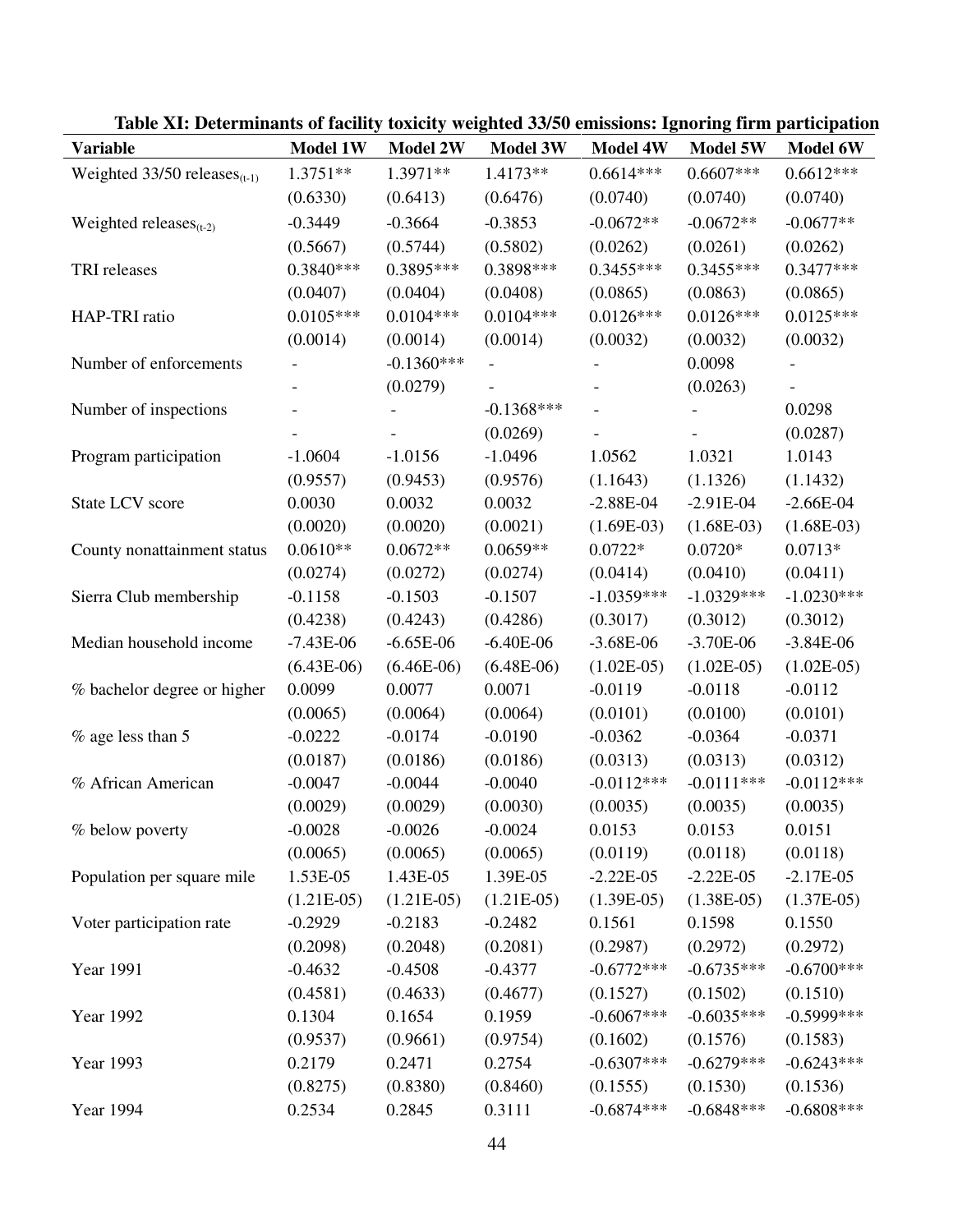|                            | (0.8148)     | (0.8252)     | (0.8329)     | (0.1649)     | (0.1623)     | (0.1629)     |
|----------------------------|--------------|--------------|--------------|--------------|--------------|--------------|
| Year 1995                  | 0.0745       | 0.1129       | 0.1393       | $-0.9193***$ | $-0.9175***$ | $-0.9146***$ |
|                            | (0.7887)     | (0.7994)     | (0.8066)     | (0.1627)     | (0.1607)     | (0.1612)     |
| SIC 24: Lumber and wood    | $0.6046**$   | $0.5715**$   | $0.5717**$   | $0.8325***$  | $0.8359***$  | 0.8449***    |
|                            | (0.2513)     | (0.2555)     | (0.2561)     | (0.2406)     | (0.2388)     | (0.2386)     |
| SIC 25: Furniture and fix- |              |              |              |              |              |              |
| tures                      | $-0.4112***$ | $-0.4516***$ | $-0.4497***$ | $-0.1875$    | $-0.1851$    | $-0.1834$    |
|                            | (0.1274)     | (0.1303)     | (0.1298)     | (0.1534)     | (0.1536)     | (0.1532)     |
| SIC 26: Paper              | $-1.0294***$ | $-0.9266***$ | $-0.9141***$ | $-0.6845***$ | $-0.6866$    | $-0.7035$    |
|                            | (0.2307)     | (0.2395)     | (0.2378)     | (0.2369)     | (0.2355)     | (0.2340)     |
| SIC 28: Chemical           | $-0.1105$    | $-0.1337$    | $-0.1198$    | $-0.2156*$   | $-0.2129$    | $-0.2112$    |
|                            | (0.1343)     | (0.1335)     | (0.1354)     | (0.1284)     | (0.1281)     | (0.1279)     |
| SIC 30: Rubber             | $-0.1242$    | $-0.1591$    | $-0.1552$    | $-0.5849***$ | $-0.5826$    | $-0.5782$    |
|                            | (0.1499)     | (0.1482)     | (0.1501)     | (0.1756)     | (0.1755)     | (0.1758)     |
| SIC 33: Primary metal      | 0.2836       | 0.2684       | 0.2642       | 1.4572***    | 1.4601       | 1.4593       |
|                            | (0.3309)     | (0.3339)     | (0.3362)     | (0.2557)     | (0.2553)     | (0.2549)     |
| SIC 34: Fabricated metal   | $0.3973***$  | $0.3576***$  | $0.3603***$  | 0.2169       | 0.2209       | 0.2272       |
|                            | (0.0899)     | (0.0906)     | (0.0901)     | (0.1679)     | (0.1667)     | (0.1669)     |
| SIC 35: Machinery and      | 0.2949       | 0.2592       | 0.2584       | 0.4866***    | 0.4902       | 0.4958       |
| computer                   | (0.1829)     | (0.1867)     | (0.1868)     | (0.1776)     | (0.1768)     | (0.1764)     |
| SIC 36: Electronics        | 0.0675       | 0.0402       | 0.0493       | $-0.2924$    | $-0.2875$    | $-0.2813$    |
|                            | (0.2029)     | (0.2029)     | (0.2056)     | (0.2163)     | (0.2156)     | (0.2153)     |
| SIC 37: Transportation     | $-0.1550$    | $-0.1789$    | $-0.1802$    | 0.1455       | 0.1529       | 0.1572       |
|                            | (0.1532)     | (0.1526)     | (0.1524)     | (0.2028)     | (0.2025)     | (0.2020)     |
| SIC 38: Instruments        | $-0.0265$    | $-0.0581$    | $-0.0444$    | $-0.5173**$  | $-0.5152**$  | $-0.5127**$  |
|                            | (0.2351)     | (0.2337)     | (0.2367)     | (0.2520)     | (0.2515)     | (0.2518)     |
| Constant                   | $-4.6750***$ | $-4.7984***$ | $-4.7987***$ | 0.8384       | 0.8402       | 0.8178       |
|                            | (1.1686)     | (1.1889)     | (1.1933)     | (0.7364)     | (0.7370)     | (0.7345)     |
|                            |              |              |              |              |              |              |
| Observations               | 48,070       | 48,070       | 48,070       | 48,070       | 48,070       | 48,070       |
| $AR(1) - p$ value          | 0.212        | 0.207        | 0.201        | $0.000***$   | $0.000***$   | $0.000***$   |
| $AR(2) - p$ value          | 0.498        | 0.482        | 0.467        | $0.003***$   | $0.003***$   | $0.003***$   |
| Sargan test $-p$ value     | 0.873        | 0.882        | 0.886        | $0.000***$   | $0.000***$   | $0.000***$   |
| Hansen J test $-p$ value   | 0.852        | 0.861        | 0.866        | $0.000***$   | $0.000***$   | $0.000***$   |

*Note:* \*\*\* indicates statistical significance at the 1% level, \*\* at the 5% level, and \* at the 10% level. Robust standard errors (clustered on firms) with Windemeijer's finite sample correction are in parentheses. Dependent variable is toxicity weighted 33/50 emissions. In models 1-3 TRI and HAP-TRI ratio are treated as exogenous. In models 4-6 TRI and HAP-TRI ratio are treated as endogenous.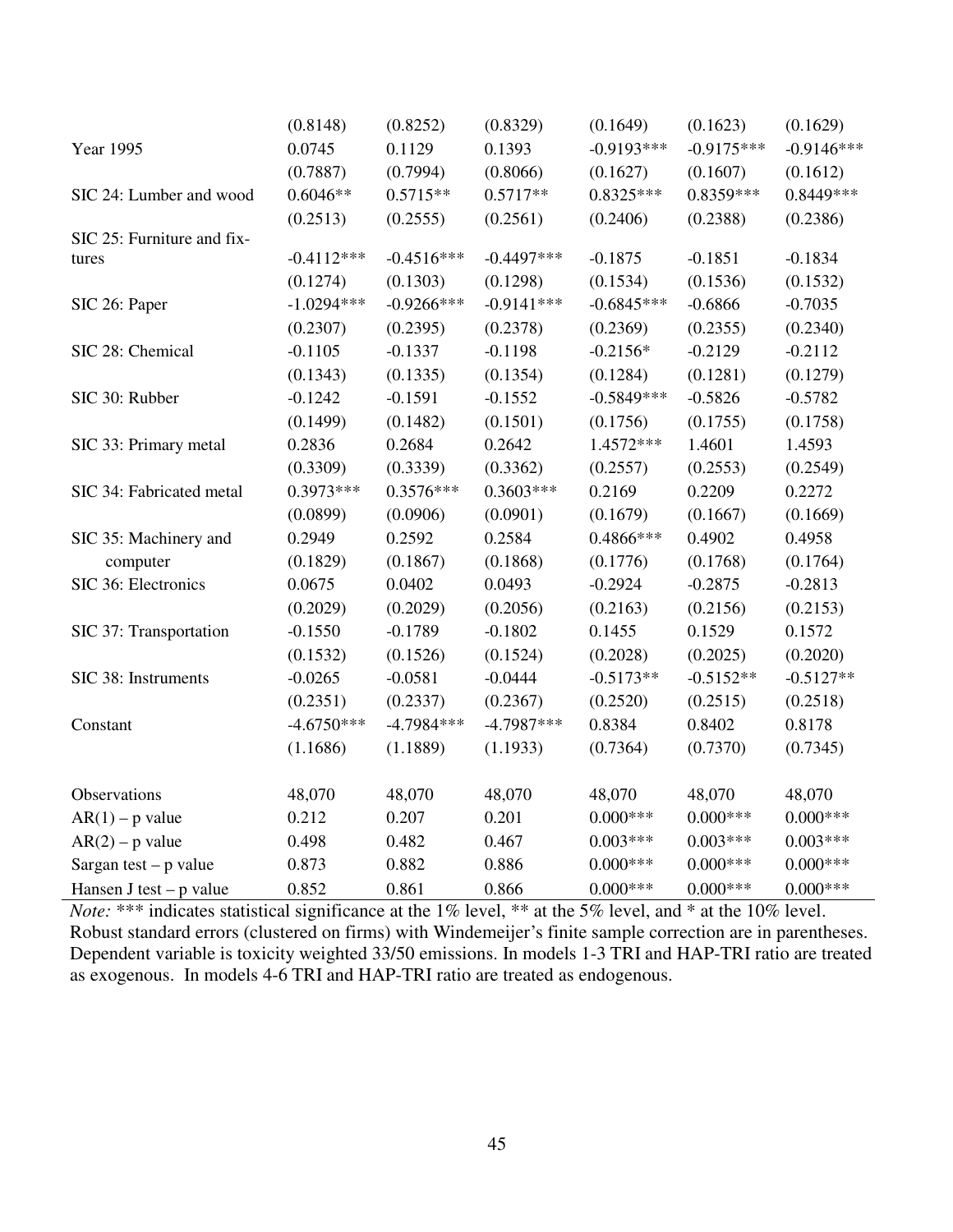| <b>Variable</b>                   | <b>Model 1</b> | <b>Model 1W</b> |
|-----------------------------------|----------------|-----------------|
| Final good                        | $-0.420$       | $-0.395$        |
|                                   | (0.308)        | (0.302)         |
| R&D/sales                         | 20.227***      | 19.434***       |
|                                   | (5.231)        | (5.127)         |
| Newness of assets                 | $-3.251**$     | $-3.483**$      |
|                                   | (1.363)        | (1.611)         |
| 33/50 releases/sales              | $-17.093$      |                 |
|                                   | (39.495)       |                 |
| Weighted 33/50 releases/sales     |                | $-1.6E-07$      |
|                                   |                | $(1.2E-07)$     |
| 33/50 releases                    | 0.037          |                 |
|                                   | (0.031)        |                 |
| Weighted 33/50 releases           |                | 5.0E-05         |
|                                   |                | $(8.1E-05)$     |
| Prior change in 33/50 releases    | 0.281          | 0.267           |
|                                   | (0.191)        | (0.189)         |
| 33/50 -TRI release ratio          | $-0.382$       | $-0.343$        |
|                                   | (0.309)        | (0.287)         |
| HAP-TRI release ratio             | $-0.002$       | $-0.048$        |
|                                   | (0.383)        | (0.362)         |
| Number of facilities              | $-0.010$       | $-0.009$        |
|                                   | (0.010)        | (0.009)         |
| Number of Superfund sites         | 0.108          | 0.107           |
|                                   | (0.071)        | (0.070)         |
| Number of Superfund sites squared | 0.002          | 0.002           |
|                                   | (0.004)        | (0.004)         |
| Number of enforcement actions     | 0.080          | 0.085           |
|                                   | (0.055)        | (0.053)         |
| Number of inspections             | $-0.030$       | $-0.032$        |
|                                   | (0.054)        | (0.052)         |
| Sierra club membership            | 0.281          | 0.414           |
|                                   | (1.152)        | (1.123)         |
| State LCV score                   | $-0.006$       | $-0.007$        |
|                                   | (0.007)        | (0.007)         |
| First invitation group            | $1.502***$     | 1.524***        |
|                                   | (0.302)        | (0.306)         |
| SIC 26: Paper                     | $0.829*$       | $0.821*$        |
|                                   | (0.478)        | (0.471)         |
| SIC 28: Chemical                  | 1.178**        | 1.233***        |
|                                   | (0.474)        | (0.445)         |
| SIC 29: Petroleum and coal        | 0.827          | 0.763           |

**Table A1: Determinants of firm participation in the 33/50 Program, 1991-1995**